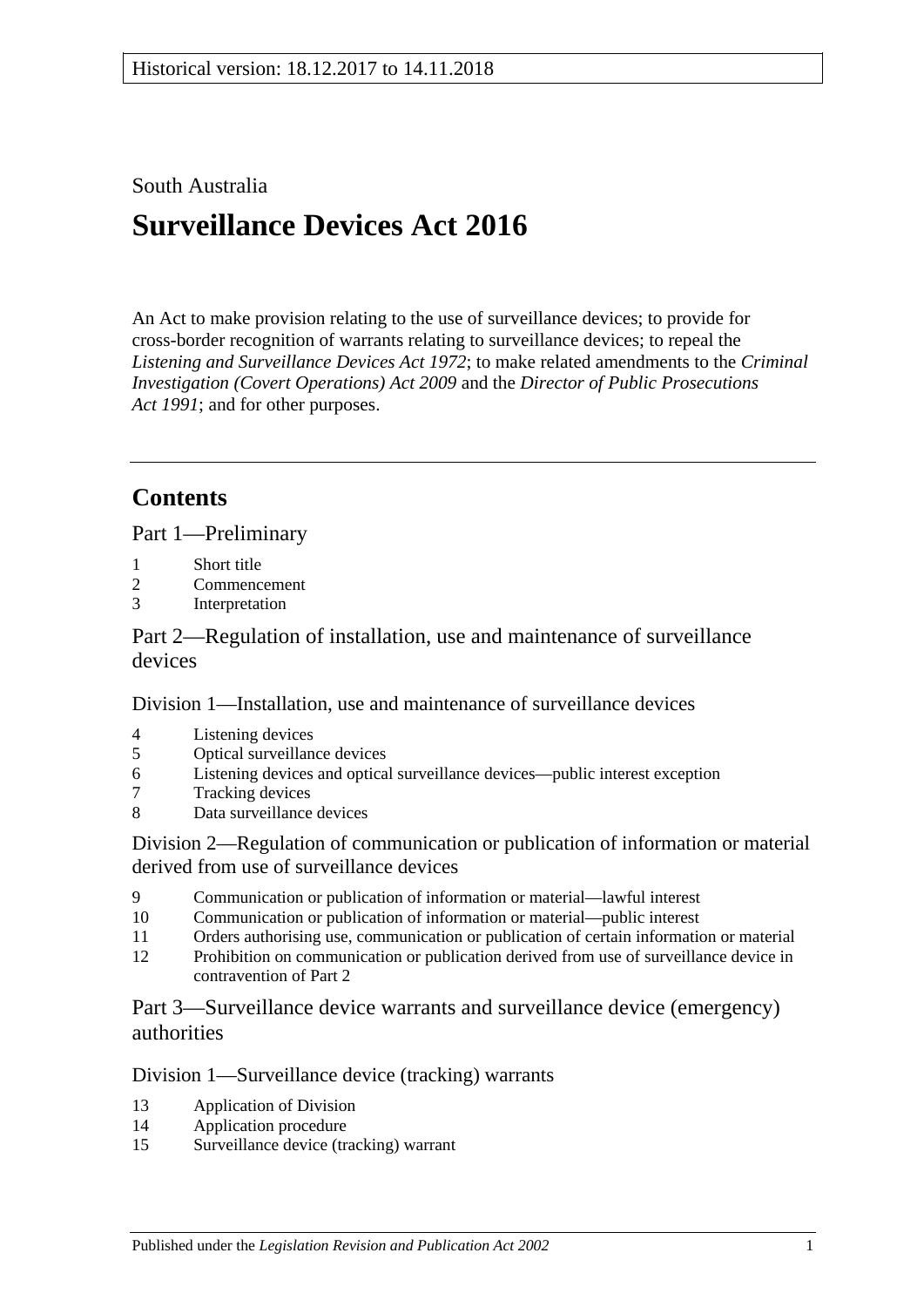#### Division [2—Surveillance device \(general\) warrants](#page-18-0)

- [Application of Division](#page-18-1)
- [Usual application procedure](#page-19-0)
- [Remote application procedure](#page-19-1)
- [Surveillance device \(general\) warrant](#page-21-0)

#### Division [3—Surveillance device \(emergency\) authorities](#page-23-0)

- [Application procedure](#page-23-1)
- [Surveillance device \(emergency\) authority](#page-24-0)
- [Application for confirmation of surveillance device \(emergency\) authority etc](#page-26-0)
- [Confirmation of surveillance device \(emergency\) authority etc](#page-27-0)

#### Division 4—Recognition [of corresponding warrants and authorities](#page-28-0)

- [Corresponding warrants](#page-28-1)<br>25 Corresponding emergency
- [Corresponding emergency authorities](#page-28-2)

#### Division [5—Miscellaneous](#page-28-3)

- [Management of records relating to surveillance device warrants etc](#page-28-4)
- [Limitations on use of information or material derived under this Part](#page-28-5)

### Part [4—Register, reports and records](#page-29-0)

- [Interpretation](#page-29-1)
- [Register](#page-29-2)
- [Reports and records](#page-31-0)
- [Control by investigating agencies of certain records, information and material](#page-34-0)
- [Inspection of records](#page-35-0)
- [Powers of review agency](#page-35-1)

#### Part [5—Miscellaneous](#page-36-0)

- [Offence to wrongfully disclose information](#page-36-1)
- [Delegation](#page-37-0)
- [Possession etc of declared surveillance device](#page-37-1)
- [Power to seize surveillance devices etc](#page-38-0)
- [Imputing conduct to bodies corporate](#page-39-0)
- [Evidence](#page-39-1)
- [Forfeiture of surveillance devices](#page-39-2)
- [Regulations](#page-39-3)

## Schedule [1—Related amendments, repeal and transitional provisions](#page-40-0)

#### Part 1—Preliminary

[Amendment provisions](#page-40-1)

## Part 2—Amendment of *Criminal Investigation (Covert Operations) Act 2009*

[Amendment of section](#page-40-2) 3—Interpretation

## Part 3—Amendment of *Director of Public Prosecutions Act 1991*

[Amendment of section](#page-40-3) 12—Annual reports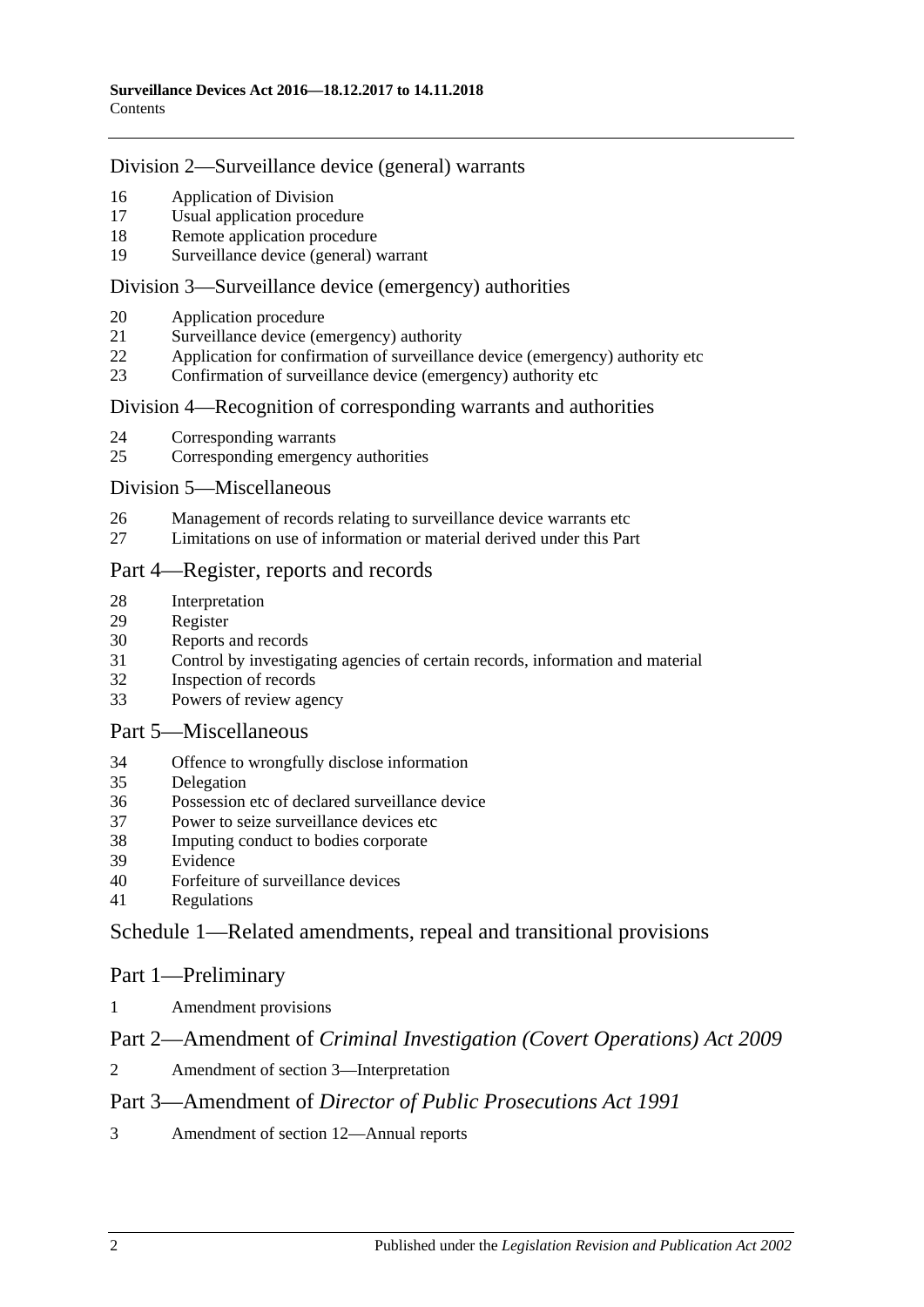Part 4—Repeal and transitional provisions

4 [Repeal and transitional provisions](#page-40-4)

[Legislative history](#page-42-0)

## <span id="page-2-0"></span>**The Parliament of South Australia enacts as follows:**

# **Part 1—Preliminary**

#### <span id="page-2-1"></span>**1—Short title**

This Act may be cited as the *Surveillance Devices Act 2016*.

#### <span id="page-2-2"></span>**2—Commencement**

This Act will come into operation on a day to be fixed by proclamation.

#### <span id="page-2-3"></span>**3—Interpretation**

(1) In this Act, unless the contrary intention appears—

*ACC* means the Australian Crime Commission;

*associated equipment*, in relation to a surveillance device, means equipment or things used for, or in connection with, the operation of the device;

*business day* means any day other than a Saturday, Sunday or public holiday;

*chief officer* of an investigating agency means—

- (a) in the case of SA Police—the Commissioner of Police; or
- (b) in the case of the Independent Commissioner Against Corruption—the Independent Commissioner Against Corruption; or
- (c) in the case of the ACC—the Chief Executive Officer of the ACC; or
- (d) in the case of any other investigating agency—the person responsible under the legislation establishing the agency for the control and management of the agency;

*code name*—see [subsection](#page-8-3) (2) and [sections](#page-22-0) 19(3) and [21\(3\);](#page-25-0)

*corresponding emergency authority* means an authority in the nature of a surveillance device (emergency) authority under this Act issued under a corresponding law of a participating jurisdiction in relation to an offence against the law of that jurisdiction corresponding to a serious offence;

*corresponding law* means a law of another jurisdiction declared by the regulations to correspond to this Act;

*corresponding warrant* means a warrant in the nature of a surveillance device warrant under this Act issued under a corresponding law of a participating jurisdiction in relation to an offence against the law of that jurisdiction corresponding to a serious offence;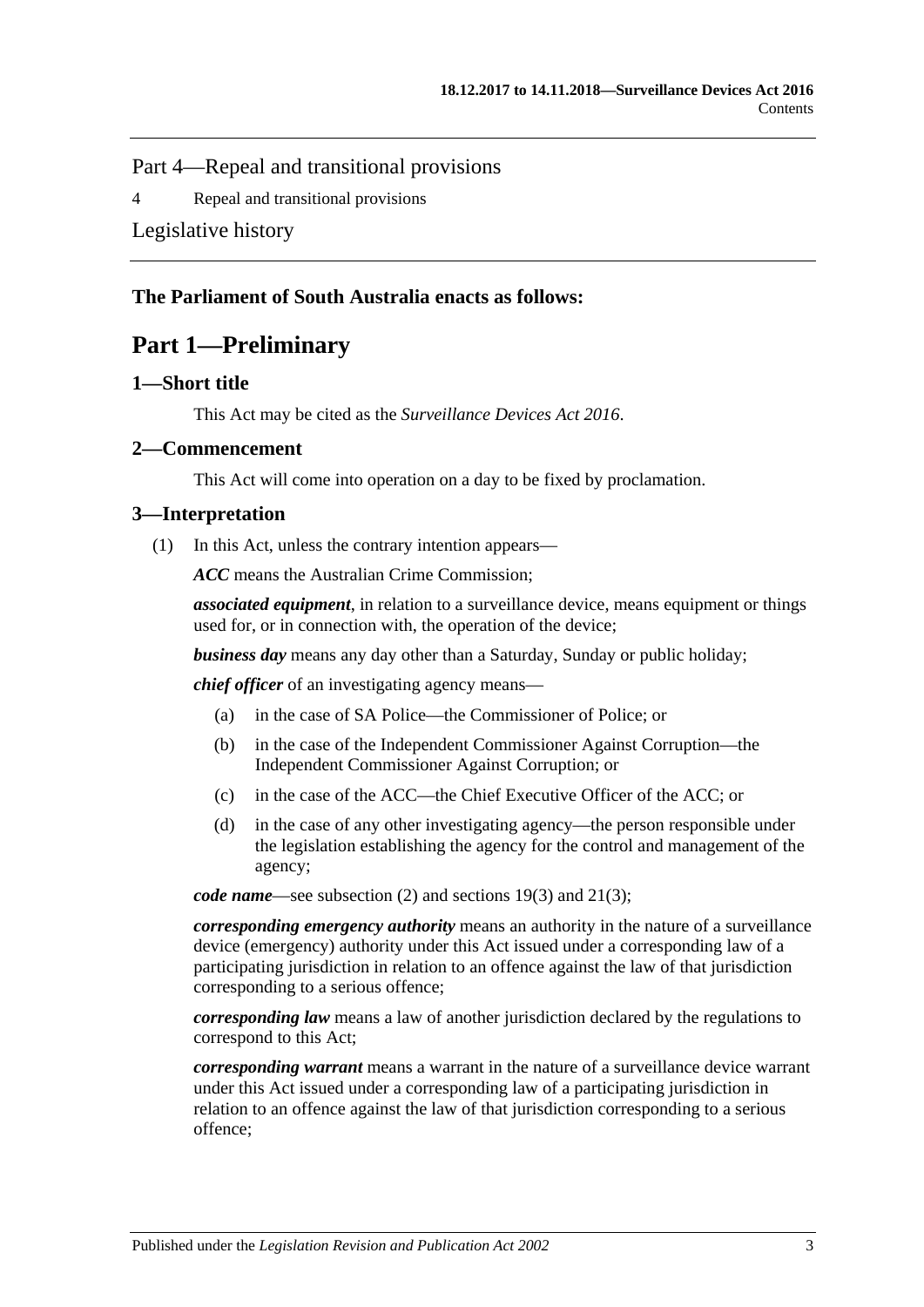#### *data surveillance device* means—

- (a) a program or device capable of being used to access, track, monitor or record the input of information into, or the output of information from, a computer; and
- (b) associated equipment (if any),

but does not include a device, or device of a class or kind, excluded from the ambit of this definition by the regulations;

*declared surveillance device* means a surveillance device or a surveillance device of a class or kind to which for the time being [section](#page-37-1) 36 applies;

#### *duplicate surveillance device (general) warrant*—see section [18\(2\)\(e\);](#page-20-0)

*investigating agency* means—

- (a) SA Police; or
- (b) the Independent Commissioner Against Corruption; or
- (c) the ACC; or
- (d) an enforcement agency within the meaning of the *Telecommunications (Interception and Access) Act 1979* of the Commonwealth (an *enforcement agency*); or
- (e) a police force of a participating jurisdiction;

*judge* means a judge of the Supreme Court of South Australia;

*jurisdiction* means the Commonwealth or a State or Territory of the Commonwealth;

#### *listening device* means—

- (a) a device capable of being used to listen to or record a private conversation or words spoken to or by any person in private conversation (whether or not the device is also capable of operating as some other kind of surveillance device); and
- (b) associated equipment (if any),

but does not include—

- (c) a device being used to assist a person with impaired hearing to hear sounds ordinarily audible to the human ear; or
- (d) a device, or device of a class or kind, excluded from the ambit of this definition by the regulations;

*maintain*, in relation to a surveillance device, includes—

- (a) adjust, relocate, repair or service the device; and
- (b) replace a faulty device;

*media organisation* means an organisation whose activities consist of or include the collection, preparation for dissemination or dissemination of the following material for the purpose of making it available to the public:

(a) material having the character of news, current affairs, information or a documentary;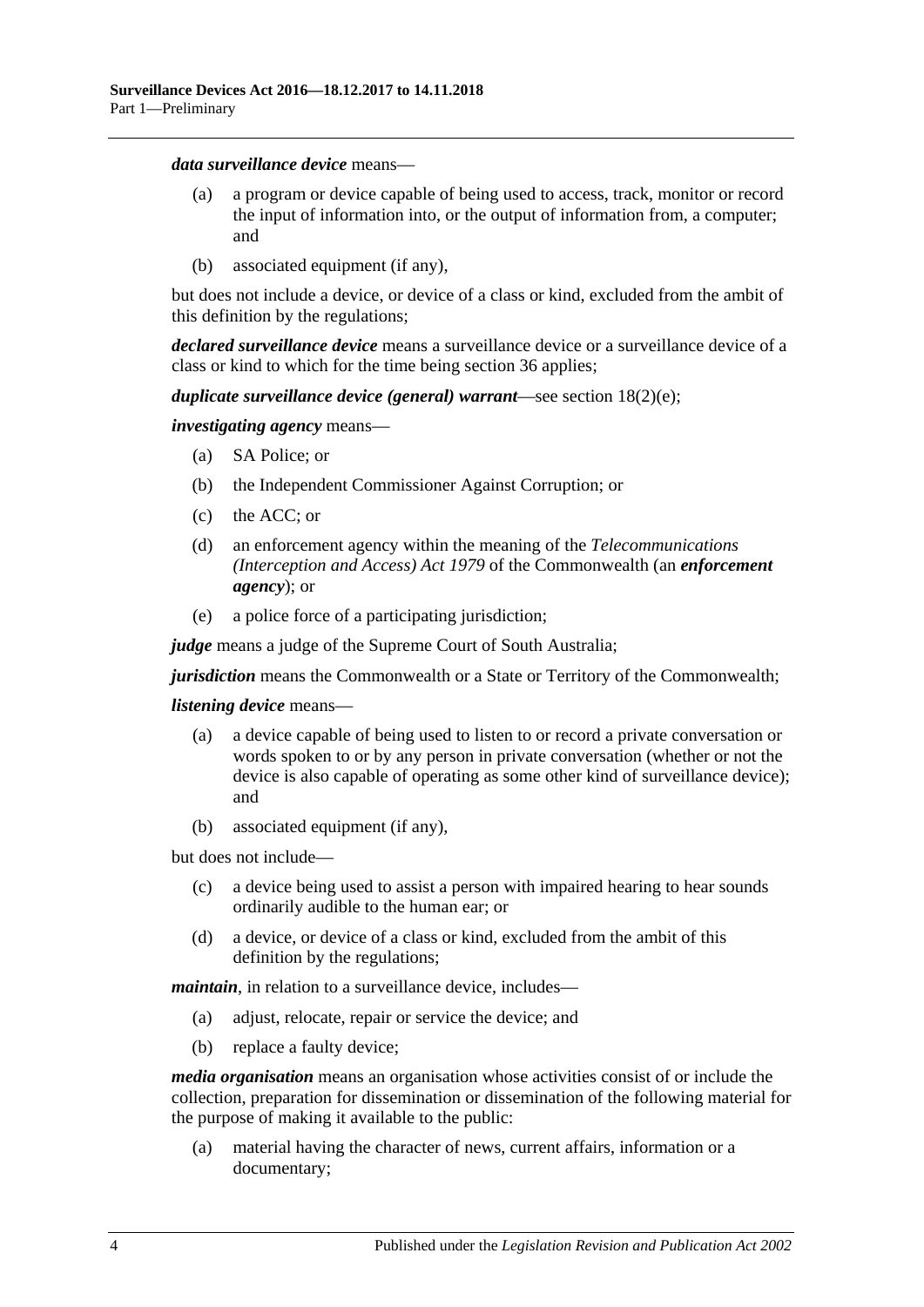(b) material consisting of commentary or opinion on, or analysis of, news, current affairs, information or a documentary;

*member of the staff of the ACC* has the same meaning as in the *Australian Crime Commission Act 2002* of the Commonwealth;

*officer of an investigating agency* or *officer* means—

- (a) in the case of SA Police—a police officer or a police officer (however described) of another jurisdiction seconded to SA Police; or
- (b) in the case of the Independent Commissioner Against Corruption—an investigator under the *[Independent Commissioner Against Corruption](http://www.legislation.sa.gov.au/index.aspx?action=legref&type=act&legtitle=Independent%20Commissioner%20Against%20Corruption%20Act%202012)  Act [2012](http://www.legislation.sa.gov.au/index.aspx?action=legref&type=act&legtitle=Independent%20Commissioner%20Against%20Corruption%20Act%202012)*; or
- (c) in the case of the ACC—a member of the Board of the ACC or a member of the staff of the ACC who is a member of the Australian Federal Police or the police force of a State or Territory of the Commonwealth; or
- (d) in the case of a police force of a participating jurisdiction—a police officer (however described) who is a member of that police force or a police officer (however described) of another jurisdiction seconded to that police force; or
- (e) in the case of an enforcement agency—a person authorised under the *Telecommunications (Interception and Access) Act 1979* of the Commonwealth to apply for a warrant under that Act;

#### *optical surveillance device* means—

- (a) a device capable of being used to observe or record visually (whether for still or moving pictures) a person, place or activity; and
- (b) associated equipment (if any),

but does not include—

- (c) spectacles, contact lenses or a similar device used by a person with impaired vision to lessen or overcome that impairment; or
- (d) telescopes, binoculars or similar devices; or
- (e) a device, or device of a class or kind, excluded from the ambit of this definition by the regulations;

*participating jurisdiction* means a jurisdiction in which a corresponding law is in force;

*premises* includes—

- (a) land; and
- (b) a building; and
- (c) a part of a building; and
- (d) any place, whether built on or not,

whether in or outside this State;

*principal party*, in relation to a private conversation, means a person by or to whom words are spoken in the course of the conversation;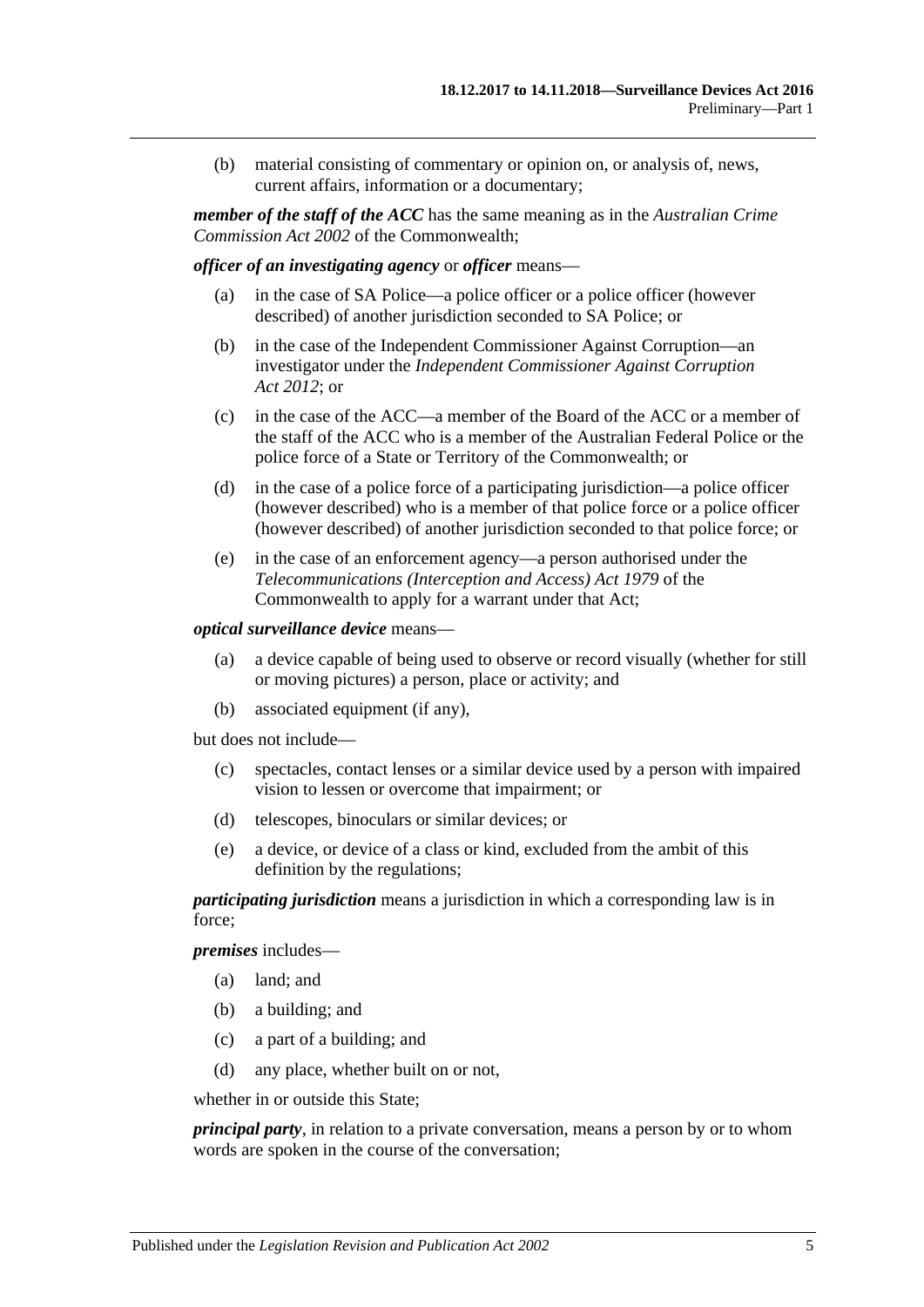*private activity* means—

- (a) an activity carried on by only 1 person in circumstances that may reasonably be taken to indicate that the person does not desire it to be observed by any other person, but does not include—
	- (i) an activity carried on in a public place; or
	- (ii) an activity carried on or in premises or a vehicle if the activity can be readily observed from a public place; or
	- (iii) an activity carried on in any other circumstances in which the person ought reasonably to expect that it may be observed by some other person; or
- (b) an activity carried on by more than 1 person in circumstances that may reasonably be taken to indicate that at least 1 party to the activity desires it to be observed only by the other parties to the activity, but does not include—
	- (i) an activity carried on in a public place; or
	- (ii) an activity carried on or in premises or a vehicle if the activity can be readily observed from a public place; or
	- (iii) an activity carried on in any other circumstances in which a party to the activity ought reasonably to expect that it may be observed by a person who is not a party to the activity;

*private conversation* means a conversation carried on in circumstances that may reasonably be taken to indicate that at least 1 party to the conversation desires it to be heard only by the other parties to the conversation (but does not include a conversation made in circumstances in which all parties to the conversation ought reasonably to expect that it may be heard by a person who is not a party to the conversation);

*public place* includes—

- (a) a place to which free access is permitted to the public, with the express or tacit consent of the owner or occupier of that place; and
- (b) a place to which the public are admitted on payment of money, the test of admittance being the payment of money only; and
- (c) a road, street, footway, court, alley or thoroughfare which the public are allowed to use, even though that road, street, footway, court, alley or thoroughfare is on private property;

*relevant investigation* means any of the following investigations:

- (a) an investigation of an offence (whether under the law of this State or another jurisdiction);
- (b) an investigation for the purposes of the *[Serious and Organised Crime](http://www.legislation.sa.gov.au/index.aspx?action=legref&type=act&legtitle=Serious%20and%20Organised%20Crime%20(Control)%20Act%202008)  [\(Control\) Act](http://www.legislation.sa.gov.au/index.aspx?action=legref&type=act&legtitle=Serious%20and%20Organised%20Crime%20(Control)%20Act%202008) 2008*;
- (c) an investigation for the purposes of the *[Serious and Organised Crime](http://www.legislation.sa.gov.au/index.aspx?action=legref&type=act&legtitle=Serious%20and%20Organised%20Crime%20(Unexplained%20Wealth)%20Act%202009)  [\(Unexplained Wealth\) Act](http://www.legislation.sa.gov.au/index.aspx?action=legref&type=act&legtitle=Serious%20and%20Organised%20Crime%20(Unexplained%20Wealth)%20Act%202009) 2009*;
- (d) an investigation for the purposes of a proceeding for the confiscation or forfeiture of property or for the imposition of a pecuniary penalty;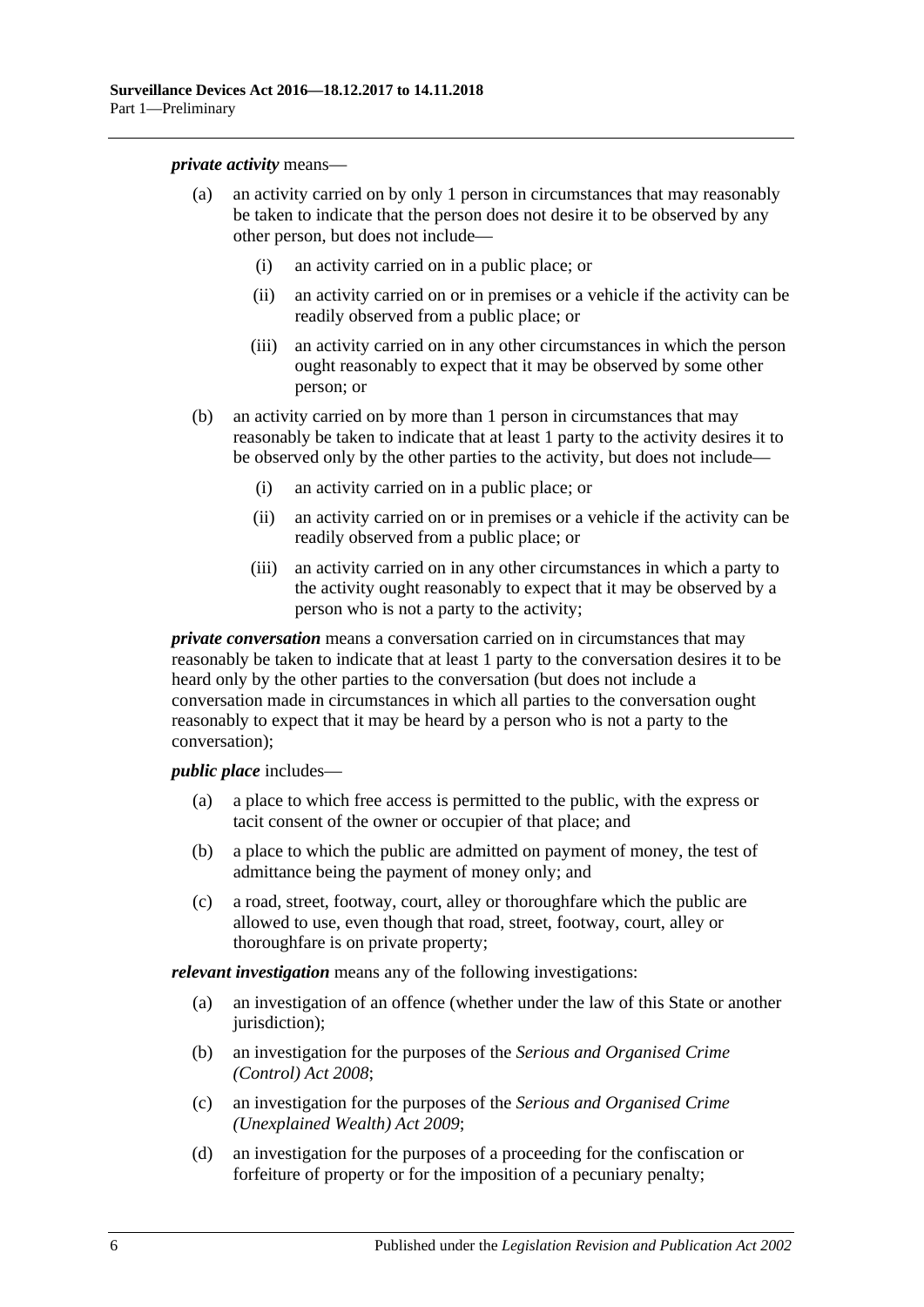(e) an investigation of alleged misbehaviour or improper conduct of a member of a police force or an officer or employee of the State or another jurisdiction;

*relevant action or proceeding* means any of the following actions or proceedings (whether under the law of this State or another jurisdiction):

- (a) a prosecution of an offence;
- (b) an application for bail;
- (c) an application for a warrant or authority under this Act or any other Act or law;
- (d) the making, variation or revocation of a public safety order under the *[Serious](http://www.legislation.sa.gov.au/index.aspx?action=legref&type=act&legtitle=Serious%20and%20Organised%20Crime%20(Control)%20Act%202008)  [and Organised Crime \(Control\) Act](http://www.legislation.sa.gov.au/index.aspx?action=legref&type=act&legtitle=Serious%20and%20Organised%20Crime%20(Control)%20Act%202008) 2008*;
- (e) an application for a declaration or order under the *[Serious and Organised](http://www.legislation.sa.gov.au/index.aspx?action=legref&type=act&legtitle=Serious%20and%20Organised%20Crime%20(Control)%20Act%202008)  [Crime \(Control\) Act](http://www.legislation.sa.gov.au/index.aspx?action=legref&type=act&legtitle=Serious%20and%20Organised%20Crime%20(Control)%20Act%202008) 2008* (or an Act of another jurisdiction prescribed for the purposes of this paragraph);
- (f) the giving of an authorisation by the DPP under the *[Serious and Organised](http://www.legislation.sa.gov.au/index.aspx?action=legref&type=act&legtitle=Serious%20and%20Organised%20Crime%20(Unexplained%20Wealth)%20Act%202009)  [Crime \(Unexplained Wealth\) Act](http://www.legislation.sa.gov.au/index.aspx?action=legref&type=act&legtitle=Serious%20and%20Organised%20Crime%20(Unexplained%20Wealth)%20Act%202009) 2009*;
- (g) an application under the *[Serious and Organised Crime \(Unexplained Wealth\)](http://www.legislation.sa.gov.au/index.aspx?action=legref&type=act&legtitle=Serious%20and%20Organised%20Crime%20(Unexplained%20Wealth)%20Act%202009)  Act [2009](http://www.legislation.sa.gov.au/index.aspx?action=legref&type=act&legtitle=Serious%20and%20Organised%20Crime%20(Unexplained%20Wealth)%20Act%202009)*;
- (h) the confiscation or forfeiture of property or the imposition of a pecuniary penalty;
- (i) the taking of evidence on commission for use in criminal proceedings originating in Australia;
- (j) the extradition or transfer of a person to or from Australia or a State or Territory of the Commonwealth;
- (k) a police disciplinary proceeding;
- (l) a proceeding relating to alleged misbehaviour, or alleged improper conduct, of a police officer (however described), or an officer or employee, of the State or another jurisdiction;

#### *responsible officer*—

- (a) in relation to a surveillance device warrant—means the officer primarily responsible for executing the warrant; and
- (b) in relation to a surveillance device (emergency) authority—means the officer primarily responsible for exercising the powers under the authority;

*review agency* for an investigating agency means—

- (a) for SA Police—the reviewer under Schedule 4 of the *[Independent](http://www.legislation.sa.gov.au/index.aspx?action=legref&type=act&legtitle=Independent%20Commissioner%20Against%20Corruption%20Act%202012)  [Commissioner Against Corruption Act](http://www.legislation.sa.gov.au/index.aspx?action=legref&type=act&legtitle=Independent%20Commissioner%20Against%20Corruption%20Act%202012) 2012*; or
- (b) for the Independent Commissioner Against Corruption—a person who is independent of the Commissioner and is appointed by the Governor as the review agency;
- *SA Police* means South Australia Police;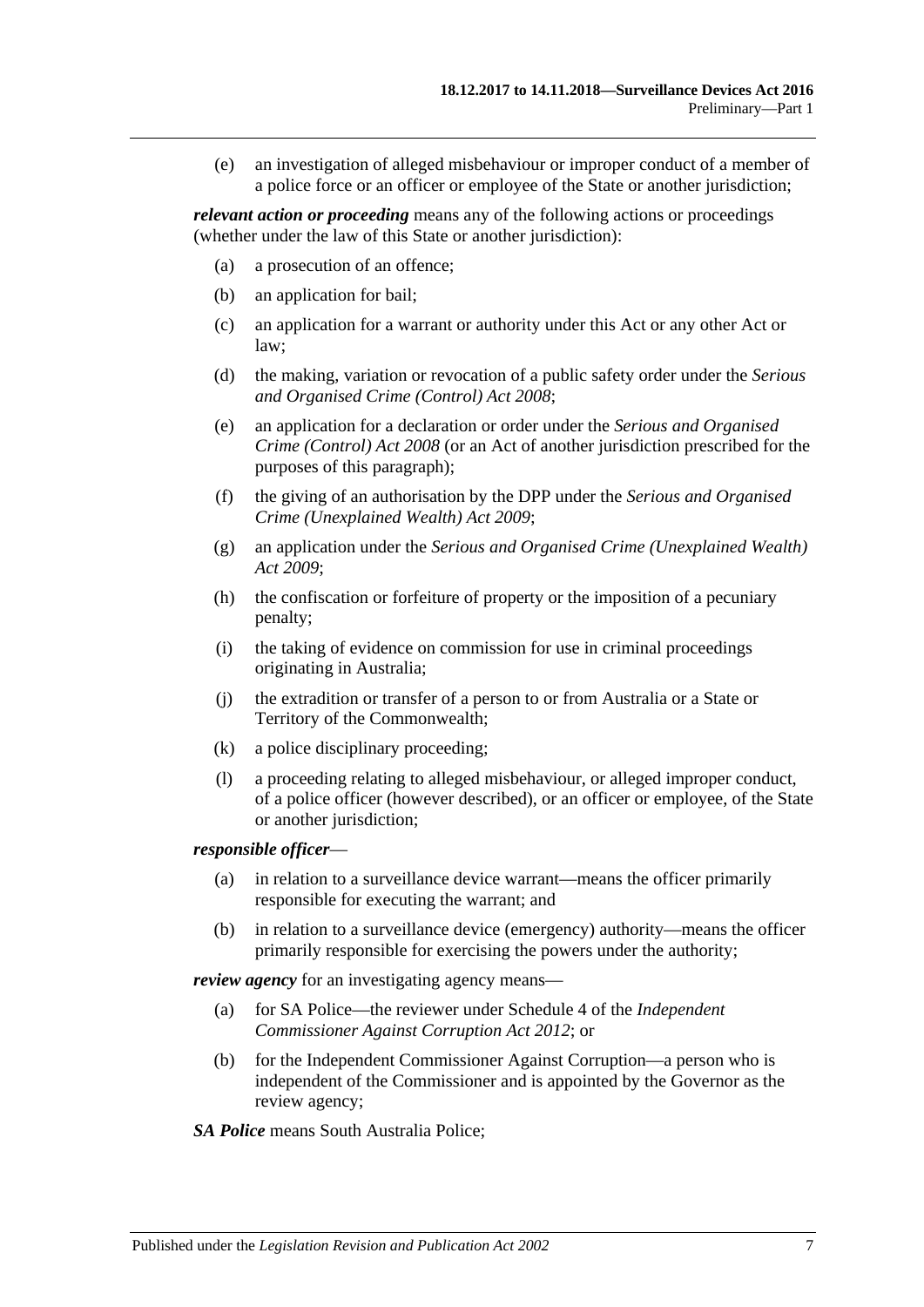*serious drug offence* means—

- (a) an offence against Part 5 Division 2 or 3 of the *[Controlled Substances](http://www.legislation.sa.gov.au/index.aspx?action=legref&type=act&legtitle=Controlled%20Substances%20Act%201984)  Act [1984](http://www.legislation.sa.gov.au/index.aspx?action=legref&type=act&legtitle=Controlled%20Substances%20Act%201984)* or a substantially similar offence against a corresponding previous enactment; or
- (b) an offence against a law of the Commonwealth dealing with the unlawful importation of drugs into Australia; or
- (c) a conspiracy to commit, or an attempt to commit, such an offence;

#### *serious offence* means—

- (a) a serious drug offence; or
- (b) any of the following offences:
	- (i) an offence for which a maximum penalty prescribed is, or includes, imprisonment for at least 3 years;
	- (ii) a conspiracy to commit, or an attempt to commit, such an offence; or
	- (iii) an offence—
		- (A) of aiding or abetting, counselling or procuring any such offence; or
		- (B) of being an accessory after the fact to any such offence; or
- (c) an offence against the law of another jurisdiction corresponding to an offence referred to in a preceding paragraph;

#### *surveillance device* means—

- (a) a listening device; or
- (b) an optical surveillance device; or
- (c) a tracking device; or
- (d) a data surveillance device; or
- (e) a device that is a combination of any of the devices referred to in a preceding paragraph; or
- (f) a device of a class or kind prescribed by the regulations;

*surveillance device (emergency) authority* means a surveillance device (emergency) authority granted under Part [3 Division](#page-23-0) 3;

*surveillance device warrant* means—

- (a) a surveillance device (tracking) warrant; or
- (b) a surveillance device (general) warrant;

*surveillance device (general) warrant* means a warrant issued under [Part](#page-18-0) 3 [Division](#page-18-0) 2;

*surveillance device (tracking) warrant* means a warrant issued under [Part](#page-16-1) 3 [Division](#page-16-1) 1:

*telephone* includes any telecommunication device;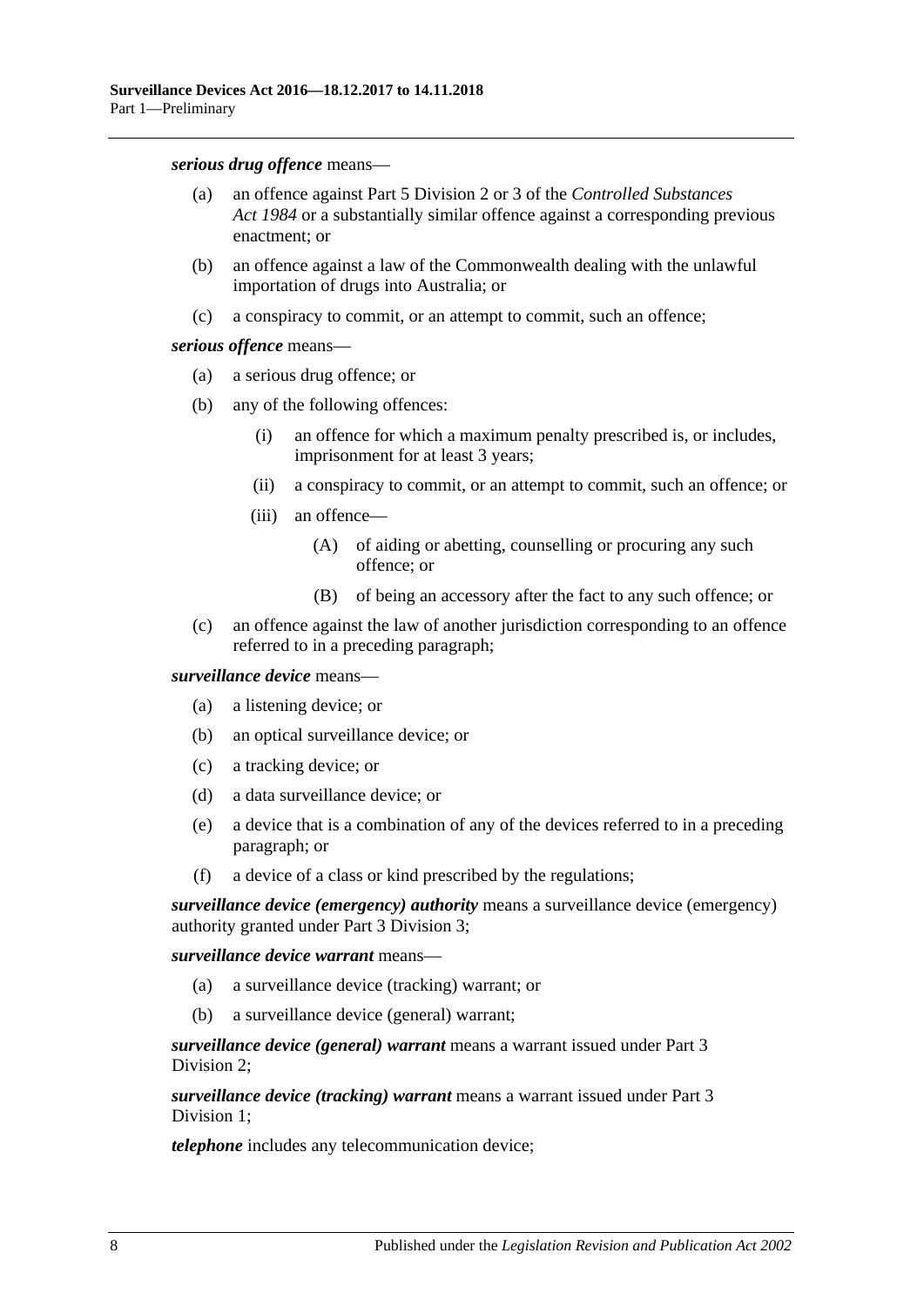*tracking device* means—

- (a) a device capable of being used to determine the geographical location of a person, vehicle or thing; and
- (b) associated equipment (if any),

but does not include a device, or device of a class or kind, excluded from the ambit of this definition by the regulations;

*vehicle* includes any vessel or aircraft.

<span id="page-8-3"></span>(2) For the purposes of this Act, a *code name* for an officer in respect of a surveillance device warrant or surveillance device (emergency) authority means a unique identifier specified in the warrant or authority (as the case may be) instead of the officer's name.

# <span id="page-8-0"></span>**Part 2—Regulation of installation, use and maintenance of surveillance devices**

## <span id="page-8-1"></span>**Division 1—Installation, use and maintenance of surveillance devices**

#### <span id="page-8-4"></span><span id="page-8-2"></span>**4—Listening devices**

- (1) Subject to this section and [section](#page-12-0) 6, a person must not knowingly install, use or cause to be used, or maintain, a listening device—
	- (a) to overhear, record, monitor or listen to a private conversation to which the person is not a party; or
	- (b) to record a private conversation to which the person is a party.

- (a) in the case of a body corporate—\$75 000;
- (b) in the case of a natural person—\$15 000 or imprisonment for 3 years.
- <span id="page-8-5"></span>(2) [Subsection](#page-8-4) (1) does not apply—
	- (a) to the use of a listening device by a party to a private conversation to record the conversation if—
		- (i) all principal parties to the conversation consent, expressly or impliedly, to the device being so used; or
		- (ii) the use of the device is reasonably necessary for the protection of the lawful interests of that person; or
	- (b) to the installation, use or maintenance of a listening device if—
		- (i) the installation, use or maintenance is authorised under this Act or any other Act or a corresponding law; or
		- (ii) the installation, use or maintenance is authorised under the *Telecommunications (Interception and Access) Act 1979*, or another law, of the Commonwealth, or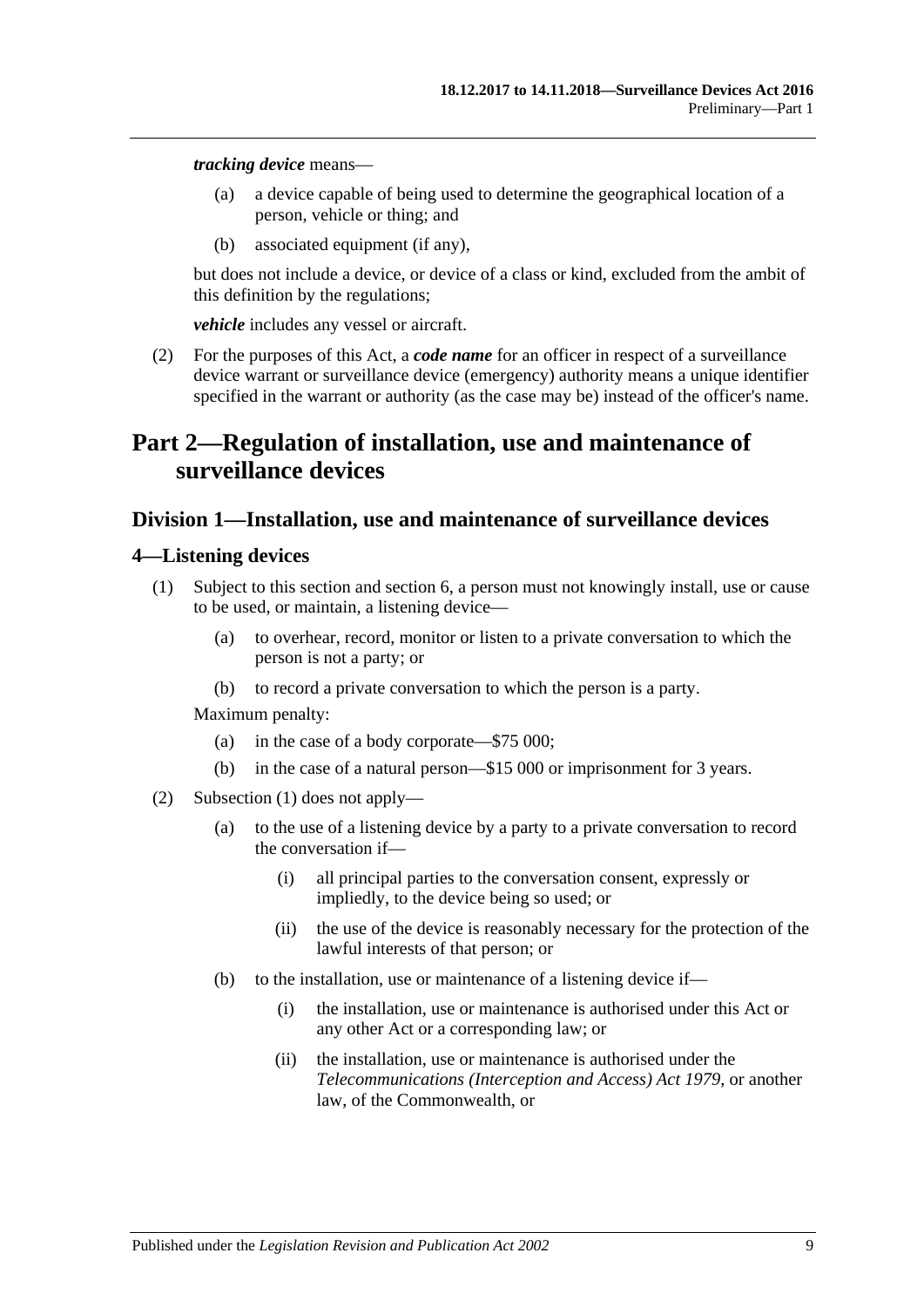- <span id="page-9-2"></span>(iii) the device is installed, used or maintained for the purposes of an approved undercover operation under Part 2 of the *[Criminal](http://www.legislation.sa.gov.au/index.aspx?action=legref&type=act&legtitle=Criminal%20Investigation%20(Covert%20Operations)%20Act%202009)  [Investigation \(Covert Operations\) Act](http://www.legislation.sa.gov.au/index.aspx?action=legref&type=act&legtitle=Criminal%20Investigation%20(Covert%20Operations)%20Act%202009) 2009* by, or on behalf of, a person who is an authorised participant in the approved undercover operation; or
- <span id="page-9-0"></span>(iv) the device is installed, used or maintained by a person who holds an investigation agent's licence under the *[Security and Investigation](http://www.legislation.sa.gov.au/index.aspx?action=legref&type=act&legtitle=Security%20and%20Investigation%20Industry%20Act%201995)  [Industry Act](http://www.legislation.sa.gov.au/index.aspx?action=legref&type=act&legtitle=Security%20and%20Investigation%20Industry%20Act%201995) 1995* that authorises the holder of the licence to perform the functions of inquiry work and—
	- (A) the device is used by the licensee in the course of his or her functions as an investigation agent; and
	- (B) the use is reasonably necessary for the protection of the lawful interests of a person; or
- <span id="page-9-1"></span>(v) the device is installed, used or maintained by a loss adjuster to whom the *[Security and Investigation Industry Act](http://www.legislation.sa.gov.au/index.aspx?action=legref&type=act&legtitle=Security%20and%20Investigation%20Industry%20Act%201995) 1995* does not apply and—
	- (A) the device is used by the loss adjuster in the course of his or her functions as a loss adjuster; and
	- (B) the use is reasonably necessary for the protection of the lawful interests of a person; or
- (c) to the installation, use or maintenance of a listening device on or within premises or a vehicle if—
	- (i) an owner or occupier of the premises or vehicle agrees to the installation, use or maintenance of the device; and
	- (ii) the installation, use or maintenance of the device is reasonably necessary for the protection of the lawful interests of the owner or occupier of the premises or vehicle, or some other person; or
- (d) to the use of a listening device to record any words spoken in connection with the execution of a surveillance device warrant or surveillance device (emergency) authority under this Act, or a warrant or other authority under any other Act or law; or
- (e) to the use of a listening device by an officer for the purpose of recording any words spoken by or to, or within the hearing of, the officer during activities carried out in the course of the officer's duties; or
- (f) to the unintentional hearing of a private conversation by means of a listening device; or
- (g) to the use of a listening device solely for the purposes of the location and retrieval of the device; or
- (h) to the installation, use or maintenance of a listening device in prescribed circumstances.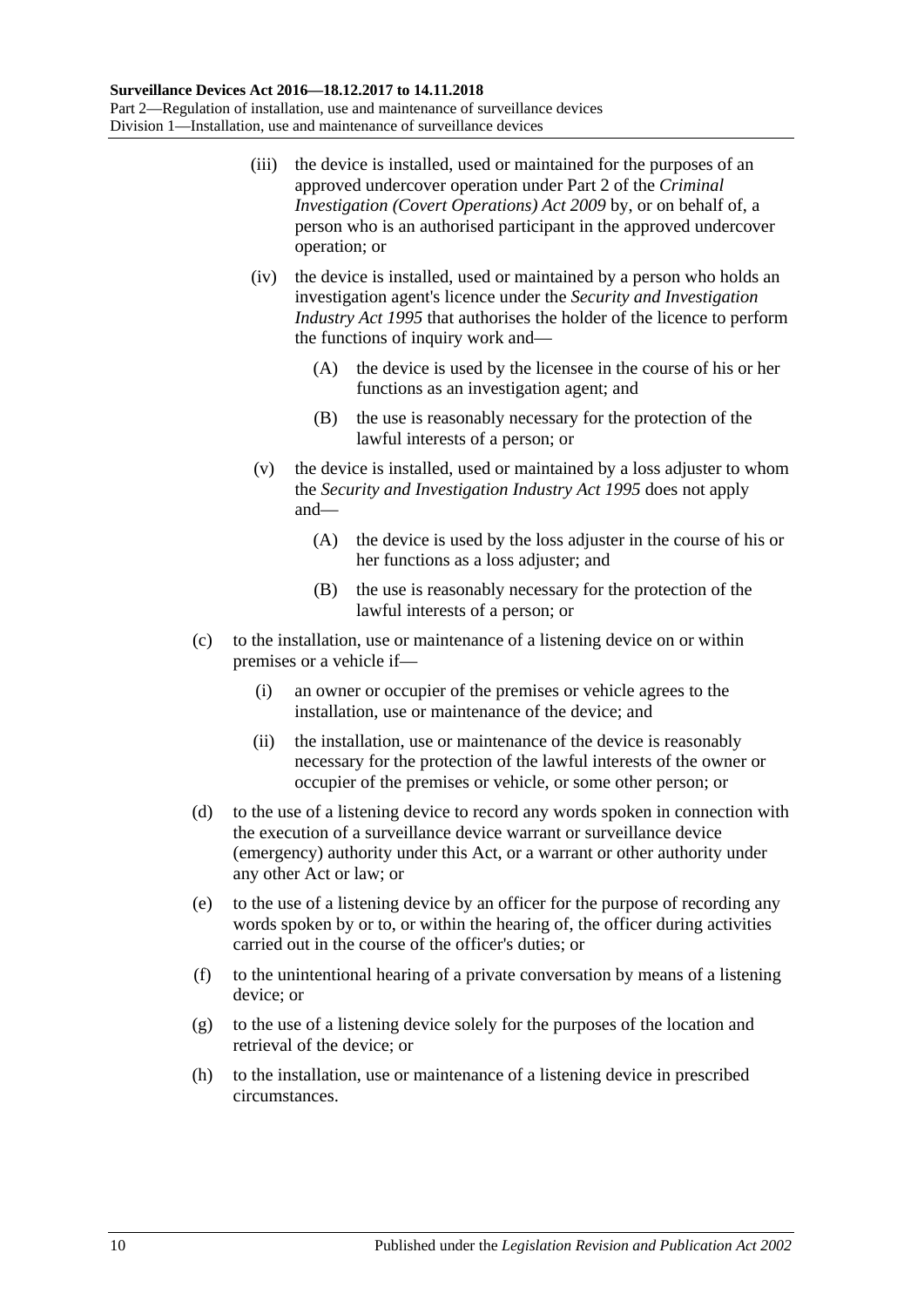- (3) An exemption from [subsection](#page-8-4) (1) that applies under [subsection](#page-8-5) (2) or [section](#page-12-0) 6 to a person in relation to the installation, use or maintenance of a listening device for the purposes of the investigation of a matter by an investigating agency extends to any other person who, for the purposes of the investigation—
	- (a) installs, uses or maintains that device; or
	- (b) overhears, records, monitors or listens to the private conversation by means of that device.

## <span id="page-10-1"></span><span id="page-10-0"></span>**5—Optical surveillance devices**

(1) Subject to this section and [section](#page-12-0) 6, a person must not knowingly install, use or maintain an optical surveillance device on or in premises, a vehicle or any other thing, (whether or not the person has lawful possession or lawful control of the premises, vehicle or thing) to record visually or observe the carrying on of a private activity without the express or implied consent of each party to the activity.

Maximum penalty:

- (a) in the case of a body corporate—\$75 000;
- (b) in the case of a natural person—\$15 000 or imprisonment for 3 years.
- (2) Subject to this section and [section](#page-12-0) 6, a person must not knowingly install, use or maintain an optical surveillance device on or in premises, a vehicle or any other thing, to record visually or observe the carrying on of a private activity without the express or implied consent of each party to the activity and, if the installation, use or maintenance of the device involves entry onto or into the premises or vehicle, without the express or implied consent of the owner or occupier of the premises or vehicle.

Maximum penalty:

- (a) in the case of a body corporate—\$75 000;
- (b) in the case of a natural person—\$15 000 or imprisonment for 3 years.
- <span id="page-10-2"></span>(3) Subject to this section and [section](#page-12-0) 6, a person must not knowingly install, use or maintain an optical surveillance device on or in premises, a vehicle or any other thing, to record visually or observe the carrying on of a private activity without the express or implied consent of each party to the activity and, if the installation, use or maintenance of the device involves interference with the premises, vehicle or thing, without the express or implied consent of the person having lawful possession or lawful control of the premises, vehicle or thing.

- (a) in the case of a body corporate—\$75 000;
- (b) in the case of a natural person—\$15 000 or imprisonment for 3 years.
- <span id="page-10-3"></span>(4) [Subsections \(1\)](#page-10-1) to [\(3\)](#page-10-2) (inclusive) do not apply—
	- (a) to the installation, use or maintenance of an optical surveillance device if—
		- (i) the installation, use or maintenance of the device is authorised under this Act or any other Act or a corresponding law; or
		- (ii) the installation, use or maintenance of the device is authorised under a law of the Commonwealth; or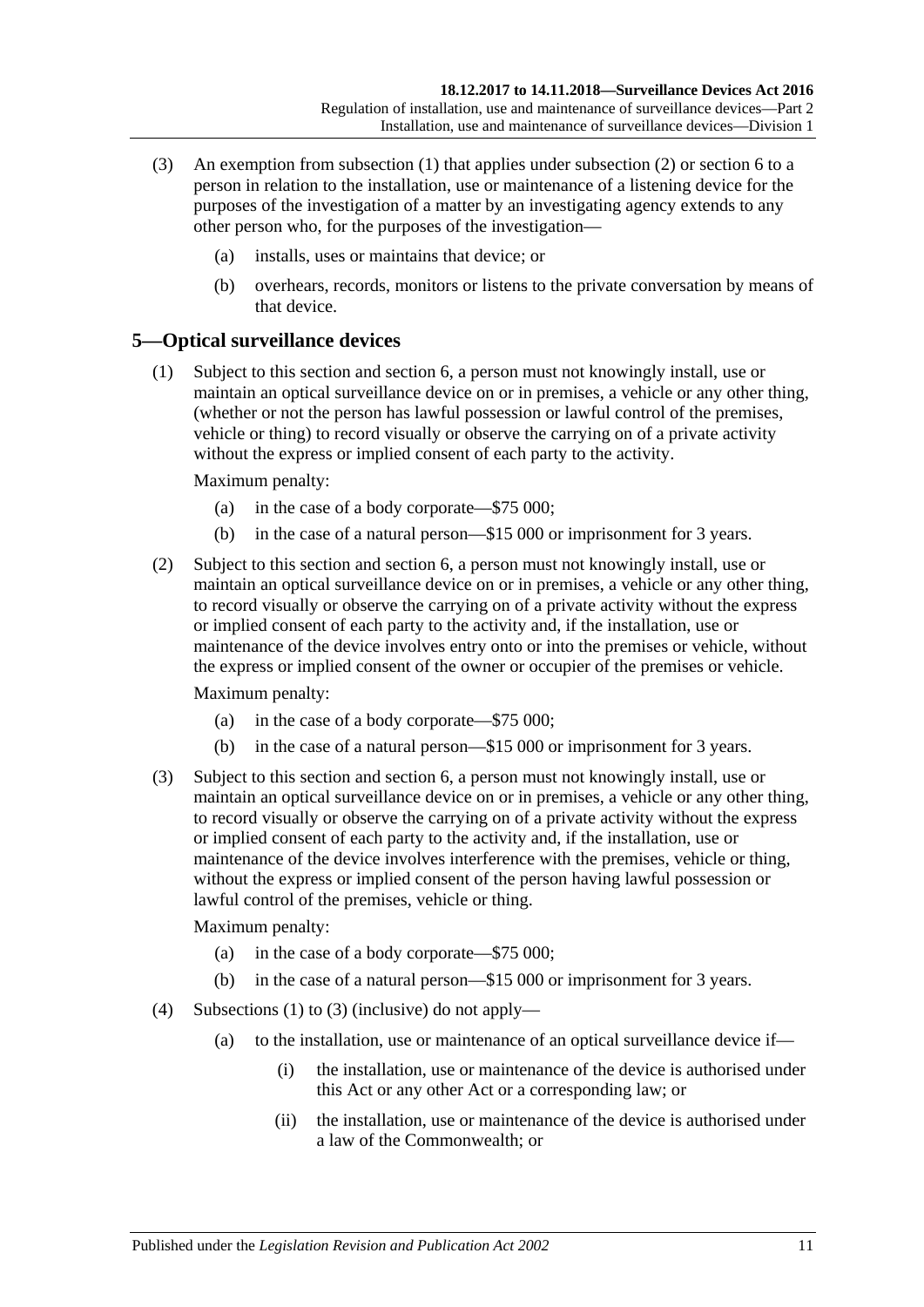- (iii) the device is installed, used or maintained for the purposes of an approved undercover operation under Part 2 of the *[Criminal](http://www.legislation.sa.gov.au/index.aspx?action=legref&type=act&legtitle=Criminal%20Investigation%20(Covert%20Operations)%20Act%202009)  [Investigation \(Covert Operations\) Act](http://www.legislation.sa.gov.au/index.aspx?action=legref&type=act&legtitle=Criminal%20Investigation%20(Covert%20Operations)%20Act%202009) 2009* by, or on behalf of, a person who is an authorised participant in the approved undercover operation; or
- <span id="page-11-0"></span>(iv) the device is installed, used or maintained by a person who holds an investigation agent's licence under the *[Security and Investigation](http://www.legislation.sa.gov.au/index.aspx?action=legref&type=act&legtitle=Security%20and%20Investigation%20Industry%20Act%201995)  [Industry Act](http://www.legislation.sa.gov.au/index.aspx?action=legref&type=act&legtitle=Security%20and%20Investigation%20Industry%20Act%201995) 1995* that authorises the holder of the licence to perform the functions of inquiry work and—
	- (A) the device is used by the licensee in the course of his or her functions as an investigation agent; and
	- (B) the use is reasonably necessary for the protection of the lawful interests of a person; or
- <span id="page-11-1"></span>(v) the device is installed, used or maintained by a loss adjuster to whom the *[Security and Investigation Industry Act](http://www.legislation.sa.gov.au/index.aspx?action=legref&type=act&legtitle=Security%20and%20Investigation%20Industry%20Act%201995) 1995* does not apply and—
	- (A) the device is used by the loss adjuster in the course of his or her functions as a loss adjuster; and
	- (B) the use is reasonably necessary for the protection of the lawful interests of a person; or
- <span id="page-11-2"></span>(b) to the installation, use or maintenance of an optical surveillance device on premises by a person if the use of the device is reasonably necessary for the protection of the lawful interests of that person; or
- (c) to the use of an optical surveillance device to record any activity in connection with the execution of a surveillance device warrant or surveillance device (emergency) authority under this Act, or a warrant or other authority under any other Act or law; or
- (d) to the installation, use or maintenance of an optical surveillance device by an officer to record any activity carried out in a public place in the course of the officer's duties; or
- (e) to the use of an optical surveillance device solely for the purpose of the location and retrieval of the device; or
- (f) to the installation, use or maintenance of an optical surveillance device in prescribed circumstances.
- (5) An exemption from [subsection](#page-10-1) (1) that applies under [subsection](#page-10-3) (4) or [section](#page-12-0) 6 to a person in relation to the installation, use or maintenance of an optical surveillance device for the purposes of the investigation of a matter by an investigating agency extends to any other person who, for the purposes of the investigation—
	- (a) installs, uses or maintains that device; or
	- (b) records or monitors an activity by means of that device.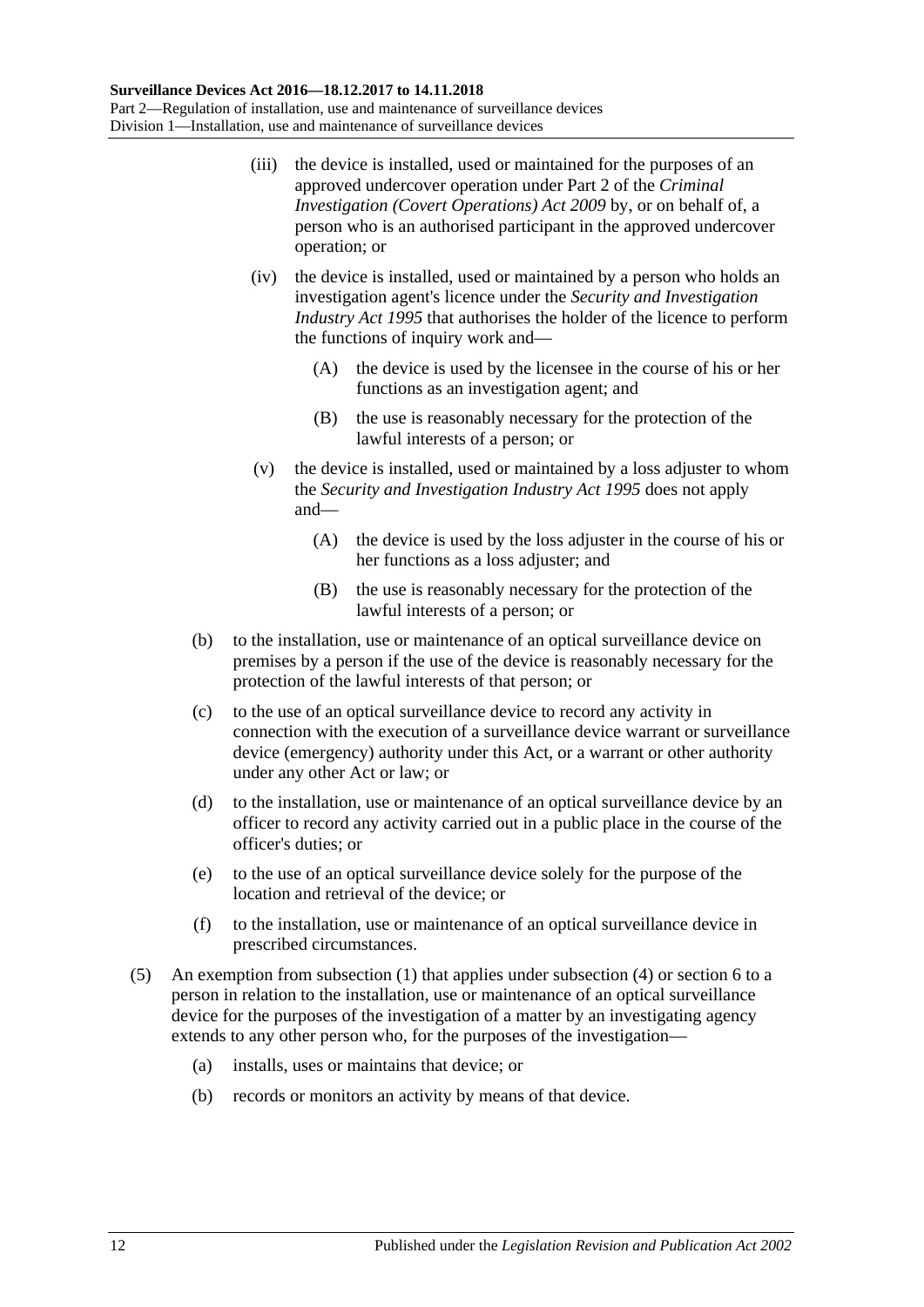## <span id="page-12-0"></span>**6—Listening devices and optical surveillance devices—public interest exception**

- (1) [Section 4](#page-8-2) does not apply—
	- (a) to the use of a listening device to overhear, record, monitor or listen to a private conversation if the use of the device is in the public interest; or
	- (b) to the installation, use or maintenance of a listening device under [subsection](#page-9-0)  $(2)(b)(iv)$  or  $(v)$  of that section if the use of the device is in the public interest.
- (2) [Section 5](#page-10-0) does not apply—
	- (a) to the use of an optical surveillance device to record visually or observe the carrying on of a private activity if the use of the device is in the public interest; or
	- (b) to the installation, use or maintenance of an optical surveillance device under [subsection](#page-11-0) (4)(a)(iv) or [\(v\),](#page-11-1) or [subsection](#page-11-2) (4)(b), of that section if the use of the device is in the public interest.

## <span id="page-12-2"></span><span id="page-12-1"></span>**7—Tracking devices**

- (1) Subject to this section, a person must not knowingly install, use or maintain a tracking device to determine the geographical location of—
	- (a) a person without the express or implied consent of that person; or
	- (b) a vehicle or thing without the express or implied consent of the owner, or a person in lawful possession or lawful control, of that vehicle or thing.

- (a) in the case of a body corporate—\$75 000;
- (b) in the case of a natural person—\$15 000 or imprisonment for 3 years.
- (2) [Subsection \(1\)](#page-12-2) does not apply—
	- (a) to the installation, use or maintenance of a tracking device if—
		- (i) the installation, use or maintenance of the device is authorised under this Act or any other Act or a corresponding law; or
		- (ii) the installation, use or maintenance of the device is authorised under a law of the Commonwealth; or
		- (iii) the device is installed, used or maintained for the purposes of an approved undercover operation under Part 2 of the *[Criminal](http://www.legislation.sa.gov.au/index.aspx?action=legref&type=act&legtitle=Criminal%20Investigation%20(Covert%20Operations)%20Act%202009)  [Investigation \(Covert Operations\) Act](http://www.legislation.sa.gov.au/index.aspx?action=legref&type=act&legtitle=Criminal%20Investigation%20(Covert%20Operations)%20Act%202009) 2009* by, or on behalf of, a person who is an authorised participant in the approved undercover operation; or
	- (b) to the use of a tracking device solely for the purpose of the location and retrieval of the device; or
	- (c) to the installation, use or maintenance of a tracking device in prescribed circumstances.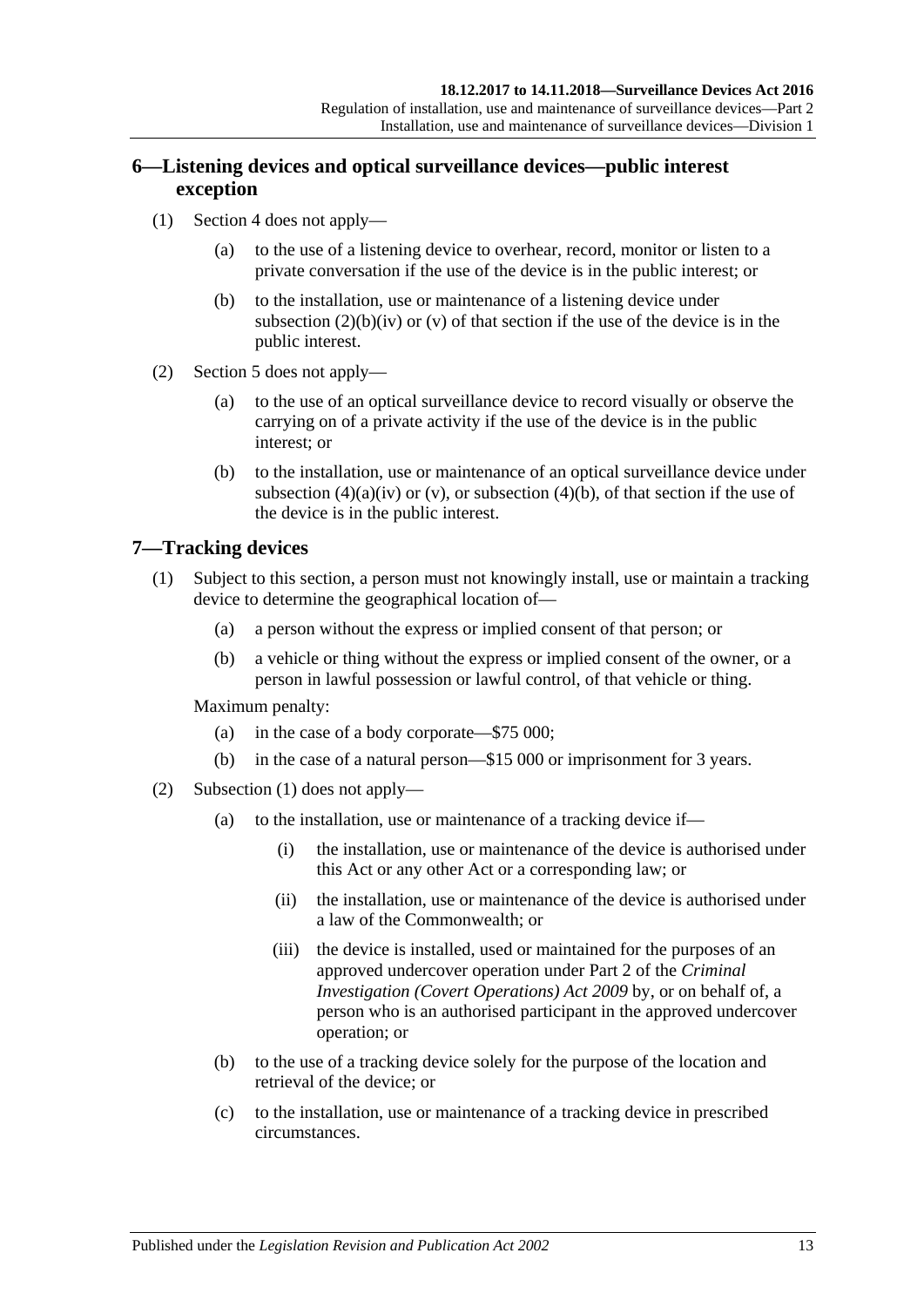#### <span id="page-13-3"></span><span id="page-13-0"></span>**8—Data surveillance devices**

(1) Subject to this section, a person must not knowingly install, use or maintain a data surveillance device to access, track, monitor or record the input of information into, the output of information from, or information stored in, a computer without the express or implied consent of the owner, or person with lawful control or management, of the computer.

Maximum penalty:

- (a) in the case of a body corporate—\$75 000;
- (b) in the case of a natural person—\$15 000 or imprisonment for 3 years.
- (2) [Subsection \(1\)](#page-13-3) does not apply—
	- (a) to the installation, use or maintenance of a data surveillance device if the installation, use or maintenance of the device is authorised—
		- (i) under this Act or any other Act or a corresponding law; or
		- (ii) under a law of the Commonwealth; or
	- (b) to the installation, use or maintenance of a data surveillance device in prescribed circumstances.

## <span id="page-13-1"></span>**Division 2—Regulation of communication or publication of information or material derived from use of surveillance devices**

#### <span id="page-13-2"></span>**9—Communication or publication of information or material—lawful interest**

- (1) A person must not knowingly use, communicate or publish information or material derived from the use of a listening device or an optical surveillance device in circumstances where the device was used to protect the lawful interests of that person except—
	- (a) to a person who was a party to the conversation or activity to which the information or material relates; or
	- (b) with the consent of each party to the conversation or activity to which the information or material relates; or
	- (c) to an officer of an investigating agency for the purposes of a relevant investigation or relevant action or proceeding; or
	- (d) in the course, or for the purposes, of a relevant action or proceedings; or
	- (e) in relation to a situation where—
		- (i) a person is being subjected to violence; or
		- (ii) there is an imminent threat of violence to a person; or
	- (f) to a media organisation; or
	- (g) in accordance with an order of a judge under this Division; or
	- (h) otherwise in the course of duty or as required or authorised by law.

Maximum penalty:

(a) in the case of a body corporate—\$50 000;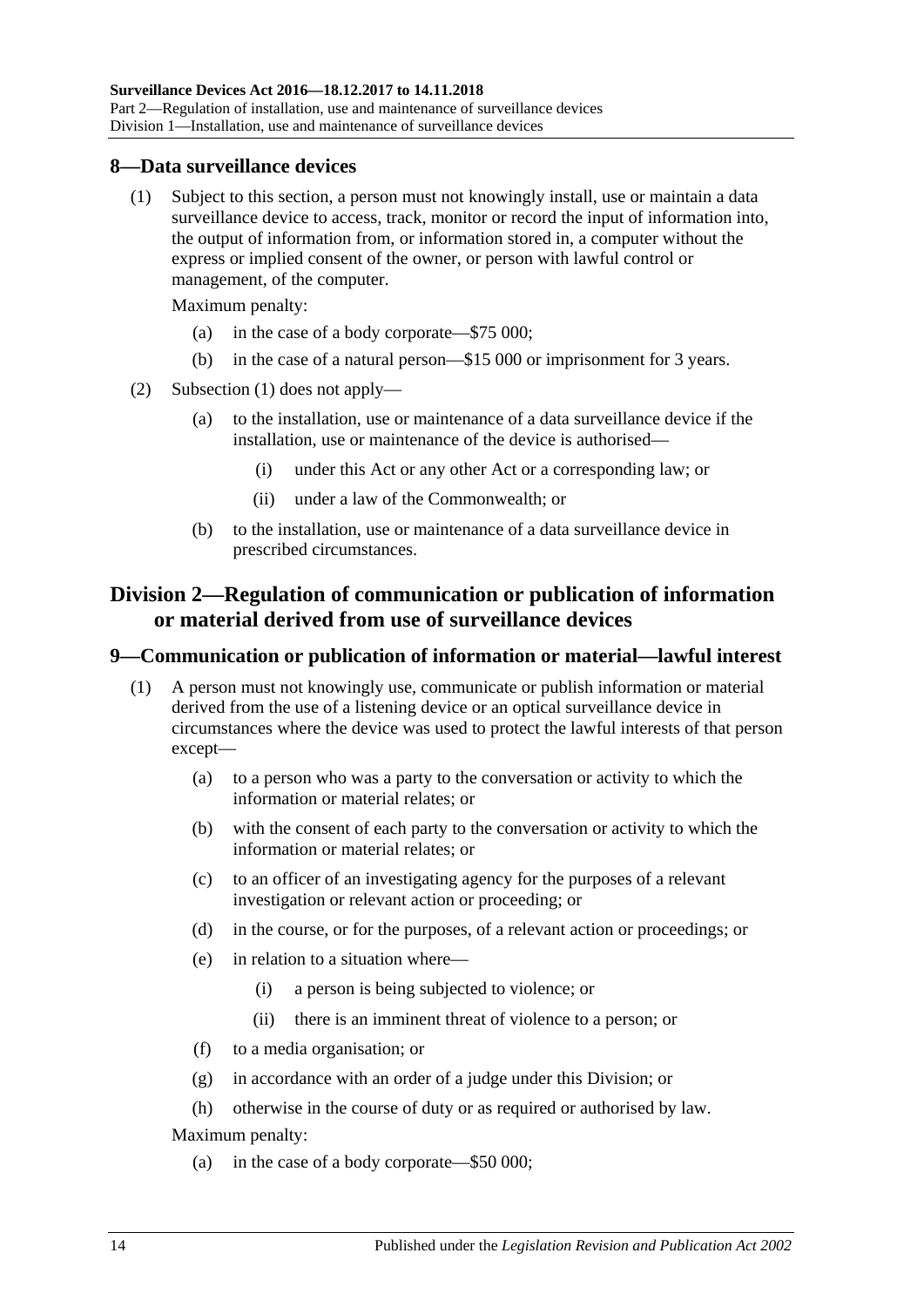#### **18.12.2017 to 14.11.2018—Surveillance Devices Act 2016**

Regulation of installation, use and maintenance of surveillance devices—Part 2 Regulation of communication or publication of information or material derived from use of surveillance devices—Division 2

- (b) in the case of a natural person—\$10 000.
- (2) A person who is a licensed investigation agent under the *[Security and Investigation](http://www.legislation.sa.gov.au/index.aspx?action=legref&type=act&legtitle=Security%20and%20Investigation%20Industry%20Act%201995)  [Industry Act](http://www.legislation.sa.gov.au/index.aspx?action=legref&type=act&legtitle=Security%20and%20Investigation%20Industry%20Act%201995) 1995* must not knowingly use, communicate or publish information or material derived from the use of a listening device under section  $4(2)(b)(iv)$ , or an optical surveillance device under section  $5(4)(a)(iv)$  except-
	- (a) to a prescribed person or class of persons; or
	- (b) in prescribed circumstances; or
	- (c) as authorised by or under this Act or any other Act or law.

Maximum penalty:

- (a) in the case of a body corporate—\$50 000;
- (b) in the case of a natural person—\$10 000.
- (3) A loss adjuster to whom the *[Security and Investigation Industry Act](http://www.legislation.sa.gov.au/index.aspx?action=legref&type=act&legtitle=Security%20and%20Investigation%20Industry%20Act%201995) 1995* does not apply must not knowingly use, communicate or publish information or material derived from the use of a listening device under section  $4(2)(b)(v)$ , or an optical surveillance device under section  $5(4)(a)(v)$  except—
	- (a) to a prescribed person or class of persons; or
	- (b) in prescribed circumstances; or
	- (c) as authorised by or under this Act or any other Act or law.

Maximum penalty:

- (a) in the case of a body corporate—\$50 000;
- (b) in the case of a natural person—\$10 000.

## <span id="page-14-0"></span>**10—Communication or publication of information or material—public interest**

<span id="page-14-1"></span>(1) A person must not knowingly use, communicate or publish information or material derived from the use of a listening device or an optical surveillance device in circumstances where the device was used in the public interest except in accordance with an order of a judge under this Division.

- (a) in the case of a body corporate—\$50 000;
- (b) in the case of a natural person—\$10 000.
- (2) [Subsection \(1\)](#page-14-1) does not apply to the use, communication or publication of information or material derived from the use of a listening device or an optical surveillance device in circumstances where the device was used in the public interest if—
	- (a) the use, communication or publication of the information or material is made to a media organisation; or
	- (b) the use, communication or publication of the information or material is made by a media organisation and the information or material is in the public interest.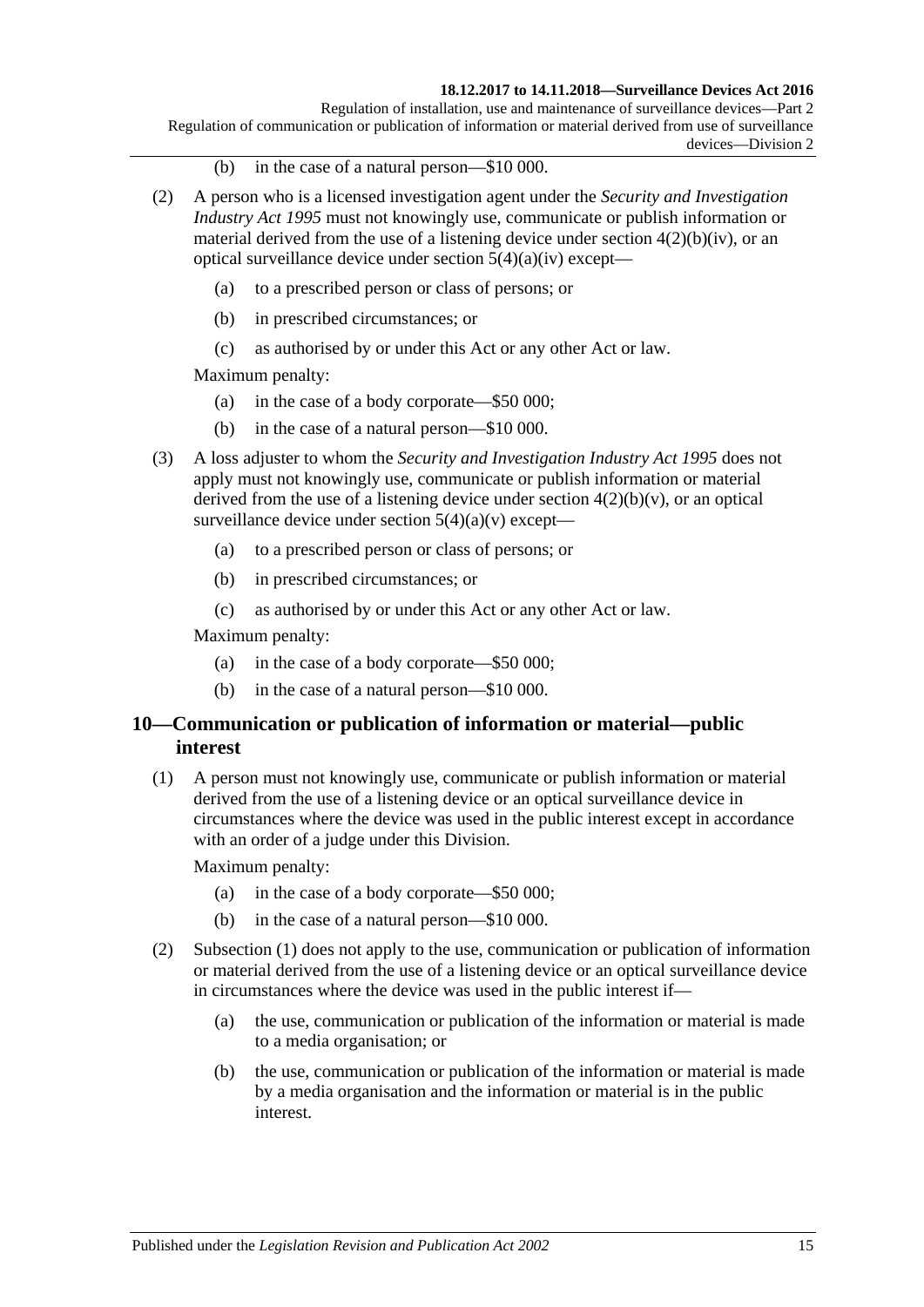#### **Surveillance Devices Act 2016—18.12.2017 to 14.11.2018**

Part 2—Regulation of installation, use and maintenance of surveillance devices Division 2—Regulation of communication or publication of information or material derived from use of surveillance devices

### <span id="page-15-0"></span>**11—Orders authorising use, communication or publication of certain information or material**

- (1) For the purposes of [sections](#page-13-2) 9 and [10,](#page-14-0) a person may, in accordance with the rules of court, apply to a judge for an order authorising the use, communication or publication of information or material derived from the use of a listening device or an optical surveillance device.
- (2) An order under this section may—
	- (a) specify the information or material the subject of the order; and
	- (b) specify the manner in which, and to whom, the specified information or material may be used, communicated or published; and
	- (c) contain—
		- (i) conditions and limitations; and
		- (ii) any other matter as the judge thinks fit.

## <span id="page-15-1"></span>**12—Prohibition on communication or publication derived from use of surveillance device in contravention of [Part](#page-8-0) 2**

(1) A person must not knowingly use, communicate or publish information or material derived from the use (whether by that person or another person) of a surveillance device in contravention of this Part.

- (a) in the case of a body corporate—\$75 000;
- (b) in the case of a natural person—\$15 000 or imprisonment for 3 years.
- (2) This section does not prevent the use, communication or publication of information or material derived from the use of a surveillance device in contravention of this Part—
	- (a) to a person who was a party to the conversation or activity to which the information or material relates; or
	- (b) with the consent of each party to the conversation or activity to which the information or material relates; or
	- (c) for the purposes of a relevant investigation or relevant action or proceeding relating to that contravention of this Part or a contravention of this section involving the communication or publication of that information or material; or
	- (d) in the course of proceedings for an offence against this Act; or
	- (e) otherwise in the course of duty or as required by law.
- (3) A person who obtains knowledge of information or material in a manner that does not involve a contravention of this Part is not prevented from communicating or publishing the knowledge so obtained even if the same knowledge was also obtained in a manner that contravened this Part.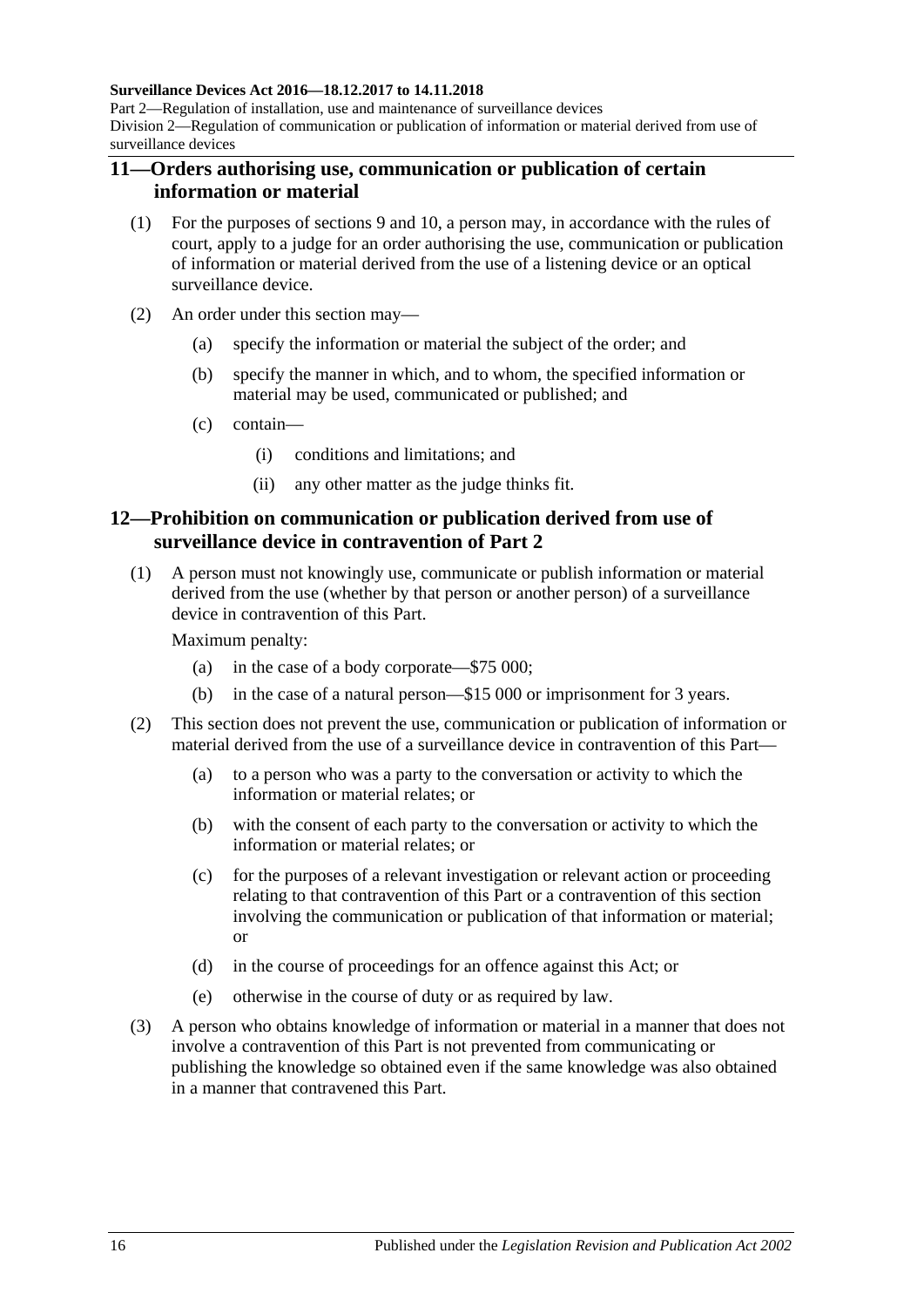# <span id="page-16-0"></span>**Part 3—Surveillance device warrants and surveillance device (emergency) authorities**

## <span id="page-16-1"></span>**Division 1—Surveillance device (tracking) warrants**

## <span id="page-16-2"></span>**13—Application of Division**

This Division applies if, for the purposes of the investigation of a matter by an investigating agency, the agency requires the authority—

- (a) to install on a vehicle or thing situated in a public place, or in the lawful custody of the agency, 1 or more tracking devices; and
- (b) to use those devices.

**Note—**

See also [Division](#page-18-0) 2 and [Division](#page-23-0) 3 in relation to the procedures to be followed if an investigating agency requires the authority of a surveillance device (general) warrant in order to install, use, maintain or retrieve surveillance devices, including tracking devices.

## <span id="page-16-3"></span>**14—Application procedure**

- (1) An officer of an investigating agency may, for the purposes of an investigation by the agency, apply to the chief officer of the agency for a surveillance device (tracking) warrant authorising—
	- (a) the use (in a public place or elsewhere) of 1 or more tracking devices; and
	- (b) such interference as is reasonably required with any vehicle or thing situated in a public place, or in the lawful custody of the agency, to install, maintain or retrieve 1 or more tracking devices.
- (2) An officer of an investigating agency may, for the purposes of an investigation by the agency, apply to the chief officer of the agency for the variation or renewal of a surveillance device (tracking) warrant.
- (3) An application for a surveillance device (tracking) warrant, or the variation or renewal of a surveillance device (tracking) warrant, may be made in person, in writing, or by fax, email, telephone or any other means of communication.
- (4) If an application is made by means other than by written application—
	- (a) the applicant must inform the chief officer of the relevant investigating agency of—
		- (i) his or her name; and
		- (ii) his or her rank or position in the investigating agency; and
		- (iii) if he or she is not to be the officer primarily responsible for executing the warrant—the name of the responsible officer; and
		- (iv) the nature and duration of the warrant sought, including the kind of tracking device to which the warrant relates; and
		- (v) the grounds on which the warrant is sought; and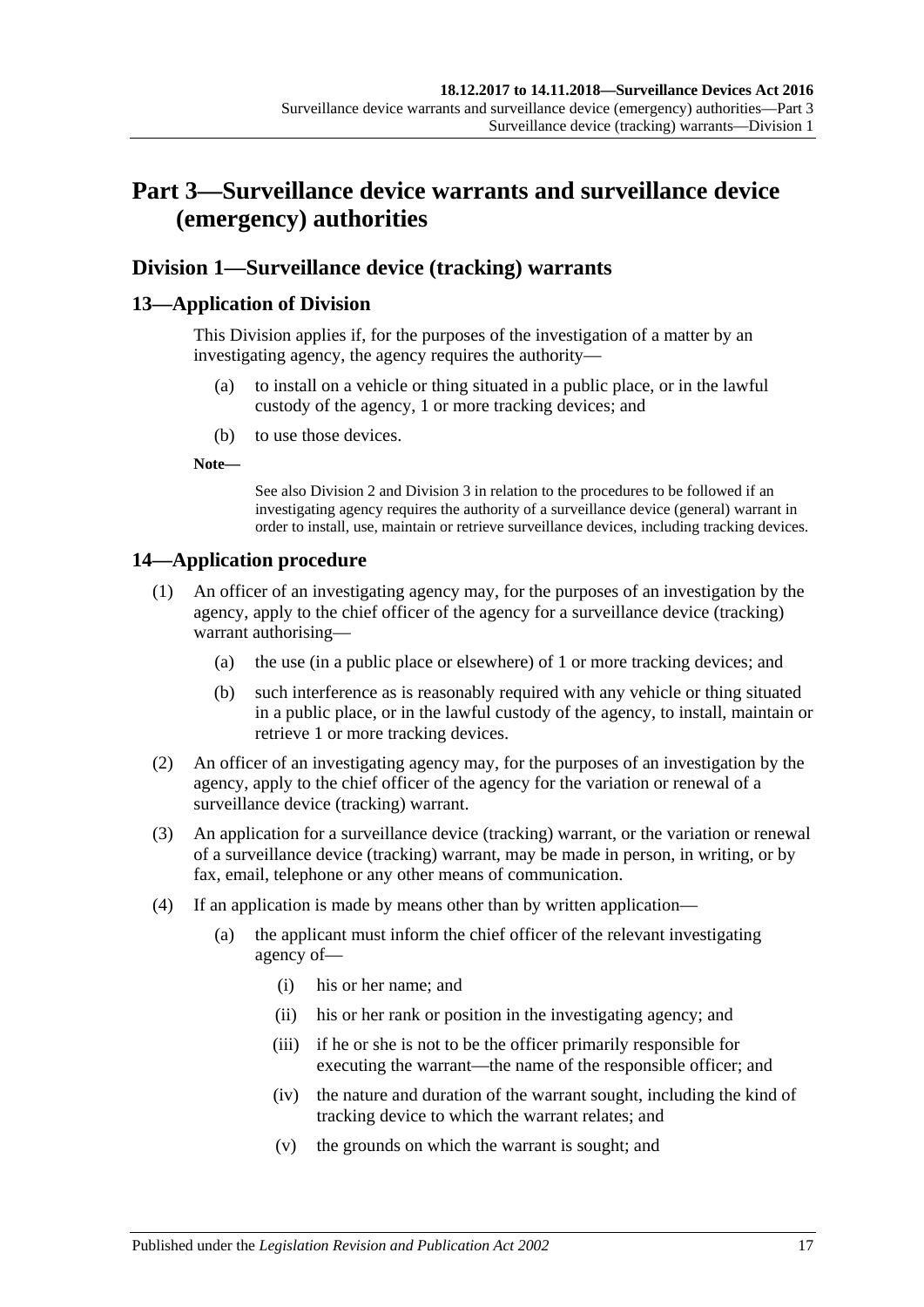- (b) the chief officer must make a contemporaneous written record of the details of the application; and
- (c) the applicant must, within 24 hours of making the application, give to the chief officer written confirmation of the application.
- (5) If a written application is made, the application must specify—
	- (a) the name of the applicant; and
	- (b) the applicant's rank or position in the investigating agency; and
	- (c) if the applicant is not to be the officer primarily responsible for executing the warrant—the name of the responsible officer; and
	- (d) the nature and duration of the warrant sought, including the kind of tracking device to which the warrant relates; and
	- (e) the grounds on which the warrant, or variation or renewal of the warrant, is sought.
- (6) The chief officer of the investigating agency to whom an application is made may require further information to be given in relation to the application.

## <span id="page-17-0"></span>**15—Surveillance device (tracking) warrant**

- (1) The chief officer of an investigating agency to whom an application is made may issue a surveillance device (tracking) warrant if satisfied that there are, in the circumstances of the case, reasonable grounds for issuing the warrant, taking into account—
	- (a) the nature and gravity of the criminal conduct to which the investigation relates; and
	- (b) the availability of alternative means of obtaining the information; and
	- (c) any other surveillance device warrant under this Act applied for or issued in relation to the same matter; and
	- (d) any other matter the chief officer considers relevant.
- (2) A surveillance device (tracking) warrant—
	- (a) must specify—
		- (i) the name of the applicant; and
		- (ii) if the applicant is not to be the officer primarily responsible for executing the warrant—the name of the responsible officer; and
		- (iii) the name of the issuing officer; and
		- (iv) the kind of tracking device authorised to be used under the warrant; and
		- (v) if the warrant authorises the use of a tracking device in respect of the geographical location of a person—
			- (A) the name of the person (if known); or
			- (B) if the name of the person is unknown—that fact and a general description of the person; and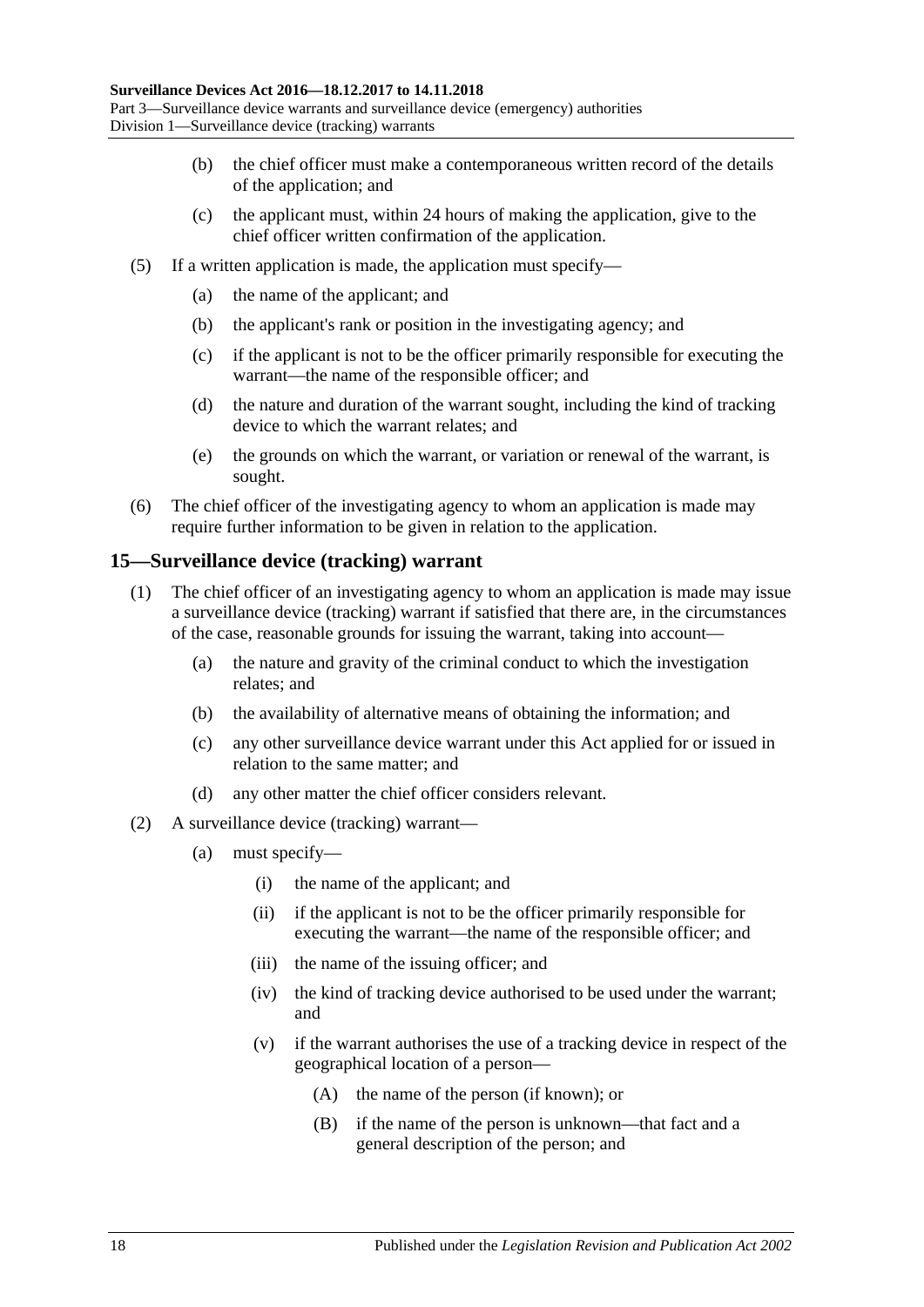- (vi) the period for which the warrant will be in force (being a period not longer than 90 days); and
- (b) may contain—
	- (i) conditions and limitations; and
	- (ii) any other matter,

as the issuing officer thinks fit.

- <span id="page-18-2"></span>(3) Subject to any conditions or limitations specified in the surveillance device (tracking) warrant—
	- (a) a warrant authorising the use (in a public place or elsewhere) of a tracking device in respect of the geographical location of a specified person or a person whose specific identity is unknown who, according to the terms of the warrant, is suspected on reasonable grounds of having committed, or being likely to commit, a serious offence will be taken to authorise interference with any vehicle or thing situated in a public place, or in the lawful custody of the relevant investigating agency, as reasonably required to install, use, maintain or retrieve the device for that purpose; and
	- (b) a warrant authorising (whether under the terms of the warrant or by force of [paragraph](#page-18-2) (a)) interference with any vehicle or thing in a public place, or in the lawful custody of the relevant investigating agency, will be taken to authorise the use of reasonable force or subterfuge for that purpose; and
	- (c) the powers conferred by the warrant may be exercised by the responsible officer or under the authority of the responsible officer at any time and with such assistance as is necessary.
- (4) If the chief officer of the investigating agency is satisfied that the grounds on which a surveillance device (tracking) warrant was issued have ceased to exist, the chief officer must, if the warrant is still in force, cancel the warrant by instrument in writing.
- (5) A surveillance device (tracking) warrant may, at any time, be cancelled by instrument in writing by the chief officer of the investigating agency.

## <span id="page-18-0"></span>**Division 2—Surveillance device (general) warrants**

## <span id="page-18-1"></span>**16—Application of Division**

This Division applies if, for the purposes of the investigation of a matter by an investigating agency, the agency requires the authority to do any or all of the following:

- (a) to use 1 or more types of surveillance device (including a tracking device);
- (b) to enter or interfere with any premises for the purposes of installing, using, maintaining or retrieving 1 or more surveillance devices;
- (c) to interfere with any vehicle or thing for the purposes of installing, using, maintaining or retrieving 1 or more surveillance devices.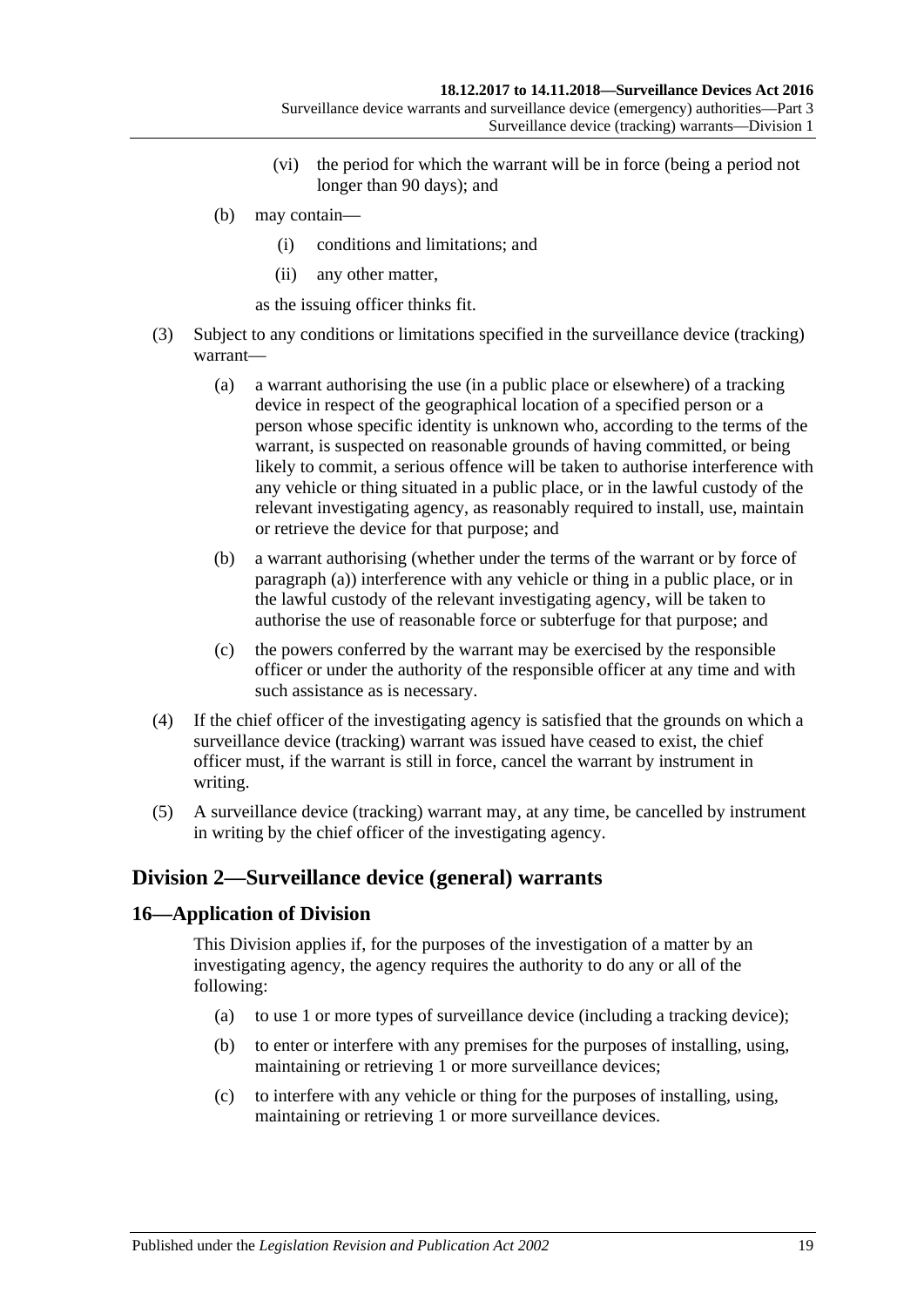### <span id="page-19-0"></span>**17—Usual application procedure**

- (1) An officer of an investigating agency may, for the purposes of an investigation by the agency, apply to a judge for a surveillance device (general) warrant authorising 1 or more of the following:
	- (a) the use of 1 or more surveillance devices (including a tracking device);
	- (b) entry to or interference with any premises as reasonably required for the purposes of installing, using, maintaining or retrieving 1 or more surveillance devices;
	- (c) interference with any vehicle or thing as reasonably required for the purposes of installing, using, maintaining or retrieving 1 or more surveillance devices.
- (2) An officer of an investigating agency may, for the purposes of an investigation by the agency, apply to a judge for the variation or renewal of a surveillance device (general) warrant.
- (3) Subject to [section](#page-19-1) 18, an application must be made by—
	- (a) providing a judge with an application in writing; and
	- (b) appearing personally before the judge.
- (4) A written application—
	- (a) must specify—
		- (i) the name of the applicant and the investigating agency to which the applicant belongs; and
		- (ii) the applicant's rank or position in that agency; and
		- (iii) if the applicant is not to be the officer primarily responsible for executing the warrant—the name of the responsible officer; and
		- (iv) whether the applicant or responsible officer (or both) are to be identified in the warrant under a code name; and
		- (v) the nature and duration of the warrant sought, including the kind of surveillance device to which the warrant relates; and
		- (vi) the grounds on which the warrant, or variation or renewal of the warrant, is sought; and
	- (b) must be accompanied by an affidavit verifying the application.
- (5) The judge to whom an application is made may require further information to be given in relation to the application.

#### <span id="page-19-1"></span>**18—Remote application procedure**

- (1) An officer of an investigating agency may, if the officer believes that it is impracticable in the circumstances to make an application in accordance with [section](#page-19-0) 17, apply for the issue, variation or renewal of a surveillance device (general) warrant by fax, email, telephone or other electronic means.
- (2) If an application is made by telephone, the following provisions apply:
	- (a) the applicant must inform the judge—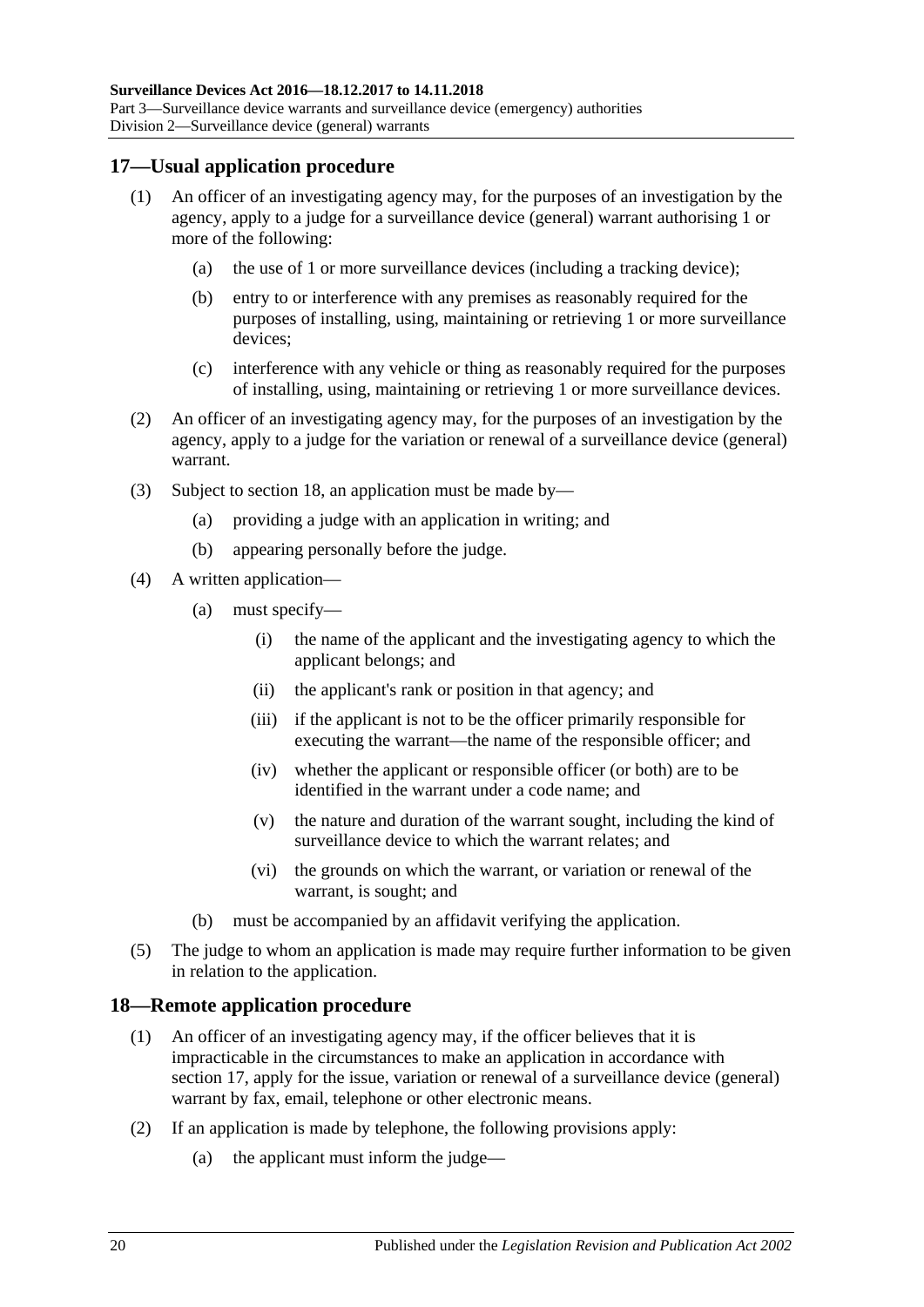- $(i)$  of  $-$ 
	- (A) the name of the applicant and the investigating agency to which the applicant belongs; and
	- (B) the applicant's rank or position in that agency; and
	- (C) if the applicant is not to be the officer primarily responsible for executing the warrant—the name of the responsible officer; and
	- (D) whether the applicant or responsible officer (or both) are to be identified in the warrant under a code name,

and the judge, on receiving that information, is entitled to assume its accuracy without further inquiry; and

- (ii) of the nature and duration of the warrant sought, including the kind of surveillance device to which the warrant relates; and
- (iii) of the circumstances giving rise to the necessity for the application to be made by telephone; and
- (iv) of the grounds on which the warrant, or variation or renewal of the warrant, is sought;
- (b) the judge may, on being satisfied as to the circumstances giving rise to the necessity for the application being made by telephone and the grounds for the issue of a warrant, and on the applicant giving an undertaking to make an affidavit verifying the application, make out and sign a surveillance device (general) warrant;
- (c) the warrant is to be taken to have been issued, and comes into force, when signed by the judge;
- <span id="page-20-0"></span>(d) the judge must inform the applicant of the terms of the warrant;
- (e) the applicant must fill out and sign a warrant form (the *duplicate surveillance device (general) warrant*) that—
	- (i) sets out the name of the judge who issued the original warrant and the terms of the warrant; and
	- (ii) complies with any other requirements prescribed by regulation;
- (f) the applicant must, as soon as practicable after the issue of the warrant, forward to the judge an affidavit verifying the application and a copy of the duplicate surveillance device (general) warrant.
- (3) If an application is made by any other means under this section, the following provisions apply:
	- (a) the application must specify—
		- (i) the name of the applicant and the investigating agency to which the applicant belongs; and
		- (ii) the applicant's rank or position in that agency; and
		- (iii) if the applicant is not to be the officer primarily responsible for executing the warrant—the name of the responsible officer; and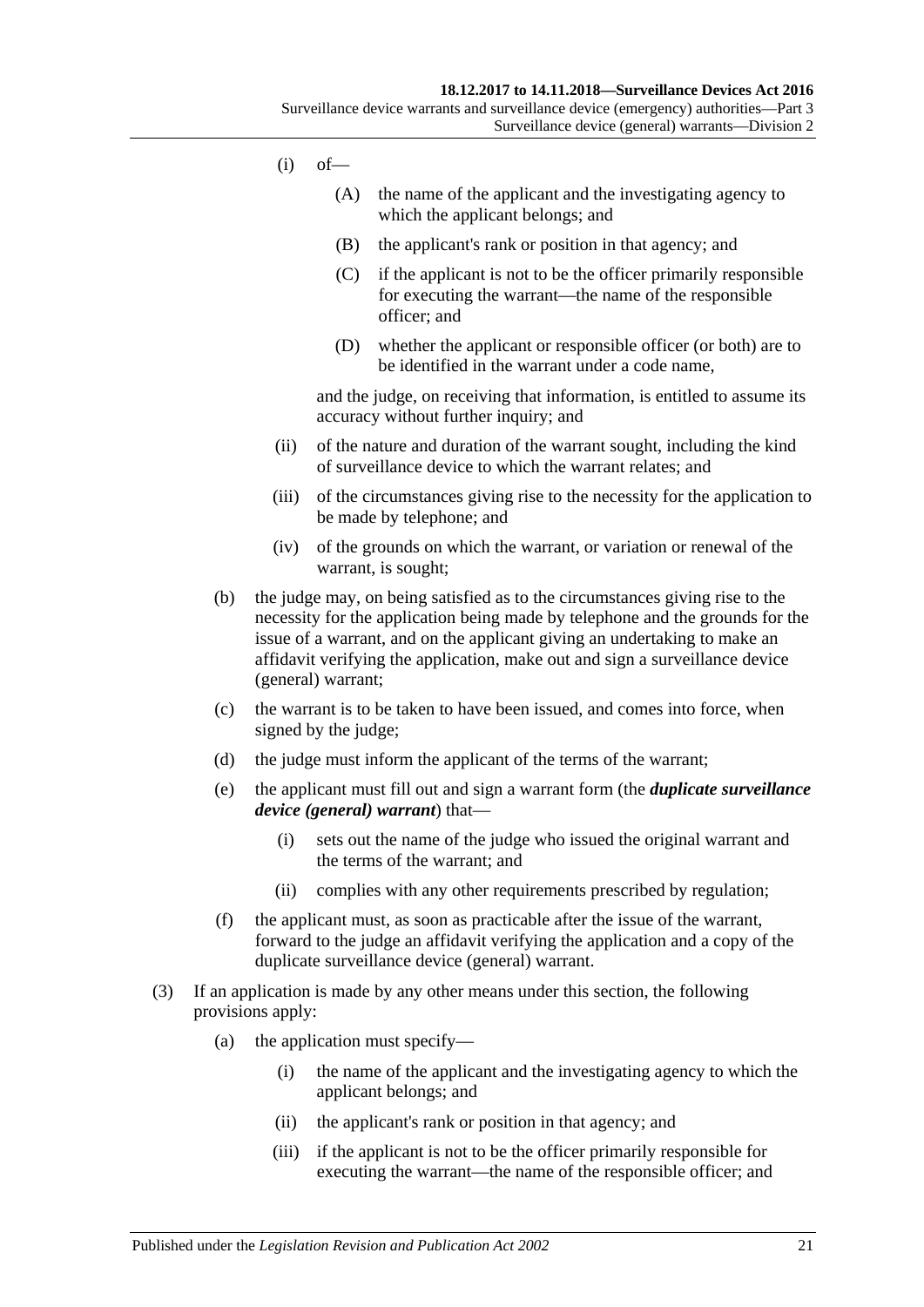- (iv) whether the applicant or responsible officer (or both) are to be identified in the warrant under a code name; and
- (v) the nature and duration of the warrant sought, including the kind of surveillance device to which the warrant relates; and
- (vi) the circumstances giving rise to the necessity for the application to be made by the particular means; and
- (vii) the grounds on which the warrant, or variation or renewal of the warrant, is sought;
- (b) the application must be accompanied (through fax, email or other electronic means) by an affidavit made by the applicant verifying the application;
- (c) the applicant must be available to speak to the judge by telephone;
- (d) the judge is entitled to assume, without further inquiry, that a person who identifies himself or herself as the applicant during a telephone conversation with the judge is indeed the applicant;
- (e) the judge may, on being satisfied as to the circumstances giving rise to the necessity for the application being made by fax, email or other electronic means and the grounds for the issue of a warrant, make out and sign a surveillance device (general) warrant;
- (f) the warrant is to be taken to have been issued, and comes into force, when signed by the judge;
- (g) the judge must forward the warrant to the applicant by fax, email or other electronic means.
- (4) The judge to whom an application is made may require further information to be given in relation to the application.

## <span id="page-21-0"></span>**19—Surveillance device (general) warrant**

- (1) A judge to whom an application is made may issue a surveillance device (general) warrant if satisfied that there are, in the circumstances of the case, reasonable grounds for issuing the warrant, taking into account—
	- (a) the extent to which the privacy of any person would be likely to be interfered with by use of the kind of device to which the warrant relates; and
	- (b) the gravity of the criminal conduct to which the investigation relates; and
	- (c) the significance to the investigation of the information sought to be obtained; and
	- (d) the likely effectiveness of the use of the surveillance device in obtaining the information sought; and
	- (e) the availability of alternative means of obtaining the information; and
	- (f) any other warrant under this Act applied for or issued in relation to the same matter; and
	- (g) any other matter the judge considers relevant.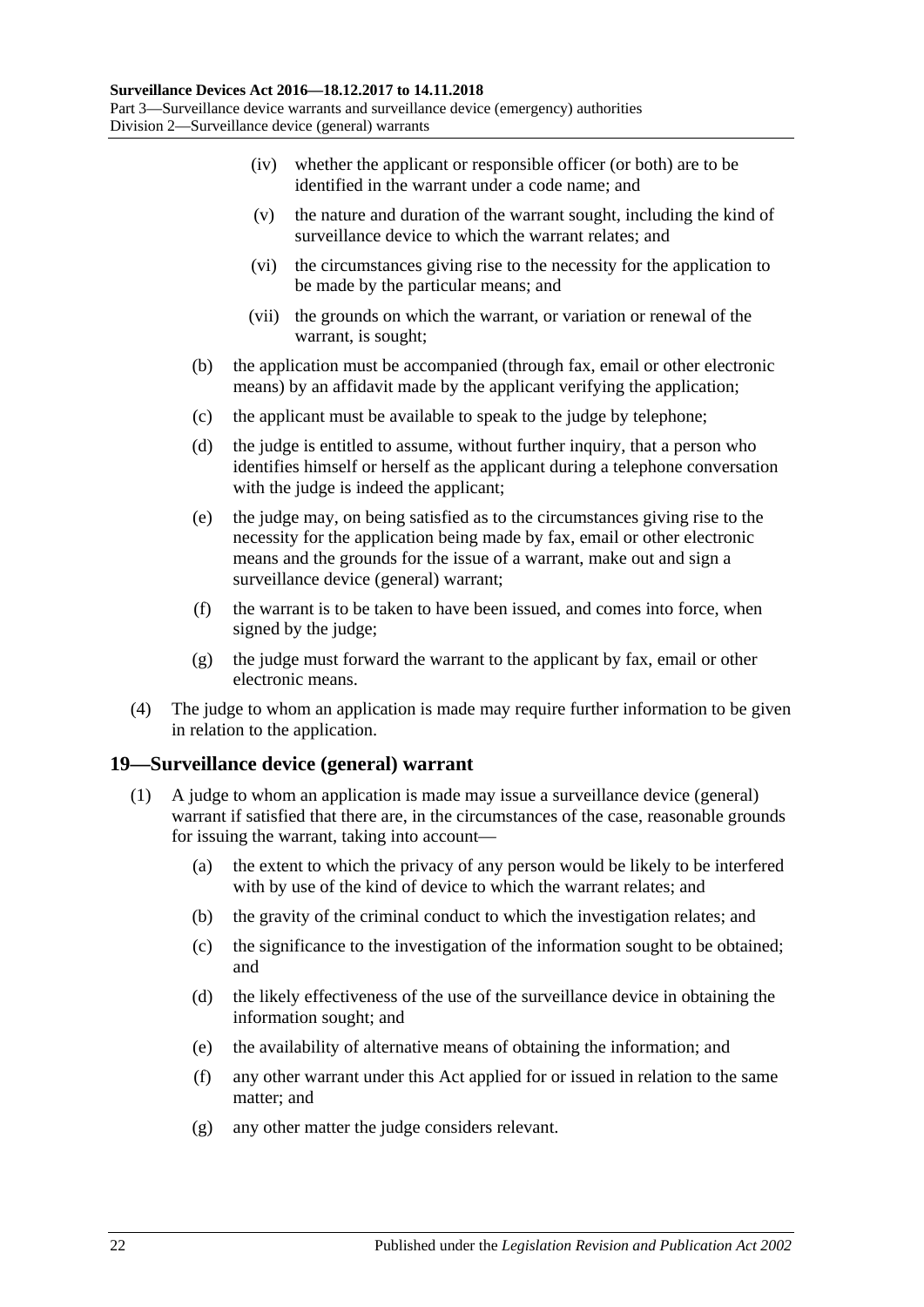- (2) A surveillance device (general) warrant—
	- (a) subject to [subsection](#page-22-0) (3), must specify—
		- (i) the name of the applicant; and
		- (ii) if the applicant is not to be the officer primarily responsible for executing the warrant—the name of the responsible officer; and
	- (b) must specify—
		- (i) the kind of surveillance device to which the warrant relates; and
		- (ii) if the warrant authorises the use of a surveillance device on or in premises or a vehicle—the premises or vehicle; and
		- (iii) if the warrant authorises the use of a surveillance device in or on a thing or a thing of a class—the thing or class of thing; and
		- (iv) if the warrant authorises the use of a surveillance device in respect of the conversations, activities or geographical location of a person—
			- (A) the name of the person (if known); or
			- (B) if the name of the person is unknown—that fact and a general description of the person; and
		- (v) the period for which the warrant will be in force (being a period not longer than 90 days); and
	- (c) may contain—
		- (i) conditions and limitations; and
		- (ii) any other matter as the judge thinks fit.
- <span id="page-22-0"></span>(3) If the judge is satisfied that the disclosure in the surveillance device (general) warrant of the name of the applicant or the responsible officer may endanger the safety of the applicant, the responsible officer or some other person, the warrant may, instead, specify in respect of either or both of them a unique code approved by the judge (a *code name*).
- <span id="page-22-1"></span>(4) Subject to any conditions or limitations specified in the surveillance device (general) warrant—
	- (a) a warrant authorising the use of a surveillance device in respect of the conversations, activities or geographical location of a specified person, or a person whose identity is unknown, who, according to the terms of the warrant, is suspected on reasonable grounds of having committed, or being likely to commit, a serious offence will be taken to authorise—
		- (i) entry to or interference with any premises, vehicle or thing as reasonably required to install, use, maintain or retrieve the device for that purpose; and
		- (ii) the use of the device on or about the body of the person; and
	- (b) a warrant authorising (whether under the terms of the warrant or by force of [paragraph](#page-22-1)  $(a)(i)$ ) entry to or interference with any premises, vehicle or thing will be taken to authorise—
		- (i) the use of reasonable force or subterfuge for that purpose; and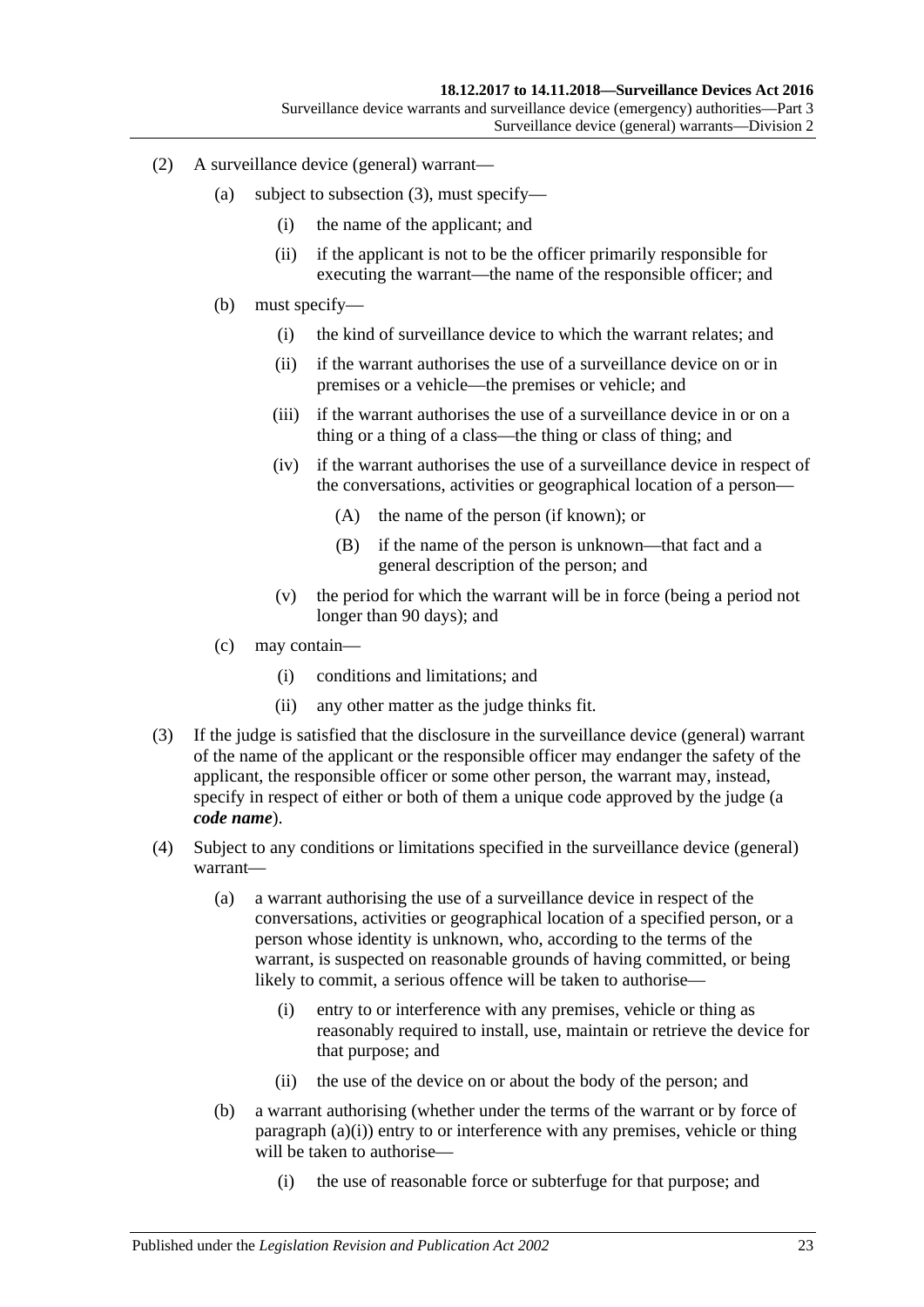- (ii) any action reasonably required to be taken in respect of a vehicle or thing for the purpose of installing, using, maintaining or retrieving a surveillance device to which the warrant relates; and
- (iii) the extraction and use of electricity for that purpose or for the use of the surveillance device to which the warrant relates; and
- (c) a warrant authorising entry to specified premises will be taken to authorise non-forcible passage through adjoining or nearby premises (but not through the interior of any building or structure) as reasonably required for the purpose of gaining entry to those specified premises; and
- (d) the powers conferred by the warrant may be exercised by the responsible officer or under the authority of the responsible officer at any time and with such assistance as is necessary.
- (5) If the chief officer of the investigating agency is satisfied that the grounds on which a surveillance device (general) warrant was issued have ceased to exist, the chief officer must, if the warrant is still in force, cancel the warrant by instrument in writing.
- (6) A surveillance device (general) warrant may, at any time, be cancelled by instrument in writing by the chief officer of the investigating agency.

# <span id="page-23-0"></span>**Division 3—Surveillance device (emergency) authorities**

## <span id="page-23-1"></span>**20—Application procedure**

- (1) An officer of an investigating agency may apply to the chief officer of the agency for a surveillance device (emergency) authority authorising 1 or more of the following:
	- (a) the use of 1 or more types of surveillance device;
	- (b) entry to or interference with any premises as reasonably required for the purposes of installing, using, maintaining or retrieving 1 or more surveillance devices;
	- (c) interference with any vehicle or thing as reasonably required for the purposes of installing, using, maintaining or retrieving 1 or more surveillance devices.
- (2) An application for a surveillance device (emergency) authority may be made if the officer suspects on reasonable grounds that—
	- (a) an imminent threat of serious violence to a person or substantial damage to property exists and the officer is of the opinion that—
		- (i) the use of a surveillance device is immediately necessary for the purpose of dealing with that threat; and
		- (ii) the circumstances are so serious and the matter is of such urgency that the use of a surveillance device is warranted; and
		- (iii) it is not practicable in the circumstances to apply for a surveillance device (general) warrant; or
	- (b) a serious drug offence or an offence against a law of another jurisdiction that corresponds to a serious drug offence has been, is being, or is likely to be, committed and the officer is of the opinion that—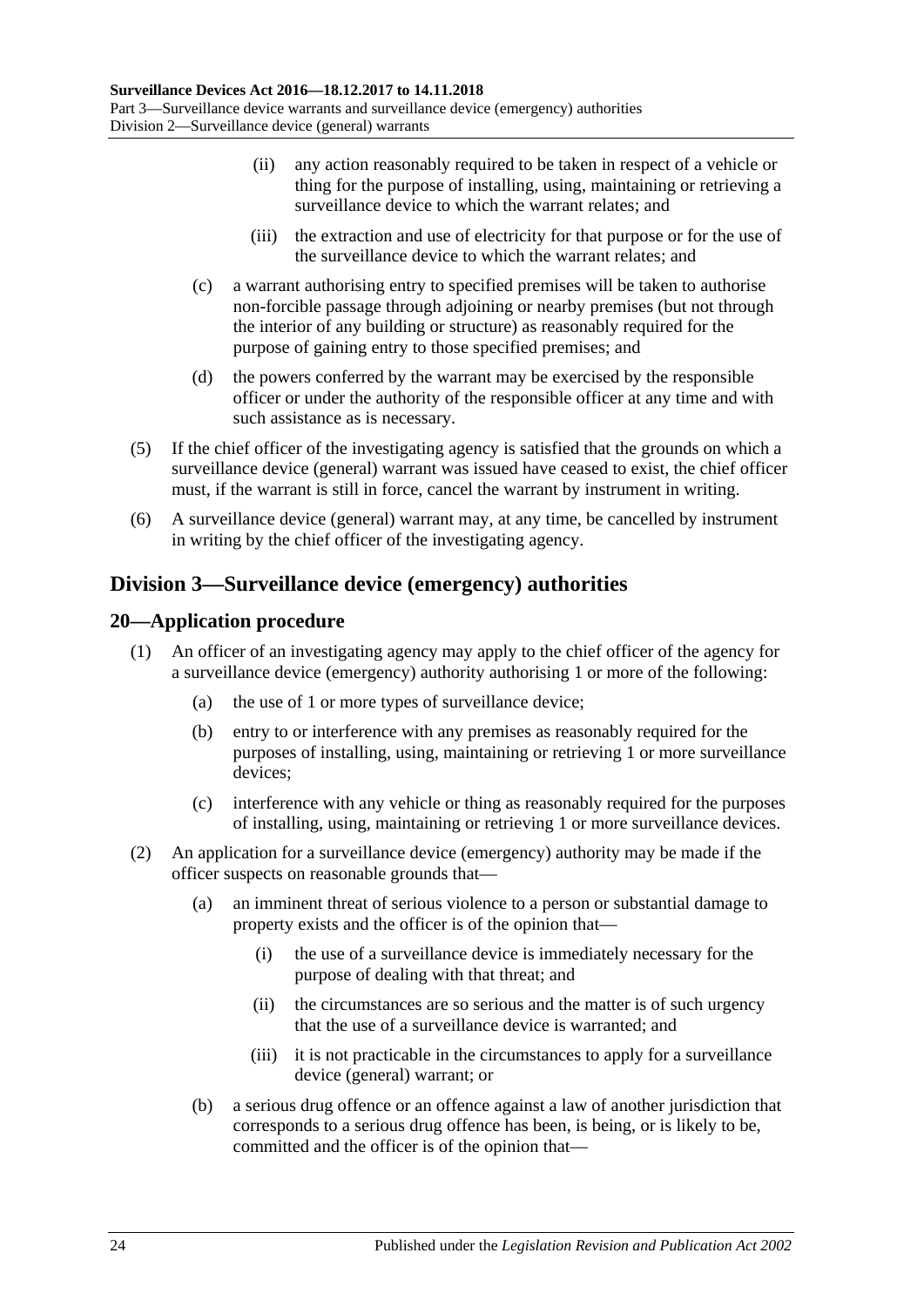- (i) the use of a surveillance device is immediately necessary for the purpose of an investigation into that offence, or enabling evidence or information to be obtained of the commission of that offence, or identifying or locating the offender; and
- (ii) the circumstances are so serious and the matter is of such urgency that the use of a surveillance device is warranted; and
- (iii) it is not practicable in the circumstances to apply for a surveillance device (general) warrant.
- (3) An application for a surveillance device (emergency) authority may be made in person, in writing, or by fax, email, telephone or any other means of communication.

## <span id="page-24-0"></span>**21—Surveillance device (emergency) authority**

- (1) The chief officer of an investigating agency to whom an application is made may grant a surveillance device (emergency) authority authorising anything that could be authorised under a surveillance device (general) warrant if satisfied that there are, in the circumstances of the case, reasonable grounds for granting the authority, taking into account—
	- (a) if it is in relation to an imminent threat of serious violence to a person or substantial damage to property—
		- (i) the nature of the threat of serious violence or substantial damage; and
		- (ii) the extent to which the issue of a surveillance device (emergency) authority would help reduce or avoid the threat; and
		- (iii) the extent to which alternative methods of investigation could be used to help reduce or avoid the threat; and
		- (iv) how much the use of alternative methods of investigation could help reduce or avoid the threat; and
		- (v) the likelihood that the use of alternative methods of investigation would prejudice the safety of the person or property because of delay or for some other reason; and
		- (vi) whether or not it is practicable in the circumstances to apply for a surveillance device (general) warrant; and
		- (vii) any other matter the chief officer considers relevant; or
	- (b) if it is in relation to the commission of a serious drug offence or an offence against a law of another jurisdiction that corresponds to a serious drug offence—
		- (i) the nature of the serious and urgent circumstances in respect of which the surveillance device (emergency) authority is sought; and
		- (ii) the extent to which alternative methods of investigation could be used to investigate the offence; and
		- (iii) whether or not it is practicable in the circumstances to apply for a surveillance device (general) warrant; and
		- (iv) any other matter the chief officer considers relevant.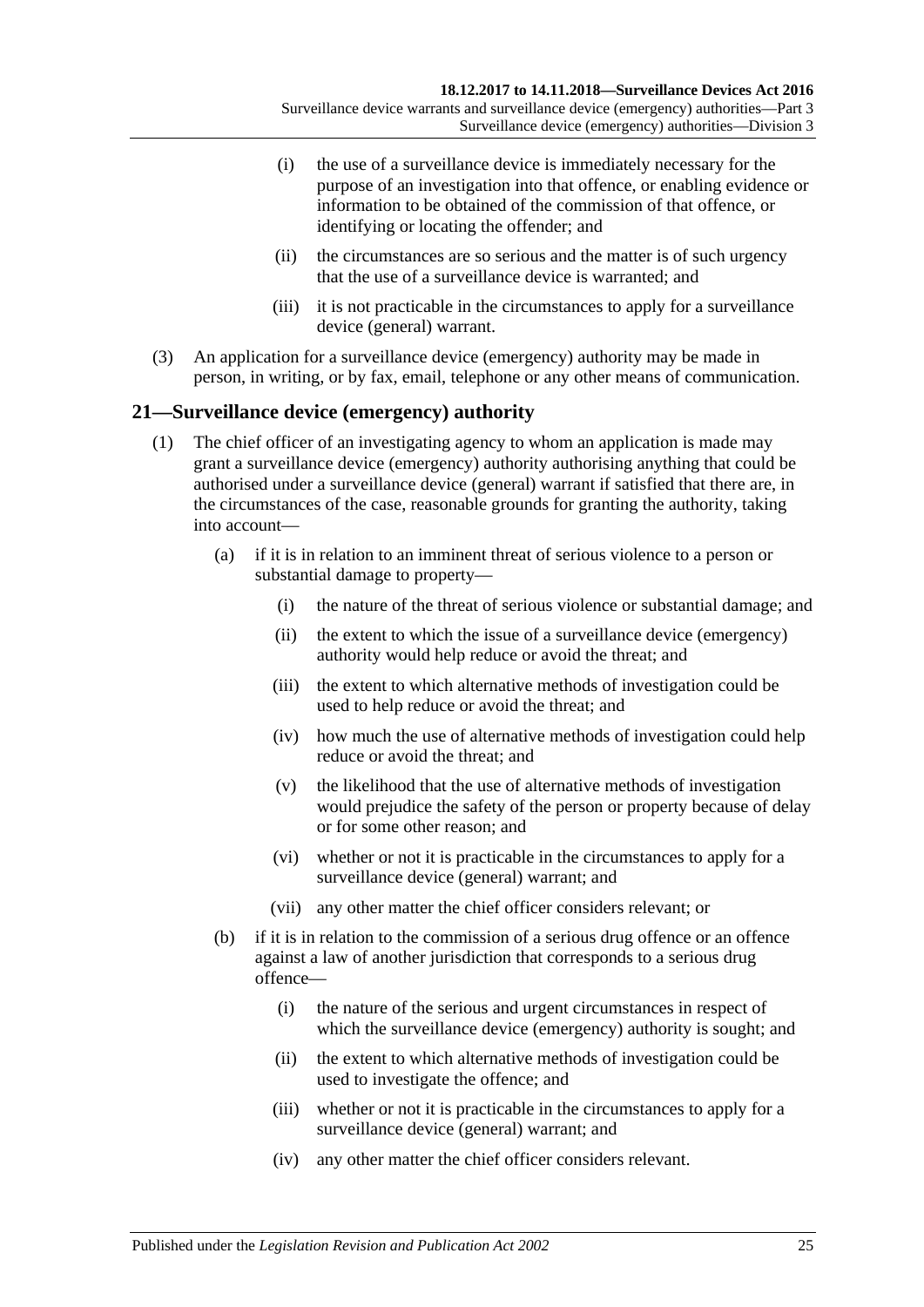- (2) A surveillance device (emergency) authority—
	- (a) subject to [subsection](#page-25-0) (3), must specify—
		- (i) the name of the applicant; and
		- (ii) if the applicant is not to be the officer primarily responsible for exercising the powers under the authority—the name of the responsible officer; and
	- (b) must specify—
		- (i) the kind of surveillance device to which the authority relates; and
		- (ii) if it authorises the use of a surveillance device on or in premises or a vehicle—the premises or vehicle; and
		- (iii) if it authorises the use of a surveillance device in or on a thing or a thing of a class—the thing or class of thing; and
		- (iv) if it authorises the use of a surveillance device in respect of the conversations, activities or geographical location of a person—
			- (A) the name of the person (if known); or
			- (B) if the name of the person is unknown—that fact and a general description of the person; and
		- (v) the period for which the authority will be in force (being a period not longer than 7 days); and
	- (c) may contain—
		- (i) conditions and limitations; and
		- (ii) any other matter,

as the issuing officer thinks fit.

- <span id="page-25-0"></span>(3) If the chief officer of the investigating agency is of the opinion that the disclosure in the surveillance device (emergency) authority of the name of the applicant or the responsible officer is likely to endanger the safety of the applicant, the responsible officer or some other person, the authority may, instead, specify in respect of either or both of them a unique code approved by the chief officer (a *code name*).
- <span id="page-25-1"></span>(4) Subject to [subsection](#page-26-1) (5) and any conditions or limitations specified in the surveillance device (emergency) authority—
	- (a) an authority authorising the use of a surveillance device in respect of the conversations, activities or geographical location of a specified person, or a person whose identity is unknown, who, according to the terms of the authority, is suspected on reasonable grounds of having committed, or being likely to commit, a serious offence, will be taken to authorise—
		- (i) entry to or interference with any premises, vehicle or thing as reasonably required to install, use, maintain or retrieve the device for that purpose; and
		- (ii) the use of the device on or about the body of the person; and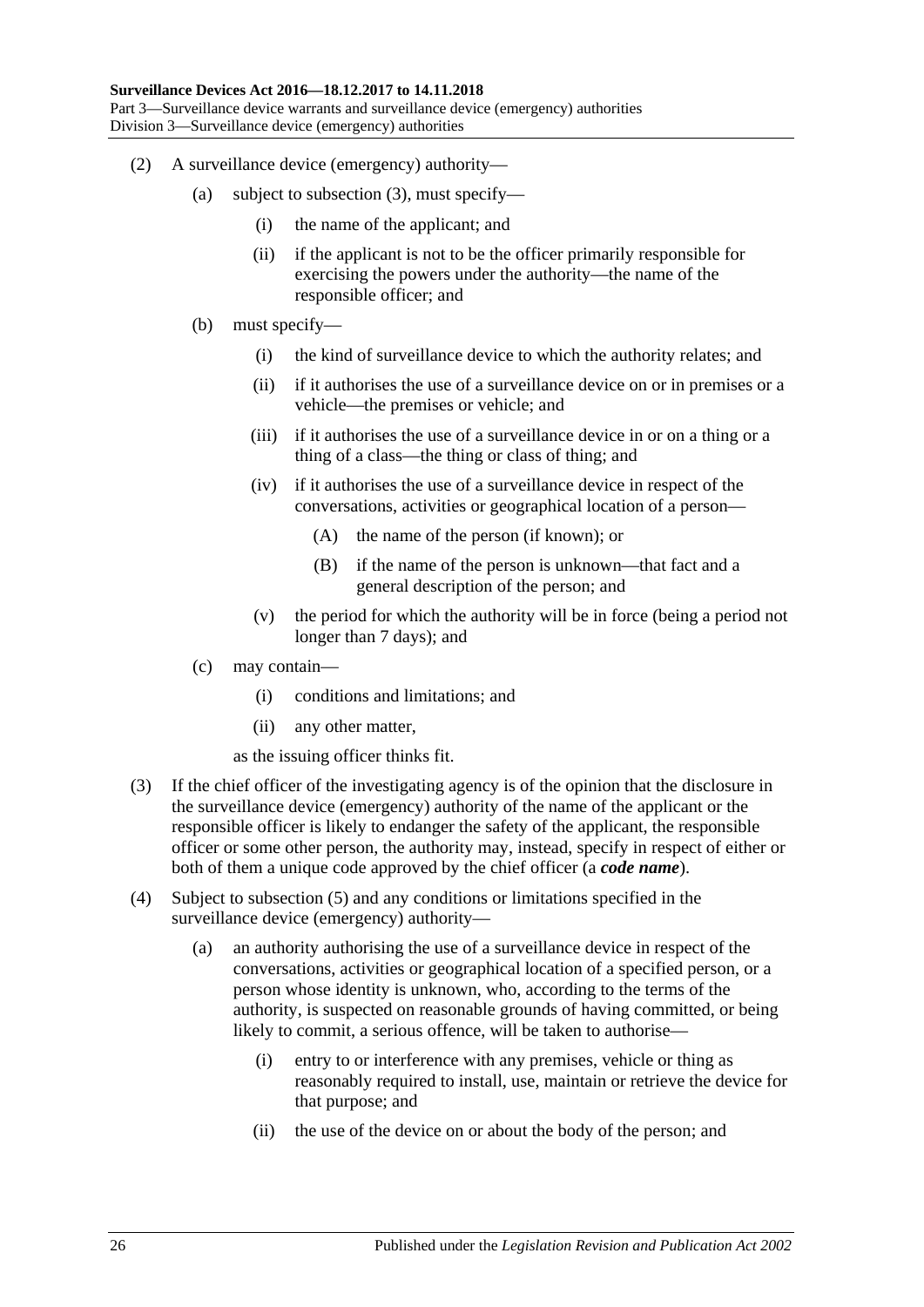- (b) an authority authorising (whether under the terms of the authority or by force of [paragraph](#page-25-1) (a)(i)) entry to or interference with any premises, vehicle or thing will be taken to authorise—
	- (i) the use of reasonable force or subterfuge for that purpose; and
	- (ii) any action reasonably required to be taken in respect of a vehicle or thing for the purpose of installing, using, maintaining or retrieving a surveillance device to which the warrant relates; and
	- (iii) the extraction and use of electricity for that purpose or for the use of the surveillance device to which the authority relates; and
- (c) an authority authorising entry to specified premises will be taken to authorise non-forcible passage through adjoining or nearby premises (but not through the interior of any building or structure) as reasonably required for the purpose of gaining entry to those specified premises; and
- (d) the powers conferred by the authority may be exercised by the responsible officer or under the authority of the responsible officer at any time and with such assistance as is necessary.
- <span id="page-26-1"></span>(5) A surveillance device (emergency) authority may not authorise the installation or use of a surveillance device outside this jurisdiction.
- (6) If the chief officer of the investigating agency is satisfied that the grounds on which a surveillance device (emergency) authority was granted have ceased to exist, the chief officer must, if the authority is still in force, cancel the authority by instrument in writing.
- (7) A surveillance device (emergency) authority may, at any time, be cancelled by instrument in writing by the chief officer of the investigating agency.

## <span id="page-26-0"></span>**22—Application for confirmation of surveillance device (emergency) authority etc**

- <span id="page-26-2"></span>(1) An officer who has been granted a surveillance device (emergency) authority must, within 2 business days after the authority is granted, if the authority is still in force, apply to a judge for confirmation of—
	- (a) the authority; and
	- (b) the exercise of powers under the authority.
- (2) An application under [subsection](#page-26-2) (1) must be made by—
	- (a) providing a judge with an application in writing; and
	- (b) appearing personally before the judge.
- (3) The written application—
	- (a) must specify—
		- (i) the name of the applicant and the investigating agency to which the applicant belongs; and
		- (ii) the applicant's rank or position in that agency; and
		- (iii) the kind of surveillance device to which the surveillance device (emergency) authority relates; and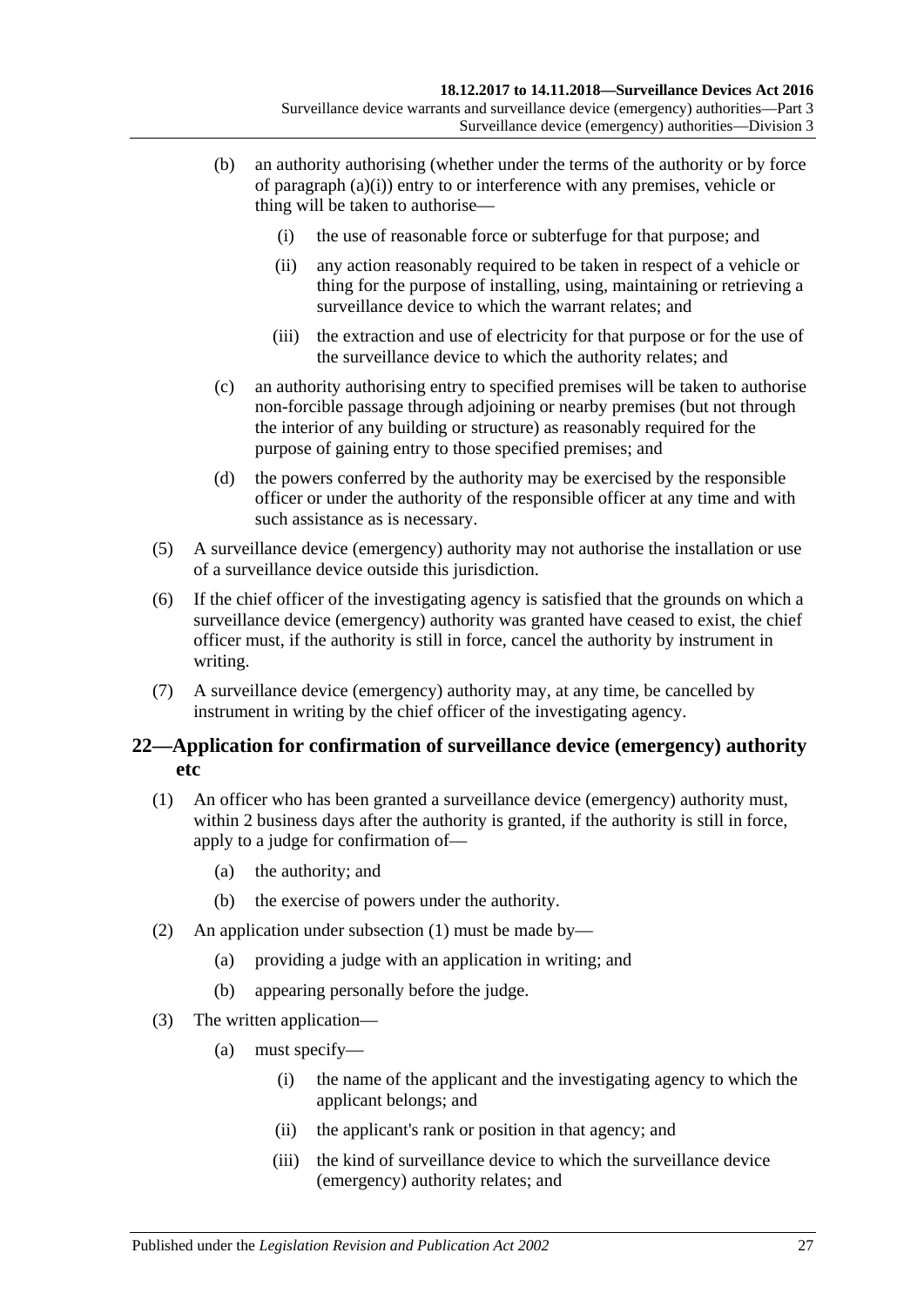- (iv) if a surveillance device (general) warrant in relation to the surveillance device is sought, the following matters:
	- (A) if the applicant is not to be the officer primarily responsible for executing the warrant—the name of the responsible officer;
	- (B) whether the applicant or responsible officer (or both) are to be identified in the warrant under a code name;
	- (C) the nature and duration of the warrant sought, including the kind of surveillance device to which the warrant relates; and
- (v) the grounds on which confirmation and the warrant (if any) is sought; and
- (b) must be accompanied by an affidavit verifying the application.
- (4) The judge to whom an application is made may require further information to be given in relation to the application.

#### <span id="page-27-0"></span>**23—Confirmation of surveillance device (emergency) authority etc**

- (1) On hearing an application under [section](#page-26-0) 22, the judge—
	- (a) must—
		- (i) if satisfied that the granting of the surveillance device (emergency) authority, and the exercise of powers under the authority, was justified in the circumstances—
			- (A) confirm the authority and the exercise of those powers; and
			- (B) cancel the surveillance device (emergency) authority; and
		- (ii) if a surveillance device (general) warrant is sought and the judge is satisfied that there are reasonable grounds to issue a warrant in the circumstances—issue a surveillance device (general) warrant in accordance with [section](#page-21-0) 19; and
	- (b) may, if not satisfied that the circumstances justified the granting of the surveillance device (emergency) authority, make 1 or more of the following orders:
		- (i) an order that the use of the surveillance device cease;
		- (ii) an order that, subject to any conditions the judge thinks fit, the device be retrieved;
		- (iii) an order that any information obtained from or relating to the exercise of powers under the authority, or any record of that information, be dealt with in the way specified in the order;
		- (iv) any other order as the judge thinks fit.
- (2) If a judge confirms a surveillance device (emergency) authority, and the exercise of powers under the authority, evidence obtained through the exercise of those powers is not inadmissible in any proceedings merely because the evidence was obtained before the authority was confirmed.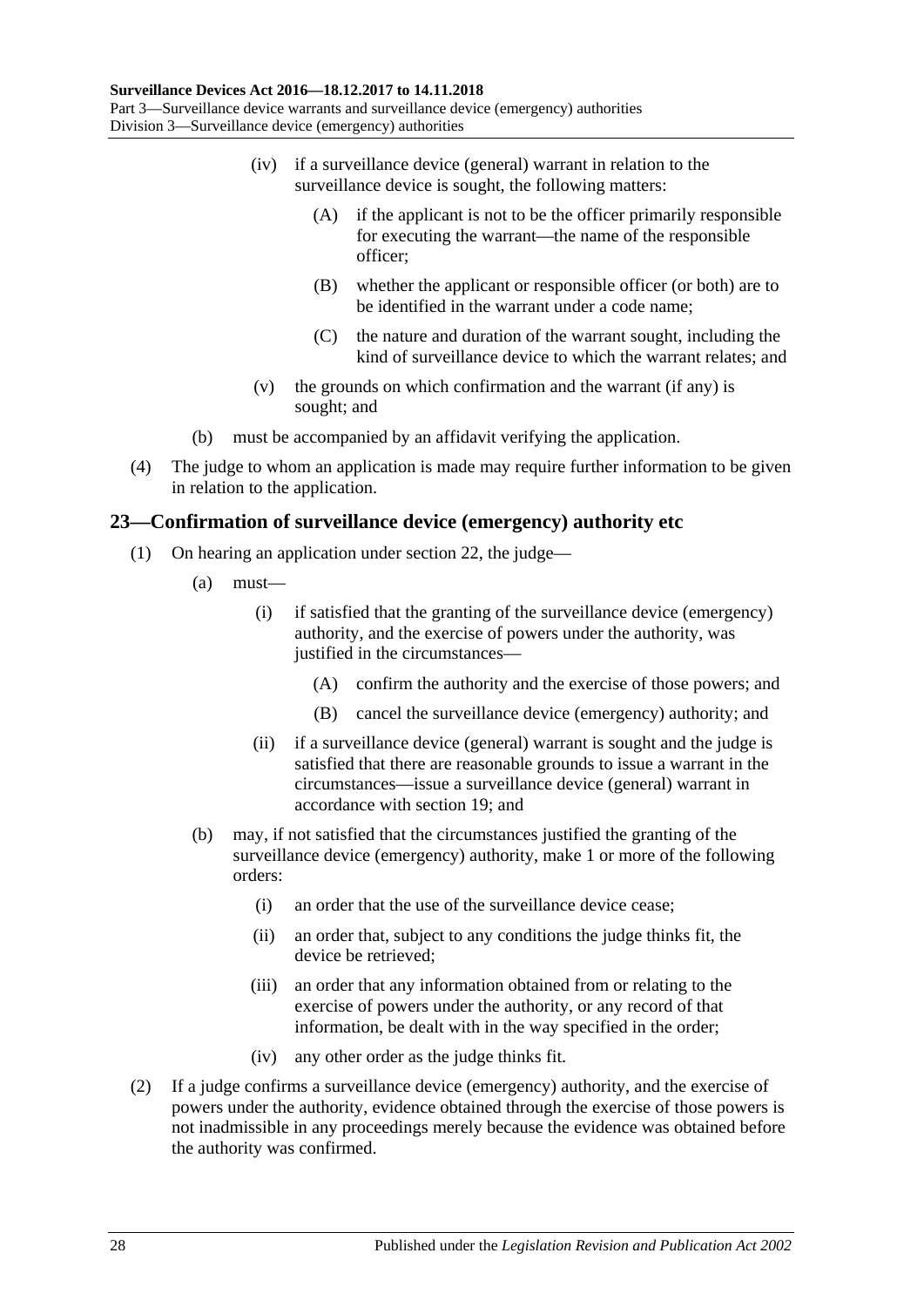# <span id="page-28-0"></span>**Division 4—Recognition of corresponding warrants and authorities**

#### <span id="page-28-6"></span><span id="page-28-1"></span>**24—Corresponding warrants**

- (1) A corresponding warrant may be executed in this State in accordance with its terms as if it were a surveillance device (tracking) warrant or a surveillance device (general) warrant (as the case may be) issued under this Part.
- (2) [Subsection](#page-28-6) (1) does not apply at any time after a corresponding warrant has been cancelled.

#### <span id="page-28-7"></span><span id="page-28-2"></span>**25—Corresponding emergency authorities**

- (1) A corresponding surveillance device (emergency) authority authorises the use of a surveillance device in accordance with its terms in this State, as if it were a surveillance device (emergency) authority granted under this Part.
- (2) [Subsection](#page-28-7) (1) does not apply at any time after a judge orders, under a provision of a corresponding law, that the use of a surveillance device under the corresponding surveillance device (emergency) authority cease.

## <span id="page-28-3"></span>**Division 5—Miscellaneous**

#### <span id="page-28-4"></span>**26—Management of records relating to surveillance device warrants etc**

- (1) The chief officer of an investigating agency by whom a surveillance device (tracking) warrant is issued, varied or renewed must cause the application and the warrant (and any copy of the warrant) as issued, varied or renewed to be managed in accordance with the regulations.
- (2) The chief officer of an investigating agency by whom a surveillance device (emergency) authority is granted must cause the application and the authority (and any copy of the authority) to be managed in accordance with the regulations.
- (3) A judge by whom a surveillance device (general) warrant is issued, varied or renewed must cause each of the following to be managed in accordance with the rules of the Supreme Court:
	- (a) the application;
	- (b) the warrant (and any duplicate or copy of the warrant) as issued, varied or renewed;
	- (c) any code name specified in the warrant;
	- (d) the affidavit verifying the application.

#### <span id="page-28-5"></span>**27—Limitations on use of information or material derived under this Part**

- (1) A person must not knowingly communicate or publish information or material derived from the use (whether by that person or another person) of a surveillance device under an authority under this Part except—
	- (a) to a person who was a party to the conversation or activity to which the information or material relates; or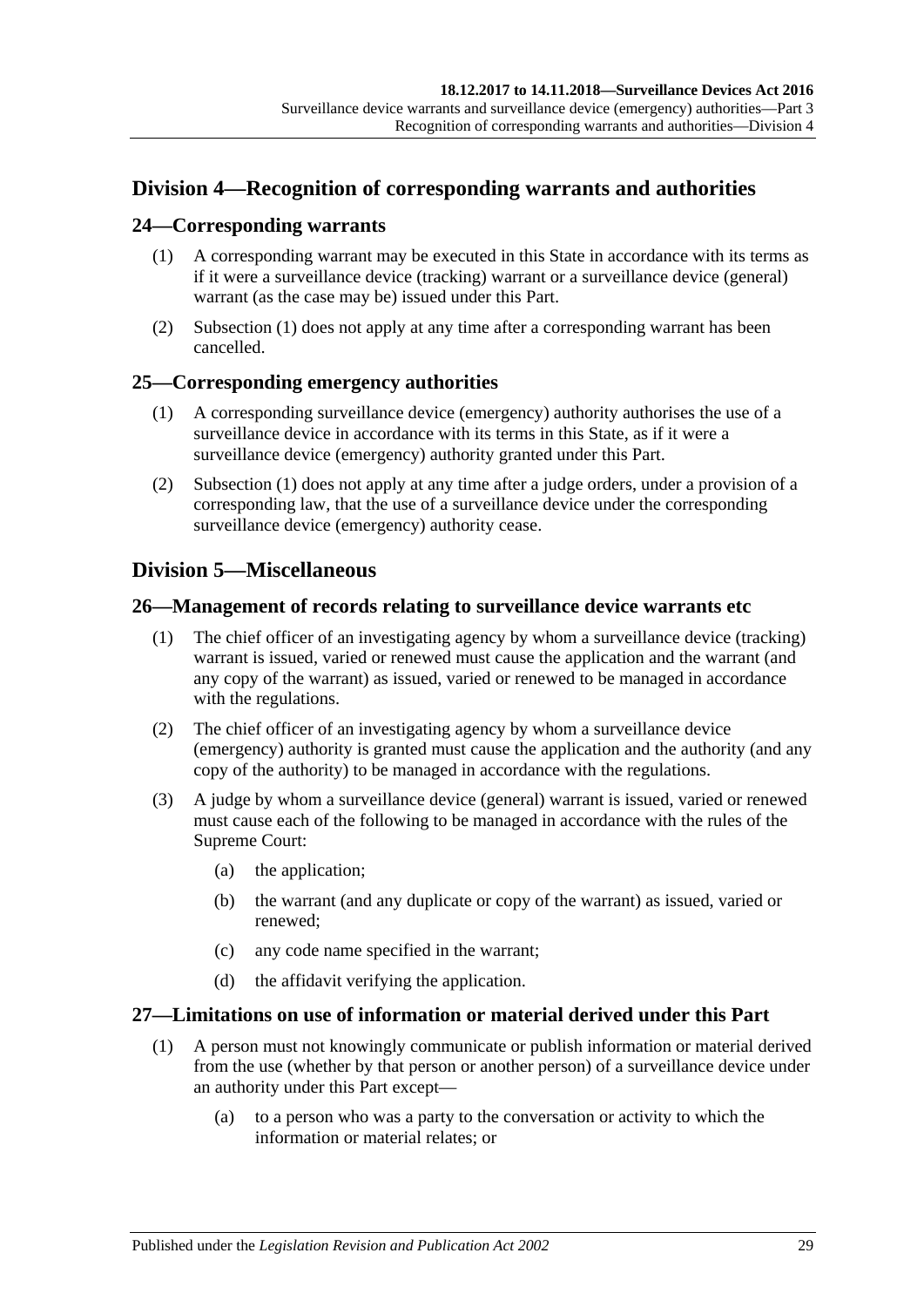- (b) with the consent of each party to the conversation or activity to which the information or material relates; or
- (c) for the purposes of a relevant investigation; or
- (d) for the purposes of a relevant action or proceeding; or
- (e) otherwise in the course of duty or as required by law; or
- (f) if the information or material has been taken or received in public as evidence in a relevant action or proceeding.

Maximum penalty:

- (a) in the case of a body corporate—\$75 000;
- (b) in the case of a natural person—\$15 000 or imprisonment for 3 years.
- (2) In this section, a reference to *an authority under this Part* is a reference to—
	- (a) a surveillance device warrant; or
	- (b) a surveillance device (emergency) authority; or
	- (c) a corresponding warrant; or
	- (d) a corresponding surveillance device (emergency) authority.

# <span id="page-29-0"></span>**Part 4—Register, reports and records**

#### <span id="page-29-1"></span>**28—Interpretation**

In this Part, a reference to a *person to whom this Part applies* is a reference to—

- (a) in relation to SA Police—
	- (i) a police officer; and
	- (ii) any staff of an administrative unit of the Public Service in respect of whom the Commissioner of Police has an arrangement with the Minister administering that unit to make use of their services; and
- (b) in relation to the Independent Commissioner Against Corruption—
	- (i) an employee engaged, or an investigator appointed, by the Commissioner under the *[Independent Commissioner Against](http://www.legislation.sa.gov.au/index.aspx?action=legref&type=act&legtitle=Independent%20Commissioner%20Against%20Corruption%20Act%202012)  [Corruption Act](http://www.legislation.sa.gov.au/index.aspx?action=legref&type=act&legtitle=Independent%20Commissioner%20Against%20Corruption%20Act%202012) 2012*; and
	- (ii) any staff of an administrative unit of the Public Service in respect of whom the Commissioner has an arrangement with the Minister administering that unit to make use of their services; and
- (c) an employee of the administrative unit of the Public Service that is, under the Minister, responsible for the administration of this Act.

#### <span id="page-29-2"></span>**29—Register**

(1) The chief officer of an investigating agency (other than the ACC) must keep a register of warrants and authorities issued to the agency under this Act.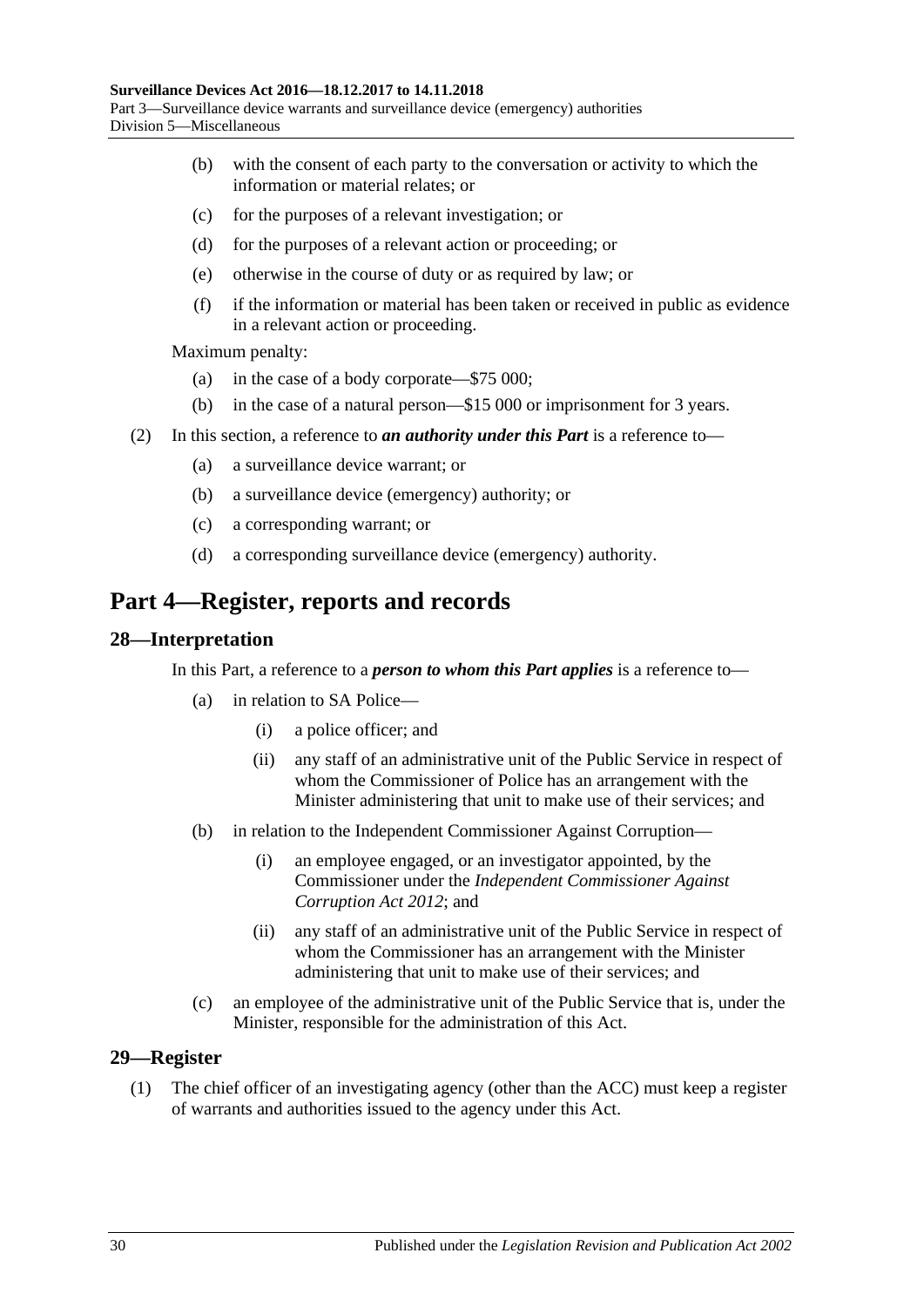- (2) The register must contain the following information in relation to each surveillance device warrant issued to the investigating agency (other than a warrant issued to an officer of the agency during a period of secondment to a position outside the agency):
	- (a) in the case of a surveillance device (general) warrant—
		- (i) the date of issue of the warrant and the period for which the warrant is to be in force; and
		- (ii) the name of the judge who issued the warrant; and
		- (iii) the name of the applicant for the warrant or, if the warrant specified a code name in respect of the applicant, that code name; and
		- (iv) the rank of the applicant for the warrant; and
		- (v) the name or, if the name is unknown, a general description of the person subject to the investigation in relation to which the warrant was issued; and
		- (vi) if the application for the warrant was by telephone under [section](#page-19-1) 18—the date on which the applicant forwarded an affidavit and copy of the duplicate surveillance device (general) warrant to the judge as required under that section; and
		- (vii) if the warrant was issued following confirmation by a judge of a surveillance device (emergency) authority and the exercise of powers under the authority under [section](#page-27-0) 23—that fact; and
		- (viii) if an application for variation of the warrant was made—the date of the application and details of the variation (if any) granted; and
		- (ix) the date of any renewal of the warrant and the period for which the renewed warrant is to be in force; and
		- (x) the period for which the warrant was actually in force (including any periods for which it was in force following renewal) and the date on which the warrant ceased to be in force:
	- (b) in the case of a surveillance device (tracking) warrant—
		- (i) the date of issue of the warrant and the period for which the warrant is to be in force; and
		- (ii) the name of the applicant for the warrant or, if the warrant specified a code name in respect of the applicant, that code name; and
		- (iii) the rank of the applicant for the warrant; and
		- (iv) the name or, if the name is unknown, a general description of the person subject to the investigation in relation to which the warrant was issued; and
		- (v) if an application for variation of the warrant was made—the date of the application and details of the variation (if any) granted; and
		- (vi) the date of any renewal of the warrant and the period for which the renewed warrant is to be in force; and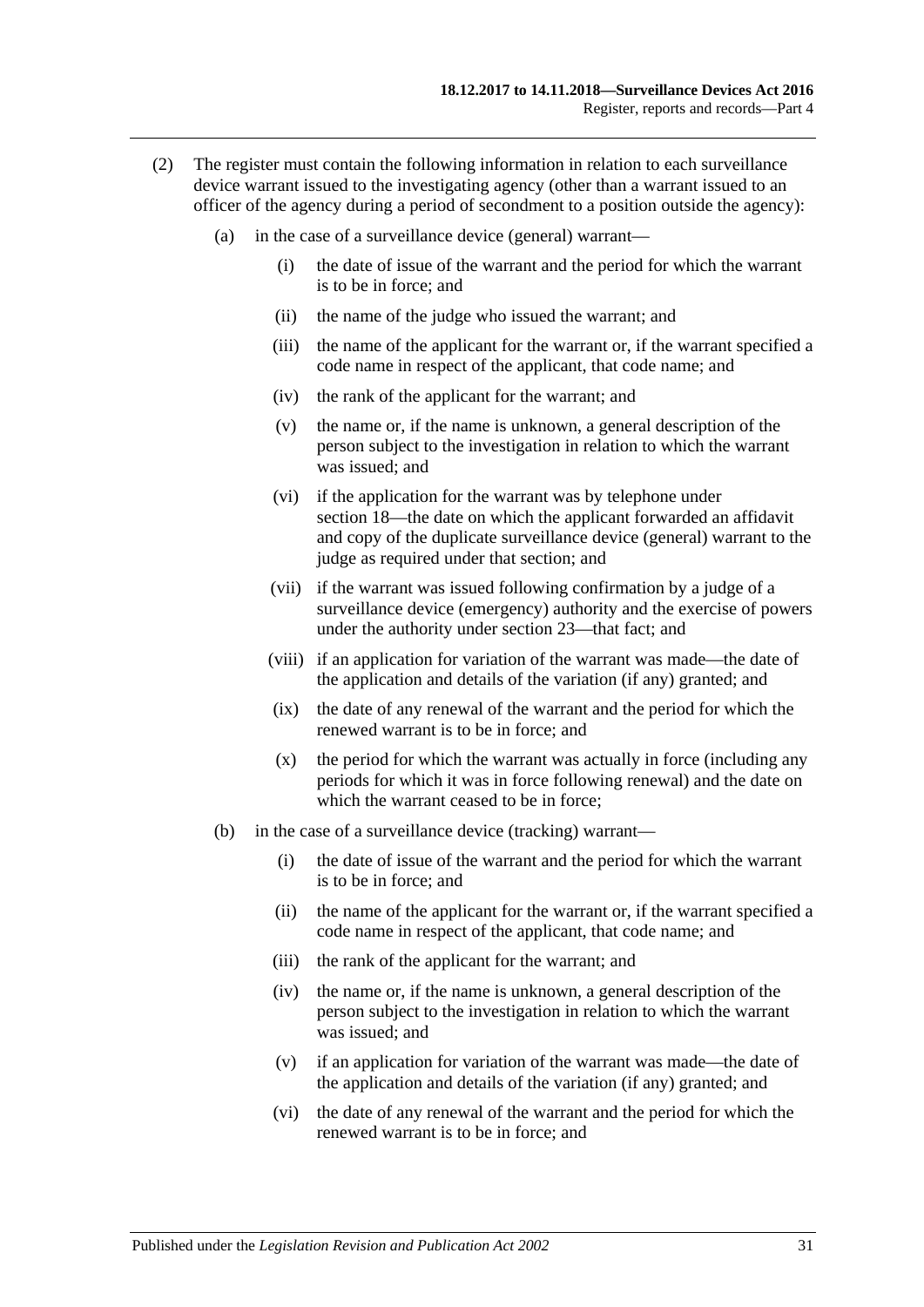- (vii) the period for which the warrant was actually in force (including any periods for which it was in force following renewal) and the date on which the warrant ceased to be in force:
- (c) in any case—
	- (i) the dates of any arrests made on the basis or partly on the basis of information obtained by use of the surveillance device to which the warrant relates; and
	- (ii) the dates on which any prosecutions were instituted in which information obtained by use of the surveillance device formed part of the basis of the decision to prosecute; and
	- (iii) the dates on which any persons were found guilty of offences in consequence of those prosecutions; and
	- (iv) the dates on which any persons pleaded guilty to the charge of an offence in consequence of those prosecutions; and
	- (v) such other matters as may be prescribed by regulation.
- (3) The register must contain the following information in relation to each surveillance device (emergency) authority granted to an officer of the investigating agency under this Act in respect of a matter:
	- (a) the date on which the surveillance device (emergency) authority was granted;
	- (b) the name of the applicant for the surveillance device (emergency) authority or, if the authority specified a code name in respect of the applicant, that code name;
	- (c) the rank of the applicant;
	- (d) the kind of surveillance device to which the surveillance device (emergency) authority related;
	- (e) if an application was made to a judge under [section](#page-27-0) 23—whether the judge did either or both of the following:
		- (i) confirmed the surveillance device (emergency) authority and the exercise of powers under the authority;
		- (ii) issued a surveillance device (general) warrant in respect of the matter.

## <span id="page-31-1"></span><span id="page-31-0"></span>**30—Reports and records**

- (1) The chief officer of an investigation agency (other than the ACC) must, in relation to surveillance device warrants issued to officers of the agency under this Act give to the Minister—
	- (a) as soon as practicable after the issue, variation or cancellation of a warrant, a copy of the warrant, the warrant as varied or the instrument of cancellation (as the case may be); and
	- (b) within 3 months after a warrant ceases to be in force, a written report of—
		- (i) the use made of information obtained by use of a surveillance device to which the warrant related; and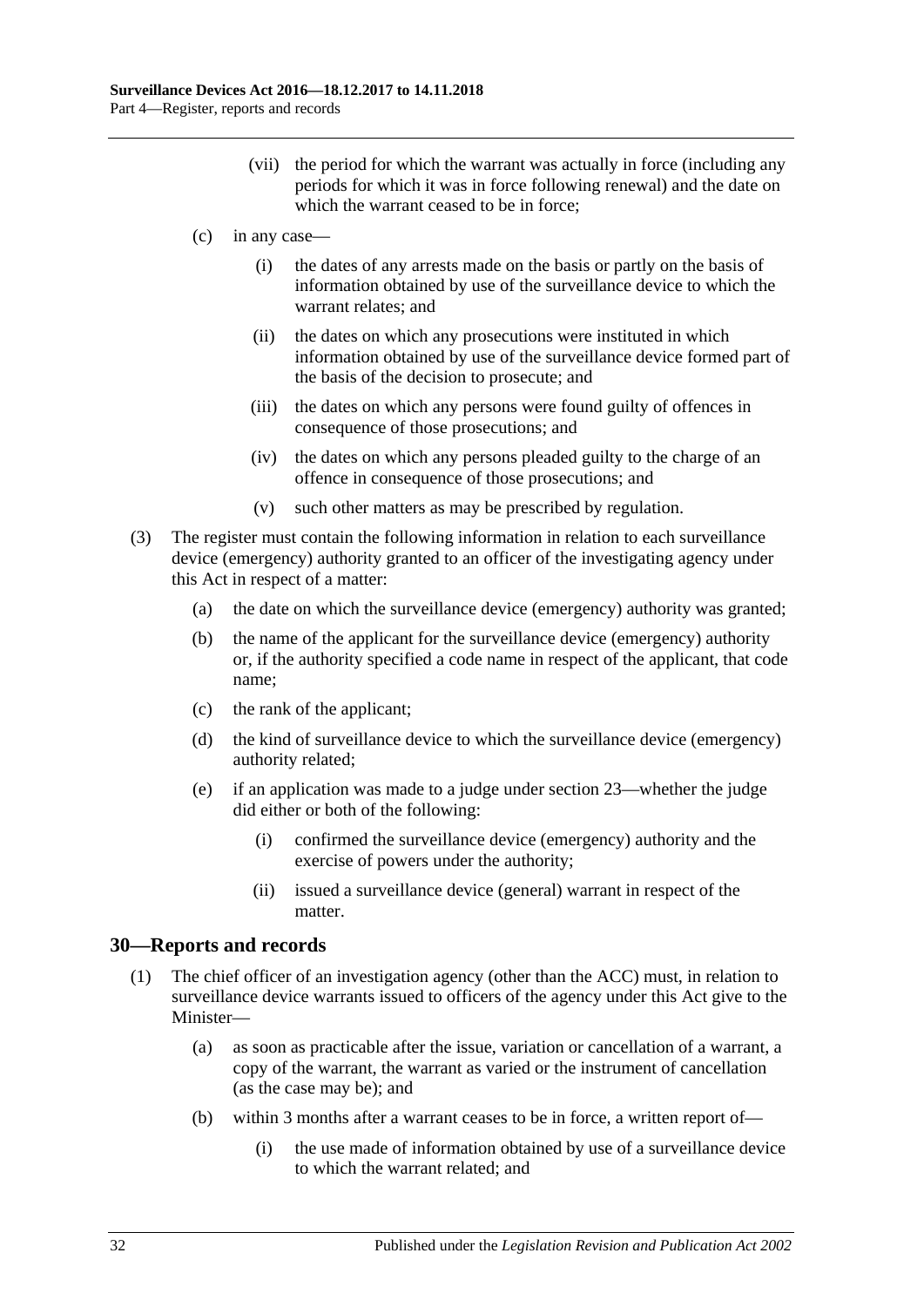- (ii) the communication of that information to persons other than officers of the agency; and
- <span id="page-32-0"></span>(c) as soon as practicable (but not later than 2 months) after each 30 June, the following information relating to the year ending on that 30 June:
	- (i) in relation to—
		- (A) applications for surveillance device (tracking) warrants; and
		- (B) applications for surveillance device (general) warrants; and
		- (C) applications for surveillance device (general) warrants by telephone under [section](#page-19-1) 18; and
		- (D) applications for variation of warrants; and
		- (E) renewal applications for warrants; and
		- (F) applications for warrants that included authorisation to enter or interfere with any premises, vehicle or thing,

how many such applications were made, how many were withdrawn or refused, and how many were successful;

- (ii) in relation to surveillance device (emergency) authorities—
	- (A) how many applications for surveillance device (emergency) authorities were made, how many were withdrawn or refused, and how many were successful; and
	- (B) how many applications for confirmation of the surveillance device (emergency) authority and the exercise of powers under the authority were made, and how many were successful;
- (iii) the average of the respective periods specified in original warrants issued on applications made during that year as the periods for which the warrants were to be in force;
- (iv) the average of the respective periods for which those warrants were actually in force;
- (v) the average of the respective periods specified in renewal warrants issued on applications made during that year as the periods for which the renewals were to be in force;
- (vi) a general description of—
	- (A) the uses made during that year of information obtained by use of surveillance devices to which a warrant related; and
	- (B) the communication of that information to persons other than officers of the agency;
- (vii) the number of arrests made during that year on the basis or partly on the basis of information obtained by use of a surveillance device to which a warrant related;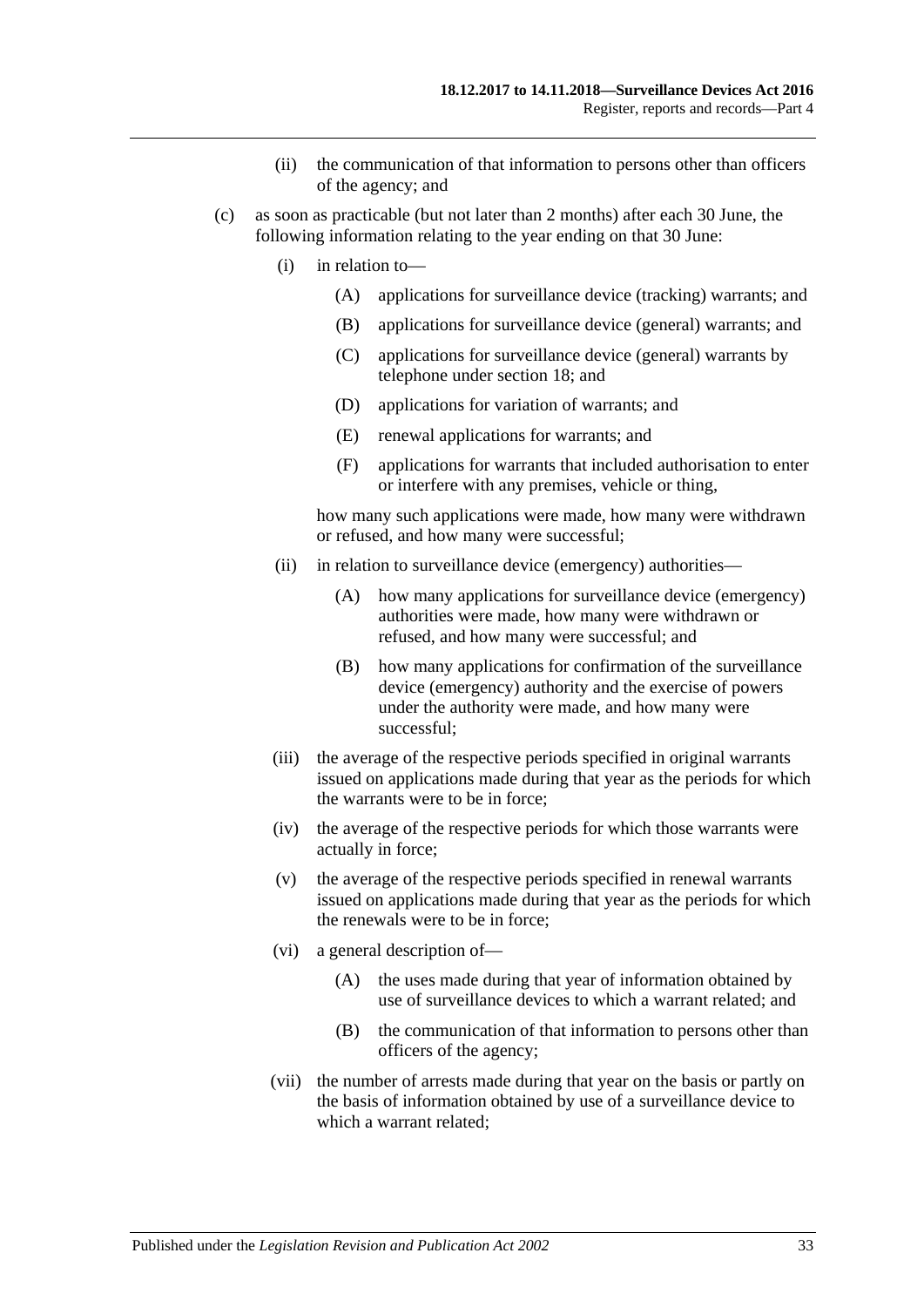- (viii) the number of prosecutions instituted during that period in which information obtained by such use of a surveillance device formed part of the basis of the decision to prosecute;
- (ix) the number of occasions during that period on which information obtained by such use of a surveillance device was given in evidence in the course of a prosecution;
- (x) the number of persons found guilty of an offence in consequence of those prosecutions during that period;
- (xi) the number of persons who pleaded guilty to the charge of an offence in consequence of those prosecutions during that period; and
- (d) a report on any other matter specified by the Minister at a time specified by the Minister.
- (2) The reports and information required to be given to the Minister under [subsection](#page-31-1) (1) must distinguish between surveillance device (general) warrants authorising the use of listening devices and other surveillance device (general) warrants.
- (3) Subject to the regulations and any determinations of the Minister, the chief officer of an investigating agency must include in each report to the Minister under [subsection](#page-32-0) (1)(c) the following information:
	- (a) the number of occasions on which a police officer or a person authorised by an officer of the agency acting in the course of his or her duty used a listening device under section [4\(2\)\(b\)\(iii\)](#page-9-2) (an *approved undercover operation exemption*) during the period to which the report relates;
	- (b) the number of occasions on which, in prescribed circumstances, an officer of the agency—
		- (i) used a listening device otherwise than under an approved undercover operation exemption, surveillance device (general) warrant or surveillance device (emergency) authority; or
		- (ii) used some other surveillance device that was not installed through the exercise of powers under a surveillance device (general) warrant, surveillance device (tracking) warrant or surveillance device (emergency) authority,

during the period to which the report relates;

- (c) a general description of—
	- (i) the uses made during that period of information obtained by such use of a surveillance device; and
	- (ii) the communication of that information to persons other than officers of the agency;
- (d) the number of arrests made during that period on the basis or partly on the basis of information obtained by such use of a surveillance device;
- (e) the number of prosecutions instituted during that period in which information obtained by such use of a surveillance device formed part of the basis of the decision to prosecute;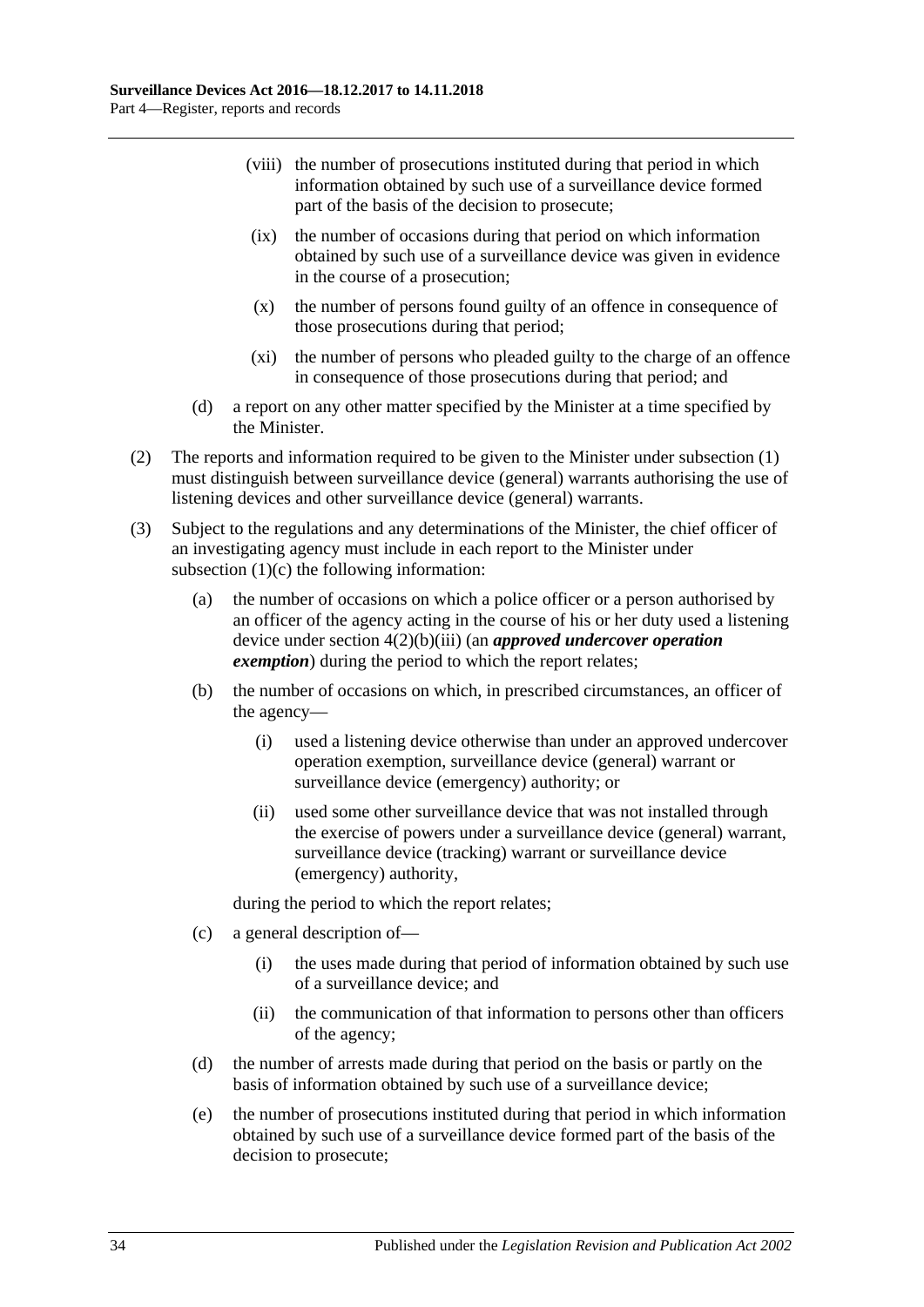- (f) the number of occasions during that period on which information obtained by such use of a surveillance device was given in evidence in the course of a prosecution;
- (g) the number of persons found guilty of an offence in consequence of those prosecutions during that period;
- (h) the number of persons who pleaded guilty to the charge of an offence in consequence of those prosecutions during that period;
- (i) any other information prescribed by regulation or specified by the Minister.
- (4) The chief officer of an investigating agency must keep such records as are necessary to enable compliance with this section, including records of the persons (other than police officers) to whom that information has been communicated.
- <span id="page-34-1"></span>(5) The Minister must cause a report to be prepared on or before 31 October in each year containing
	- (a) the information furnished to the Minister under [subsection](#page-32-0)  $(1)(c)$  in relation to the year ending on the previous 30 June; and
	- (b) any similar information relating to warrants issued to members of the Board of the ACC or members of the staff of the ACC furnished to the Minister by the ACC in relation to the year ending on the previous 30 June; and
	- (c) from reports made to the Minister by the ACC, a general description of—
		- (i) the uses made during that year of information obtained by use of surveillance devices; and
		- (ii) the communication of that information to persons other than members of the Board of the ACC or members of the staff of the ACC.
- (6) The Minister must, within 12 sitting days of receiving a report prepared under [subsection](#page-34-1) (5), have copies of the report laid before both Houses of Parliament.

## <span id="page-34-0"></span>**31—Control by investigating agencies of certain records, information and material**

The chief investigating officer of an investigating agency must, in accordance with the regulations—

- (a) keep as records a copy of—
	- (i) each application for a surveillance device warrant under this Act; and
	- (ii) each surveillance device warrant issued under this Act; and
	- (iii) each application for a surveillance device (emergency) authority under this Act; and
- (b) keep any information or material derived from the use of a surveillance device under a warrant; and
- (c) control, manage access to, and destroy, any such records, information and material.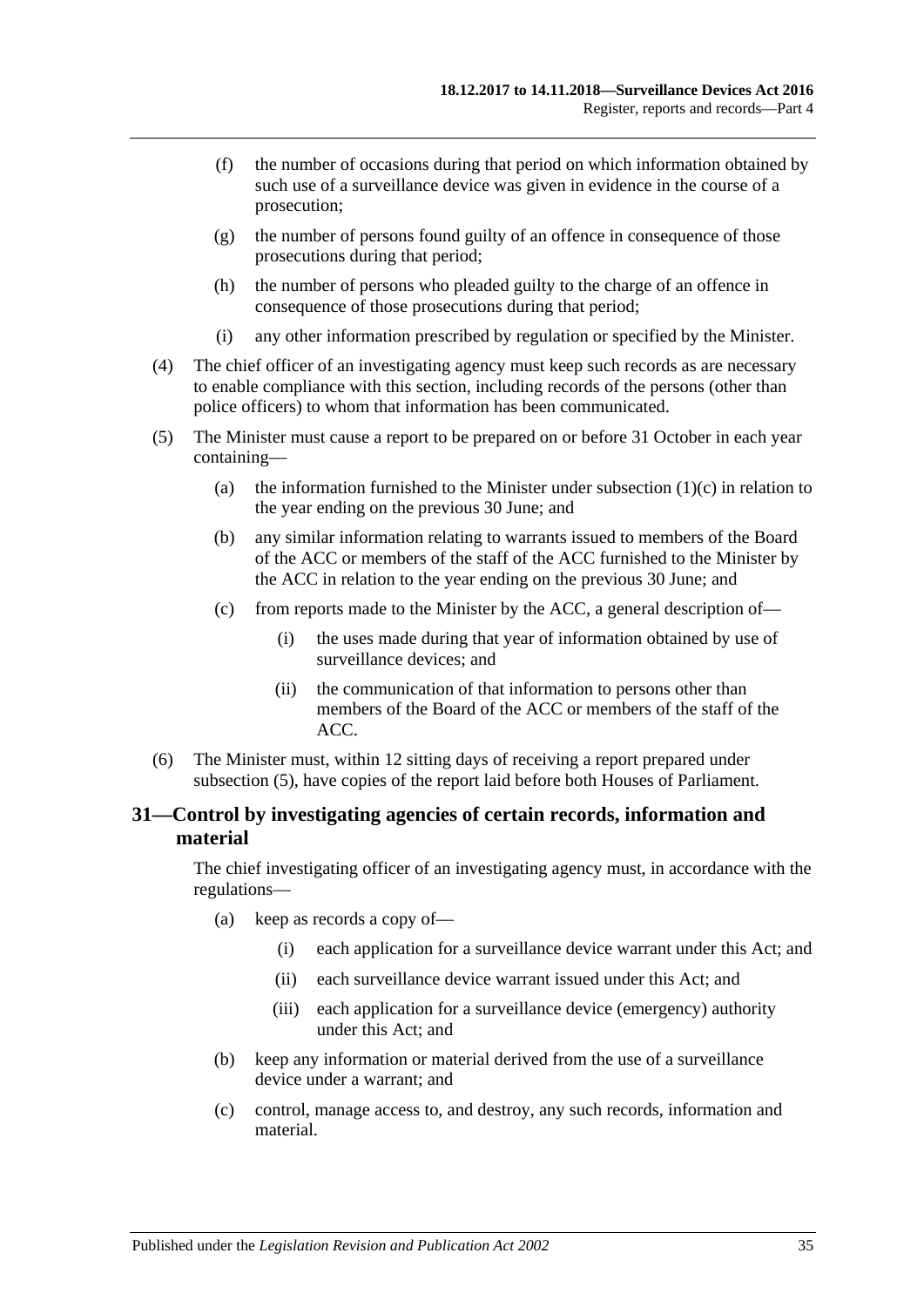## <span id="page-35-0"></span>**32—Inspection of records**

A review agency for an investigating agency—

- may, at any time, and must, at least once in each period of 6 months, inspect the records of the agency for the purpose of ascertaining the extent of compliance with this Act; and
- (b) must, not later than 2 months after completion of each such inspection, report in writing to the Minister on the results of the inspection.
- **Note—**

Under section 55 of the *Surveillance Devices Act 2004* of the Commonwealth, the Commonwealth Ombudsman is required to inspect the records of the ACC to determine the extent of the ACC's compliance with this Act. Under section 61 of that Act, the Commonwealth Ombudsman is required to report the results of the inspection to the Commonwealth Minister, lay the report before the Commonwealth Parliament and send a copy of the report to the Minister administering this Act.

## <span id="page-35-1"></span>**33—Powers of review agency**

- (1) For the purposes of carrying out an inspection under this Part, the review agency for an investigating agency, or a person authorised for the purpose by the review agency for an investigating agency—
	- (a) may, after notifying the chief officer of the agency, enter at any reasonable time premises occupied by the agency; and
	- (b) is entitled to have full and free access at all reasonable times to all records of the agency; and
	- (c) is, despite any other law, entitled to make copies of, and to take extracts from, records of the agency; and
	- (d) may require a person to whom this Part applies to give the review agency or authorised person such information as the review agency considers necessary, being information that is in the person's possession, or to which the person has access, and that is relevant to the inspection.
- (2) If the review agency for an investigating agency has reason to believe that a person to whom this Part applies is able to give information relevant to an inspection under this Part, the review agency may, by written notice to the person, require the person to do either or both of the following:
	- (a) give the information, in writing, signed by the person, at a specified place and within a specified period;
	- (b) attend before a specified person at a specified place and within a specified period or at a specified time on a specified day, in order to answer questions relevant to the inspection.
- (3) If the review agency for an investigating agency has reason to believe that a person to whom this Part applies is able to give information relevant to an inspection under this Part but does not know the person's identity, the review agency may, by written notice to the chief officer of the investigating agency, require the chief officer or a person nominated by the chief officer to attend before a specified person at a specified place and within a specified period or at a specified time on a specified day, in order to answer questions relevant to the inspection.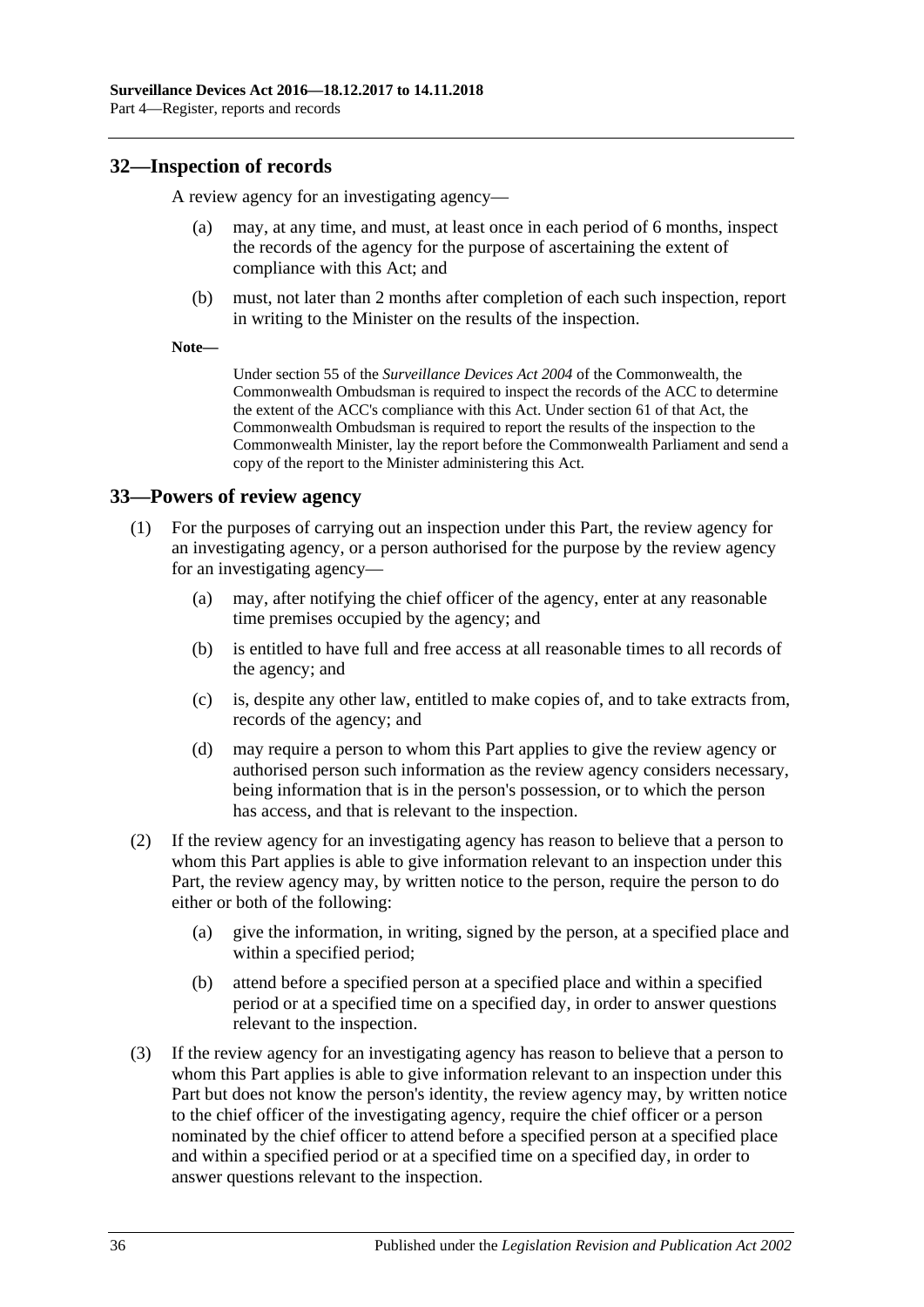- (4) Despite any other law, a person is not excused from giving information, answering a question, or giving access to a document, as and when required by or under this section, on the ground that it would contravene a law, would be contrary to the public interest or might tend to incriminate the person or make the person liable to a penalty.
- (5) The following are not admissible in evidence against a person except in prosecution proceedings for an offence against this Act or for perjury, or in police disciplinary proceedings:
	- (a) information or an answer given by the person under this section;
	- (b) the fact that the person has given access to a document under this section;
	- (c) any information or thing (including a document) obtained in consequence of the person having given information or an answer, or access to a document, under this section.
- (6) The chief officer of an investigating agency must ensure that a person to whom this Part applies provides the review agency for the investigating agency with such assistance in relation to an inspection under this Part as the review agency reasonably requires.
- (7) A person who is required under this section—
	- (a) to attend before a person; or
	- (b) to provide information; or
	- (c) to answer a question,

and who, without reasonable excuse, refuses or fails to comply with that requirement is guilty of an offence.

Maximum penalty: \$15 000 or imprisonment for 3 years.

- (8) A person who—
	- (a) without reasonable excuse, hinders a person exercising powers under this section; or
	- (b) gives to a person exercising powers under this section information knowing it to be false or misleading in a material particular,

is guilty of an offence.

Maximum penalty: \$15 000 or imprisonment for 3 years.

# <span id="page-36-0"></span>**Part 5—Miscellaneous**

#### <span id="page-36-1"></span>**34—Offence to wrongfully disclose information**

A person must not knowingly communicate or publish information or material about a surveillance device warrant or a surveillance device (emergency) authority except—

- (a) as required to do so under this Act; or
- (b) for the purposes of a relevant investigation; or
- (c) for the purposes of a relevant action or proceeding; or
- (d) in the course of proceedings for an offence against this Act; or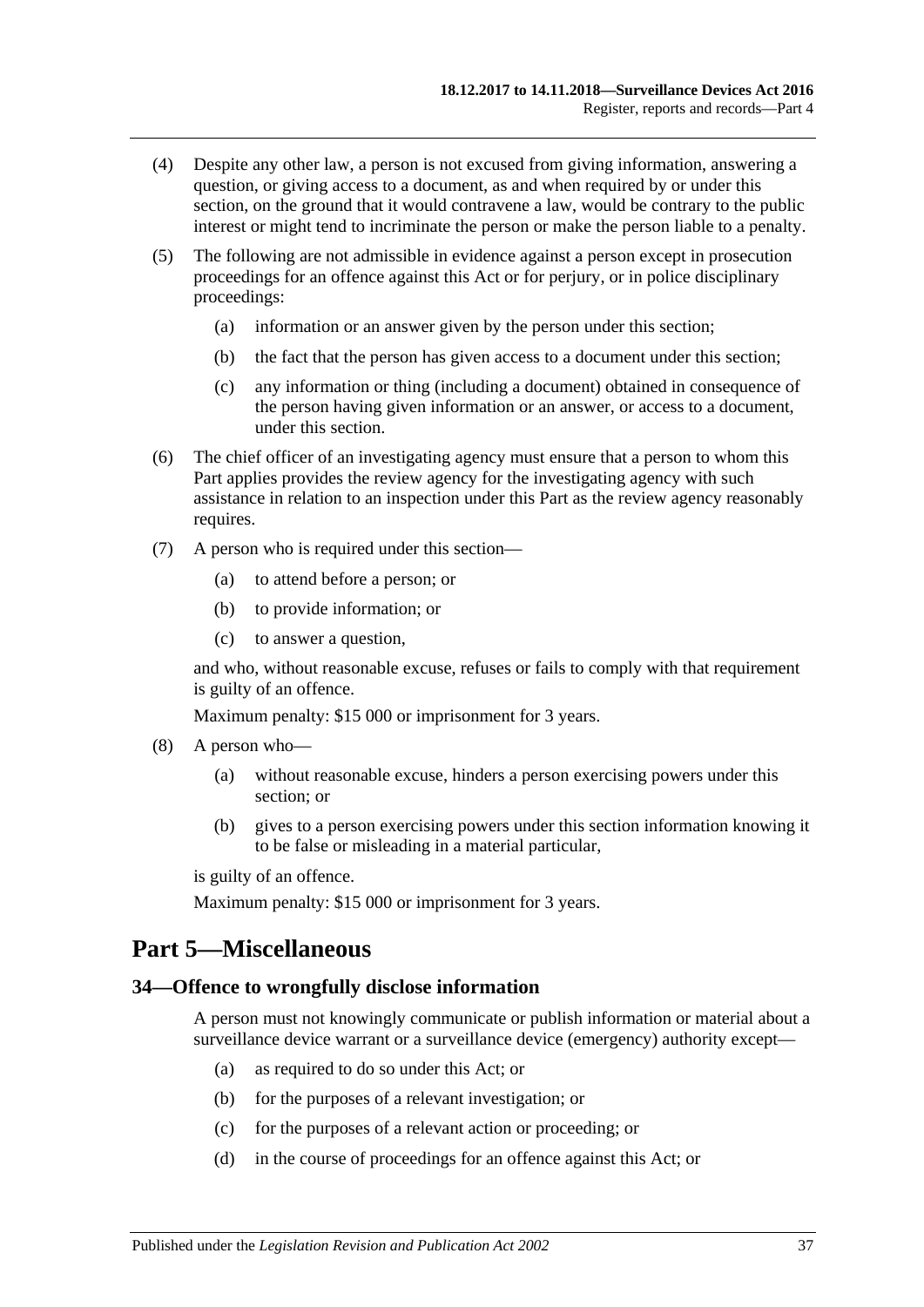(e) otherwise in the course of duty or as required by law.

Maximum penalty:

- (a) in the case of a body corporate—\$50 000;
- (b) in the case of a natural person—\$10 000 or imprisonment for 2 years.

#### <span id="page-37-0"></span>**35—Delegation**

- (1) Despite any other Act or law to the contrary, the functions of a chief officer of an investigating agency under this Act may not be delegated to any other person except as provided by this section.
- (2) A chief officer of an investigating agency may delegate to a senior officer of the agency any of the chief officer's functions under this Act.
- (3) In this section—

#### *senior officer* means—

- (a) in relation to SA Police—a police officer of or above the rank of Superintendent;
- (b) in relation to the Independent Commissioner Against Corruption—an officer or an employee of the Commissioner of a prescribed class;
- (c) in relation to the ACC—
	- (i) the Director National Operations; or
	- (ii) a Director; or
	- (iii) the General Manager National Operations; or
	- (iv) a member of staff of the ACC who is an SES employee or acting SES employee (within the meaning of the *Australian Crime Commission Act 2002* of the Commonwealth) and who holds a position that is prescribed by the regulations for the purposes of this definition.

#### <span id="page-37-2"></span><span id="page-37-1"></span>**36—Possession etc of declared surveillance device**

- (1) The Minister may, by notice in the Gazette, declare that this section applies to a surveillance device or a surveillance device of a class or kind specified in the notice.
- (2) The Minister may, by further notice in the Gazette, revoke or amend a declaration under [subsection](#page-37-2) (1).
- (3) A person must not, without the consent of the Minister, have in his or her possession, custody or control any declared surveillance device.

- (a) in the case of a body corporate—\$50 000;
- (b) in the case of a natural person—\$10 000 or imprisonment for 2 years.
- (4) The consent of the Minister under this section—
	- (a) must be given by notice in the Gazette; and
	- (b) may be expressed to relate to the possession, custody or control of a surveillance device or to any surveillance device of a class or kind; and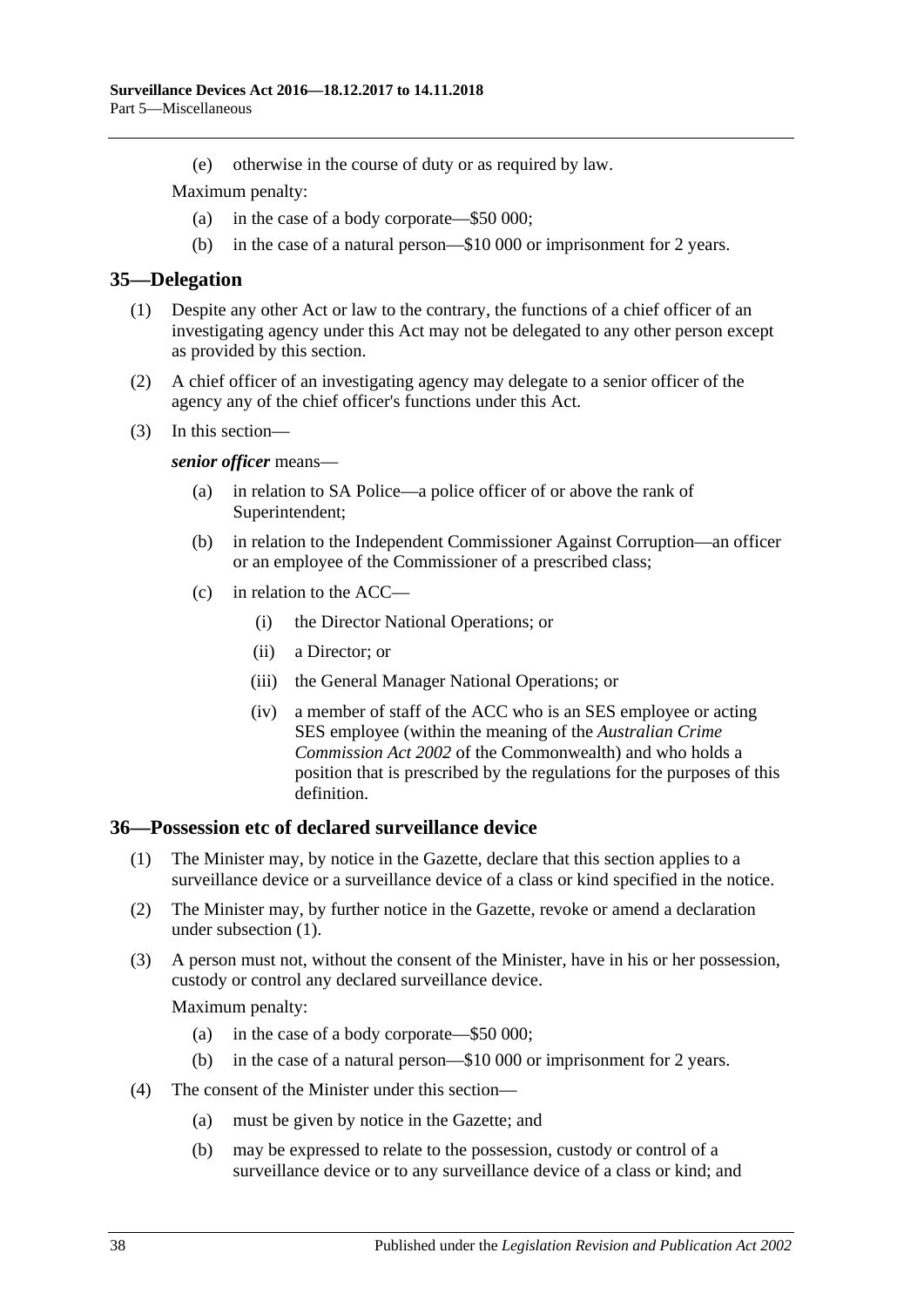- (c) may be expressed to apply to persons of a specified class; and
- (d) may be expressed to be subject to such conditions, limitations or restrictions as the Minister considers necessary or expedient; and
- (e) may be revoked at any time by the Minister by further notice in the Gazette (and, on revocation, the consent ceases to have effect).
- (5) For the purposes of this section, having the possession, custody or control of a surveillance device in contravention of a condition, limitation or restriction imposed by the Minister will be taken to be having the possession, custody or control of that device without the consent of the Minister.
- (6) The Minister may delegate any of his or her powers under this section to the chief executive of an administrative unit of the Public Service.
- (7) A delegation under this section—
	- (a) must be in writing; and
	- (b) may be conditional or unconditional; and
	- (c) is revocable at will; and
	- (d) does not prevent the delegator from acting in any manner.

#### <span id="page-38-1"></span><span id="page-38-0"></span>**37—Power to seize surveillance devices etc**

- (1) If an officer of an investigating agency suspects on reasonable grounds that—
	- (a) a person has possession, custody or control of a declared surveillance device without the consent of the Minister; or
	- (b) any other offence against this Act has been, is being or is about to be committed with respect to a surveillance device or information derived from the use of a surveillance device,

the officer may seize the device or a record of the information.

- (2) An officer referred to in [subsection](#page-38-1) (1) may—
	- (a) break into, enter and search any premises in which the officer suspects on reasonable grounds there is a device or record liable to seizure under this section; and
	- (b) stop, detain and search, or detain and search, any vehicle that the officer suspects on reasonable grounds contains a device or record liable to seizure under this section; and
	- (c) detain and search any person who the officer suspects on reasonable grounds has possession of a device or record liable to seizure under this section.
- (3) If a device or record has been seized under this section, the device or record must, subject to any order of a court, be returned to its owner—
	- (a) if no proceedings are instituted for an offence against this Act involving the device or record of information—at the expiration of 2 months from the date of seizure; or
	- (b) if such proceedings are instituted—when those proceedings are finally determined.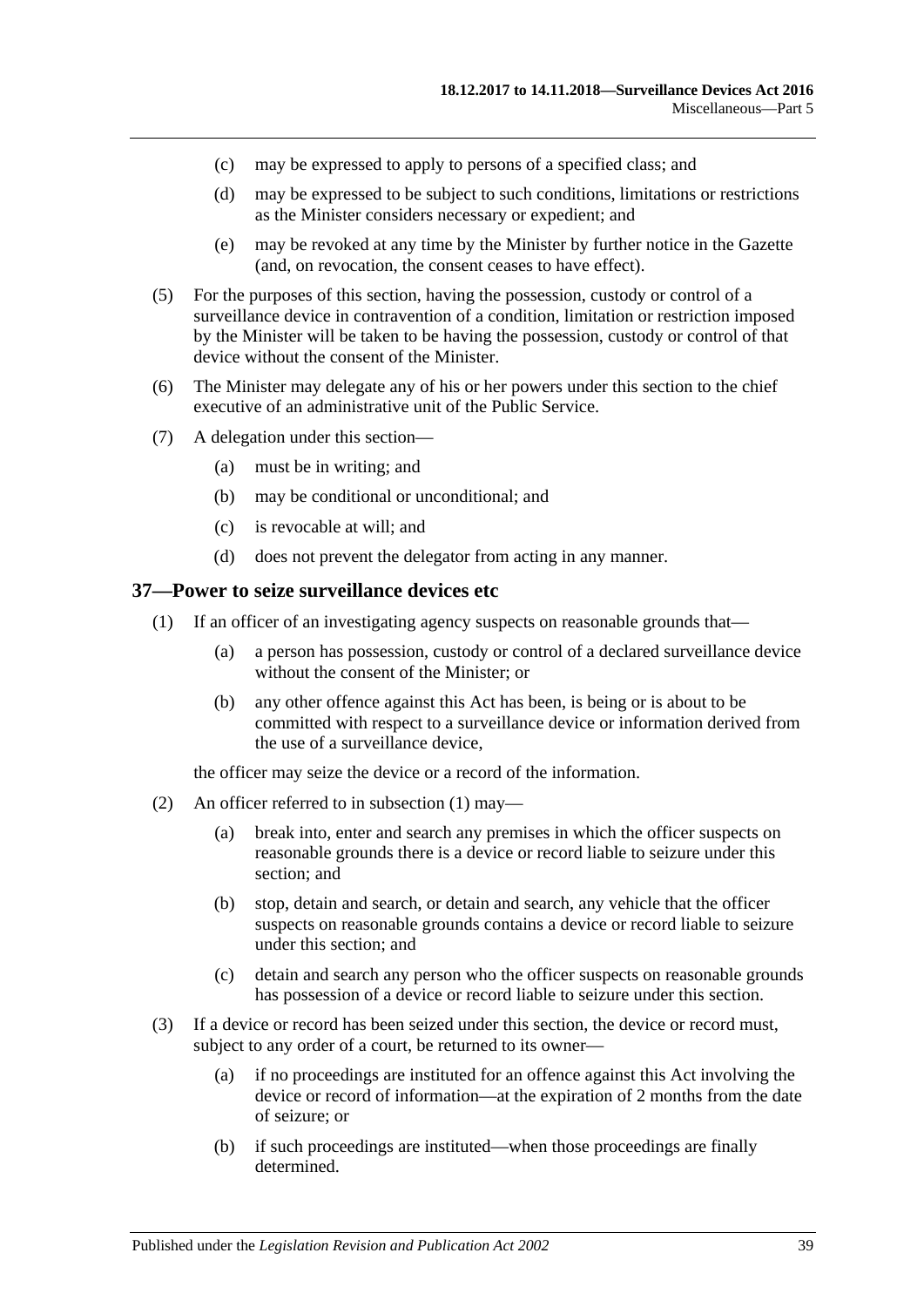#### <span id="page-39-4"></span><span id="page-39-0"></span>**38—Imputing conduct to bodies corporate**

- (1) For the purposes of this Act, any conduct engaged in on behalf of a body corporate by an employee, agent or officer of the body corporate acting within the actual or apparent scope of his or her employment, or within his or her actual or apparent authority, is conduct also engaged in by the body corporate.
- (2) If an offence under this Act requires proof of knowledge, intention or recklessness, it is sufficient in proceedings against a body corporate for that offence to prove that the person referred to in [subsection](#page-39-4) (1) had the relevant knowledge, intention or recklessness.
- (3) If, for an offence against this Act, mistake of fact is relevant to determining liability, it is sufficient in proceedings against a body corporate for that offence if the person referred to in [subsection](#page-39-4) (1) made that mistake of fact.

#### <span id="page-39-1"></span>**39—Evidence**

- (1) In any proceedings for an offence, an apparently genuine document purporting to be signed by the chief officer of an investigating agency certifying that specified action was taken in connection with executing a specified warrant issued under this Act will, in the absence of evidence to the contrary, be accepted as proof of the matters so certified.
- (2) In any proceedings for an offence, an apparently genuine document purporting to be signed by the chief officer of an investigating agency certifying that specified action was taken in connection with the exercise of powers under a surveillance device (emergency) authority granted under this Act will, in the absence of evidence to the contrary, be accepted as proof of the matters so certified.

#### <span id="page-39-5"></span><span id="page-39-2"></span>**40—Forfeiture of surveillance devices**

- (1) If a person is convicted of an offence against this Act, the court before which that person was so convicted may in addition to imposing any other penalty order that a surveillance device or record of any information or material in connection with which the offence was committed is forfeited to the Crown.
- (2) A surveillance device or record of information or material forfeited to the Crown pursuant to an order under [subsection](#page-39-5) (1) may be retained, destroyed or otherwise disposed of in a manner directed by the Minister.

## <span id="page-39-6"></span><span id="page-39-3"></span>**41—Regulations**

- (1) The Governor may make such regulations as are contemplated by, or as are necessary or expedient for the purposes of, this Act.
- (2) Without limiting the effect of [subsection](#page-39-6) (1), the regulations may—
	- (a) make provision relating to warrants, their form and proceedings in connection with warrants; and
	- (b) make provision relating to the control and management of information or material derived from the use of surveillance devices, including access to and the destruction of such information or material; and
	- (c) fix fines, not exceeding \$5 000, for offences against the regulations.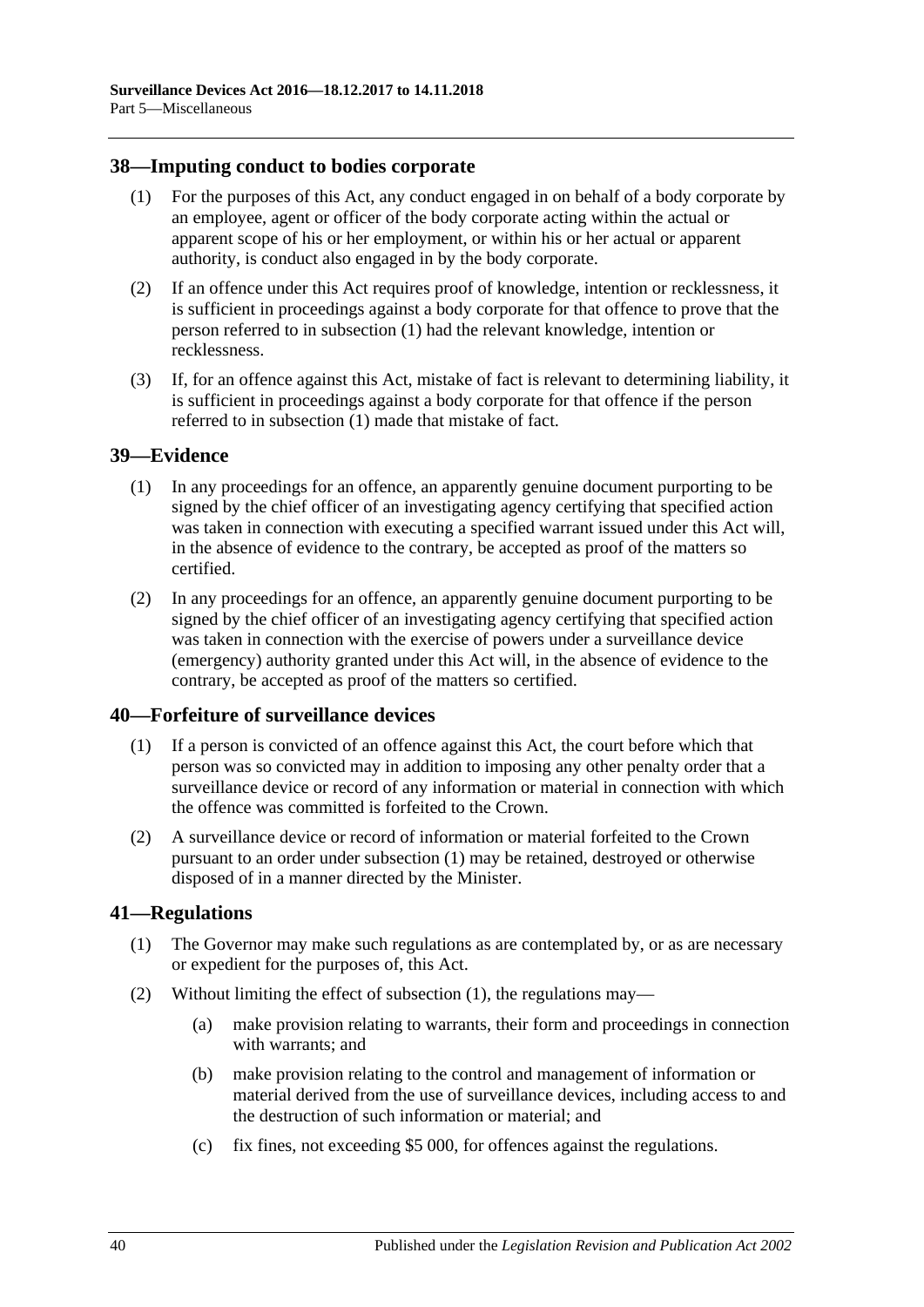# <span id="page-40-0"></span>**Schedule 1—Related amendments, repeal and transitional provisions**

# **Part 1—Preliminary**

## <span id="page-40-1"></span>**1—Amendment provisions**

In this Schedule, a provision under a heading referring to the amendment of a specified Act amends the Act so specified.

# **Part 2—Amendment of** *Criminal Investigation (Covert Operations) Act 2009*

## <span id="page-40-2"></span>**2—Amendment of section 3—Interpretation**

Section 3(1), definition of *undercover operations*—delete "engaging or" and substitute:

who have engaged, are engaging or are

# **Part 3—Amendment of** *Director of Public Prosecutions Act 1991*

## <span id="page-40-3"></span>**3—Amendment of section 12—Annual reports**

Section 12(1)—delete ", including the number of applications for warrants under the *[Listening and Surveillance Devices Act](http://www.legislation.sa.gov.au/index.aspx?action=legref&type=act&legtitle=Listening%20and%20Surveillance%20Devices%20Act%201972) 1972* considered, and the number approved, by the Director"

# **Part 4—Repeal and transitional provisions**

## <span id="page-40-4"></span>**4—Repeal and transitional provisions**

- (1) The *[Listening and Surveillance Devices Act](http://www.legislation.sa.gov.au/index.aspx?action=legref&type=act&legtitle=Listening%20and%20Surveillance%20Devices%20Act%201972) 1972* is repealed (the *repealed Act*).
- (2) A warrant issued under the repealed Act in force immediately before the commencement of this Part will continue in force in accordance with its terms for the period for which it was issued under the repealed Act until it expires or is cancelled (whichever occurs earlier).
- <span id="page-40-5"></span>(3) Despite any other provision of this Act, if, immediately before the commencement of this Part, an investigating agency is lawfully using a tracking device to determine the geographical location of a person, vehicle or thing in relation to the investigation of a matter by the agency, [section](#page-12-1) 7 will be taken not to apply in relation to the use of the device for a period of 6 months after the commencement of this Part.
- (4) Any evidence obtained directly or indirectly as a result of the use of a tracking device in circumstances referred to in [subclause](#page-40-5) (3) is not inadmissible in any proceedings merely because the evidence was obtained before the commencement of this Part.
- (5) Any evidence obtained directly or indirectly as a result of the use of a listening or surveillance device in accordance with the repealed Act is not inadmissible in any proceedings merely because the evidence was obtained before the commencement of this Part.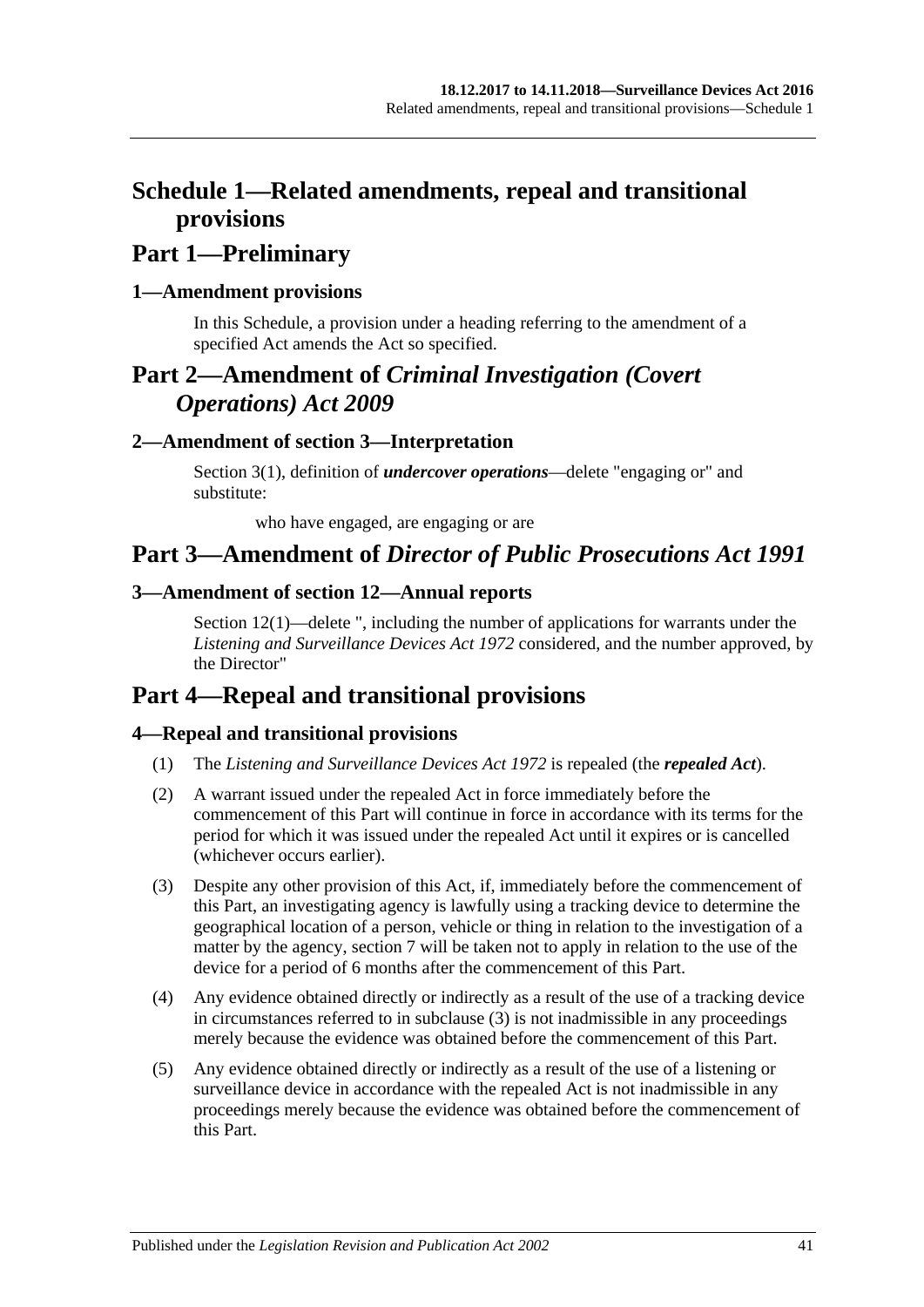- (6) A notice under section 8 of the repealed Act in force immediately before the commencement of this Part will be taken to be a notice under [section](#page-37-1) 36 of this Act and will have effect according to its terms.
- (7) The consent of the Minister given under section 8 of the repealed Act in force immediately before the commencement of this Part will be taken to be consent of the Minister given under [section](#page-37-1) 36 of this Act and will have effect according to its terms.